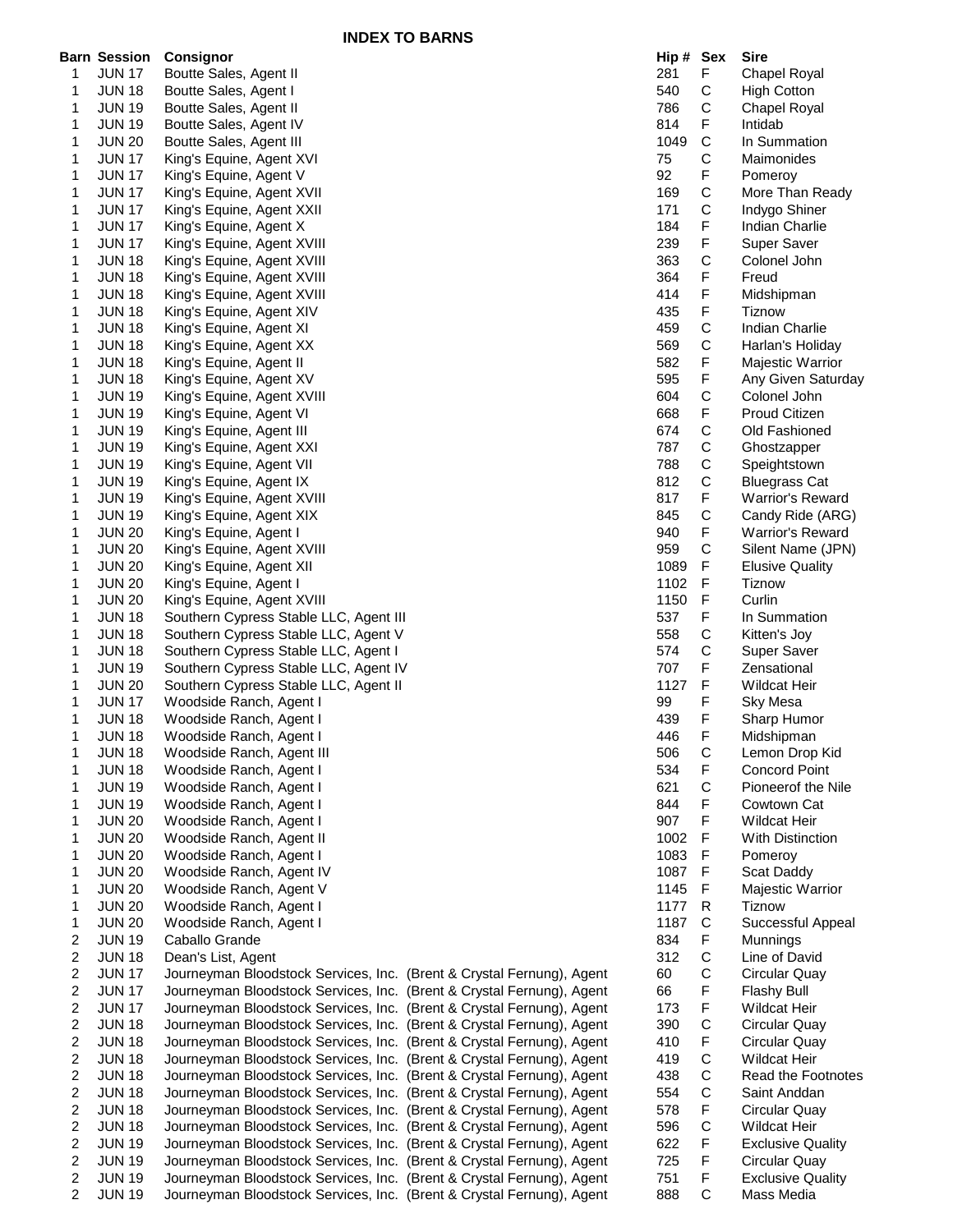|                         | <b>Barn Session</b> | <b>Consignor</b>                                                      | Hip # Sex |              | <b>Sire</b>              |
|-------------------------|---------------------|-----------------------------------------------------------------------|-----------|--------------|--------------------------|
| 2                       | <b>JUN 20</b>       | Journeyman Bloodstock Services, Inc. (Brent & Crystal Fernung), Agent | 908       | C            | <b>Wildcat Heir</b>      |
| 2                       | <b>JUN 20</b>       | Journeyman Bloodstock Services, Inc. (Brent & Crystal Fernung), Agent | 932       | C            | Circular Quay            |
| 2                       | <b>JUN 20</b>       | Journeyman Bloodstock Services, Inc. (Brent & Crystal Fernung), Agent | 1014      | C            | <b>Exclusive Quality</b> |
| 2                       | <b>JUN 20</b>       | Journeyman Bloodstock Services, Inc. (Brent & Crystal Fernung), Agent | 1015      | F            | <b>Bluegrass Cat</b>     |
| 2                       | <b>JUN 20</b>       | Journeyman Bloodstock Services, Inc. (Brent & Crystal Fernung), Agent | 1018      | F.           | <b>Wildcat Heir</b>      |
| 2                       | <b>JUN 20</b>       | Journeyman Bloodstock Services, Inc. (Brent & Crystal Fernung), Agent | 1170      | C            | Midnight Lute            |
| 2                       | <b>JUN 20</b>       | Journeyman Bloodstock Services, Inc. (Brent & Crystal Fernung), Agent | 1192      | G            | <b>Exclusive Quality</b> |
| 2                       | <b>JUN 20</b>       | Journeyman Bloodstock Services, Inc. (Brent & Crystal Fernung), Agent | 1194      | G            | <b>Wildcat Heir</b>      |
| $\boldsymbol{2}$        | <b>JUN 18</b>       | Kilbride Stables, Agent II                                            | 505       | $\mathsf C$  | Noonmark                 |
| $\boldsymbol{2}$        | <b>JUN 19</b>       | Kilbride Stables, Agent                                               | 715       | $\mathsf C$  | Indy Wind                |
| 2                       | <b>JUN 19</b>       | Kilbride Stables                                                      | 827       | F            | <b>First Defence</b>     |
| 2                       | <b>JUN 20</b>       | Kilbride Stables, Agent I                                             | 1116      | F            | Discreetly Mine          |
| 2                       | <b>JUN 20</b>       | Kilbride Stables, Agent II                                            | 1163      | F            | Act of Duty              |
| $\overline{c}$          | <b>JUN 17</b>       | Kenneth Lejeune, Agent                                                | 213       | F            | Candy Ride (ARG)         |
| $\overline{c}$          | <b>JUN 19</b>       | Kenneth Lejeune, Agent                                                | 658       | F            | Awesome Again            |
| $\overline{c}$          | <b>JUN 17</b>       | New Episode Training Center, Inc., Agent                              | 72        | F            | Candy Ride (ARG)         |
| $\overline{\mathbf{c}}$ | <b>JUN 18</b>       | New Episode Training Center, Inc., Agent                              | 403       | F            | Leroidesanimaux (BRZ)    |
|                         |                     |                                                                       | 592       |              | U S Ranger               |
| 2                       | <b>JUN 18</b>       | New Episode Training Center, Inc., Agent                              |           | C            |                          |
| 2                       | <b>JUN 19</b>       | New Episode Training Center, Inc., Agent                              | 607       | $\mathsf C$  | Western Pride            |
| $\boldsymbol{2}$        | <b>JUN 19</b>       | New Episode Training Center, Inc., Agent                              | 840       | F            | Nobiz Like Shobiz        |
| $\boldsymbol{2}$        | <b>JUN 19</b>       | New Episode Training Center, Inc., Agent                              | 873       | F            | Montbrook                |
| 2                       | <b>JUN 17</b>       | Omega Farm                                                            | 40        | F            | Maimonides               |
| 2                       | <b>JUN 17</b>       | Omega Farm, Agent                                                     | 54        | C            | Drum Major               |
| 2                       | <b>JUN 18</b>       | Omega Farm, Agent                                                     | 334       | С            | Spensive                 |
| $\overline{\mathbf{c}}$ | <b>JUN 18</b>       | Omega Farm, Agent                                                     | 411       | С            | Spensive                 |
| $\boldsymbol{2}$        | <b>JUN 19</b>       | Omega Farm                                                            | 717       | C            | Justenuffhumor           |
| $\boldsymbol{2}$        | <b>JUN 20</b>       | Omega Farm                                                            | 946       | F            | <b>Pleasant Strike</b>   |
| 2                       | <b>JUN 20</b>       | Omega Farm, Agent                                                     | 957       | F.           | Pomeroy                  |
| 2                       | <b>JUN 20</b>       | Omega Farm, Agent                                                     | 1064      | C            | Spensive                 |
| 2                       | <b>JUN 20</b>       | Omega Farm, Agent                                                     | 1126      | C            | Greatness                |
| $\boldsymbol{2}$        | <b>JUN 17</b>       | Scanlon Training Center, Agent III                                    | 49        | F            | Speightstown             |
| $\boldsymbol{2}$        | <b>JUN 17</b>       | Scanlon Training Center, Agent VI                                     | 254       | F            | Hold Me Back             |
| 2                       | <b>JUN 17</b>       | Scanlon Training Center, Agent for Bruno DeBerdt                      | 278       | F            | <b>Unbridled's Song</b>  |
| $\overline{\mathbf{c}}$ | <b>JUN 18</b>       | Scanlon Training Center, Agent IV                                     | 447       | F            | Stroll                   |
| 2                       | <b>JUN 19</b>       | Scanlon Training Center, Agent I                                      | 605       | F            | Not Bourbon              |
| 2                       | <b>JUN 19</b>       | Scanlon Training Center, Agent for Bruno DeBerdt                      | 850       | $\mathsf C$  | <b>Half Ours</b>         |
| $\boldsymbol{2}$        | <b>JUN 19</b>       | Scanlon Training Center, Agent V                                      | 875       | F            | Harlan's Holiday         |
| 2                       | <b>JUN 19</b>       | Scanlon Training Center, Agent II                                     | 876       | F            | Munnings                 |
| $\overline{\mathbf{c}}$ | <b>JUN 17</b>       | <b>Shanbally Acres</b>                                                | 78        | $\mathsf C$  | Majesticperfection       |
| 3                       | <b>JUN 17</b>       | Best A Luck Farm LLC                                                  | 109       | F            | Cat Thief                |
| 3                       | <b>JUN 17</b>       | Best A Luck Farm LLC                                                  | 131       | F            | Eurosilver               |
| 3                       | <b>JUN 17</b>       | Best A Luck Farm LLC, Agent III                                       | 293       | F            | Pomeroy                  |
| 3                       | <b>JUN 18</b>       | Best A Luck Farm LLC, Agent I                                         | 416       | $\mathsf C$  | Shakespeare              |
|                         |                     | Best A Luck Farm LLC, Agent II                                        | 515       | C            |                          |
| 3                       | <b>JUN 18</b>       |                                                                       | 643       | F            | Kiss the Kid             |
| 3                       | <b>JUN 19</b>       | Best A Luck Farm LLC, Agent V                                         |           |              | Strong Hope              |
| 3                       | <b>JUN 19</b>       | Best A Luck Farm LLC, Agent VI                                        | 868       | F            | Cowtown Cat              |
| 3                       | <b>JUN 19</b>       | Best A Luck Farm LLC, Agent II                                        | 892       | $\mathsf C$  | Mass Media               |
| 3                       | <b>JUN 19</b>       | Best A Luck Farm LLC, Agent IV                                        | 894       | $\mathsf C$  | Honest Man               |
| 3                       | <b>JUN 19</b>       | Robert Cunningham, Agent                                              | 685       | F            | Kitten's Joy             |
| 3                       | <b>JUN 17</b>       | Excel Racing (Rudy Delguidice), Agent II                              | 42        | $\mathsf C$  | Read the Footnotes       |
| 3                       | <b>JUN 19</b>       | Excel Racing (Rudy Delguidice), Agent II                              | 681       | F            | Read the Footnotes       |
| 3                       | <b>JUN 17</b>       | Flying Fish, Agent                                                    | 162       | C            | <b>City Place</b>        |
| 3                       | <b>JUN 18</b>       | Flying Fish, Agent                                                    | 432       | F            | Rockport Harbor          |
| 3                       | <b>JUN 20</b>       | Rod McVey                                                             | 1216      | $\mathsf F$  | Clever Cry               |
| 3                       | <b>JUN 17</b>       | SAB Sales (Scott A. Bergsrud), Agent III                              | 94        | F            | Rockport Harbor          |
| 3                       | <b>JUN 18</b>       | SAB Sales (Scott A. Bergsrud), Agent VI                               | 319       | F            | Songandaprayer           |
| 3                       | <b>JUN 18</b>       | SAB Sales (Scott A. Bergsrud), Agent III                              | 397       | F            | Hard Spun                |
| 3                       | <b>JUN 18</b>       | SAB Sales (Scott A. Bergsrud), Agent VII                              | 580       | F            | Henrythenavigator        |
| 3                       | <b>JUN 19</b>       | SAB Sales (Scott A. Bergsrud), Agent III                              | 772       | F            | <b>Afleet Express</b>    |
| 3                       | <b>JUN 20</b>       | SAB Sales (Scott A. Bergsrud), Agent IV                               | 924       | $\mathsf C$  | Old Fashioned            |
| 3                       | <b>JUN 20</b>       | SAB Sales (Scott A. Bergsrud), Agent I                                | 992       | C            | More Than Ready          |
| 3                       | <b>JUN 20</b>       | SAB Sales (Scott A. Bergsrud), Agent V                                | 1044      | $\mathsf{C}$ | Sarava                   |
| 3                       | <b>JUN 20</b>       | SAB Sales (Scott A. Bergsrud), Agent II                               | 1078      | F            | Pollard's Vision         |
| 3                       | <b>JUN 17</b>       | Texhoma, Inc. (Flynt Fesmire), Agent I                                | 121       | G            | West Acre                |
| 3                       | <b>JUN 18</b>       | Texhoma, Inc. (Flynt Fesmire), Agent                                  | 389       | $\mathsf C$  | Sabre d'Argent           |
| 3                       | <b>JUN 18</b>       | Texhoma, Inc. (Flynt Fesmire), Agent I                                | 393       | F            | <b>West Acre</b>         |
| 3                       | <b>JUN 18</b>       | Texhoma, Inc. (Flynt Fesmire), Agent I                                | 568       | F            | <b>Bwana Charlie</b>     |
|                         |                     |                                                                       |           |              |                          |

| Hip # | Sex              | Sire                     |
|-------|------------------|--------------------------|
| 908   | С                | <b>Wildcat Heir</b>      |
| 932   | C                | Circular Quay            |
| 1014  | C                | <b>Exclusive Quality</b> |
| 1015  | F                | <b>Bluegrass Cat</b>     |
| 1018  | F                | Wildcat Heir             |
| 1170  | $\mathsf{C}$     | Midnight Lute            |
| 1192  | G                | <b>Exclusive Quality</b> |
| 1194  | G                | Wildcat Heir             |
| 505   | C                | Noonmark                 |
| 715   | $\mathsf{C}$     | Indy Wind                |
| 827   | F                | <b>First Defence</b>     |
| 1116  | F                | Discreetly Mine          |
| 1163  | F                | Act of Duty              |
| 213   | F                | Candy Ride (ARG)         |
| 658   | F                | Awesome Again            |
| 72    | F                | Candy Ride (ARG)         |
| 403   | F                | Leroidesanimaux (BRZ)    |
| 592   | C                | U S Ranger               |
| 607   | C                | Western Pride            |
| 840   | F                | Nobiz Like Shobiz        |
| 873   | F                | Montbrook                |
| 40    | F                | Maimonides               |
| 54    | $\mathsf{C}$     | Drum Major               |
| 334   | C                | Spensive                 |
| 411   |                  | Spensive                 |
| 717   | C<br>C<br>F      | Justenuffhumor           |
| 946   |                  | <b>Pleasant Strike</b>   |
| 957   | F                | Pomeroy                  |
| 1064  | C                | Spensive                 |
| 1126  | C                | Greatness                |
| 49    | F                | Speightstown             |
| 254   | F                | Hold Me Back             |
| 278   | F                | <b>Unbridled's Song</b>  |
|       | F                | Stroll                   |
| 447   | F                |                          |
| 605   | C                | Not Bourbon              |
| 850   | F                | <b>Half Ours</b>         |
| 875   | F                | Harlan's Holiday         |
| 876   | C                | Munnings                 |
| 78    | F                | Majesticperfection       |
| 109   |                  | Cat Thief                |
| 131   | F                | Eurosilver               |
| 293   | F                | Pomeroy                  |
| 416   | C                | Shakespeare              |
| 515   | C<br>F<br>F<br>C | Kiss the Kid             |
| 643   |                  | Strong Hope              |
| 868   |                  | Cowtown Cat              |
| 892   |                  | Mass Media               |
| 894   | C<br>F           | Honest Man               |
| 685   |                  | Kitten's Joy             |
| 42    | C<br>F           | Read the Footnotes       |
| 681   |                  | Read the Footnotes       |
| 162   | $\mathsf{C}$     | <b>City Place</b>        |
| 432   | F                | Rockport Harbor          |
| 1216  | F                | Clever Cry               |
| 94    | F                | Rockport Harbor          |
| 319   | F                | Songandaprayer           |
| 397   | F                | Hard Spun                |
| 580   | F                | Henrythenavigator        |
| 772   | F                | <b>Afleet Express</b>    |
| 924   |                  | Old Fashioned            |
| 992   |                  | More Than Ready          |
| 1044  |                  | Sarava                   |
| 1078  |                  | Pollard's Vision         |
| 121   |                  | West Acre                |
| 389   | <b>CCCFGC</b>    | Sabre d'Argent           |
| 393   | F                | West Acre                |
| 568   | F                | <b>Bwana Charlie</b>     |
|       |                  |                          |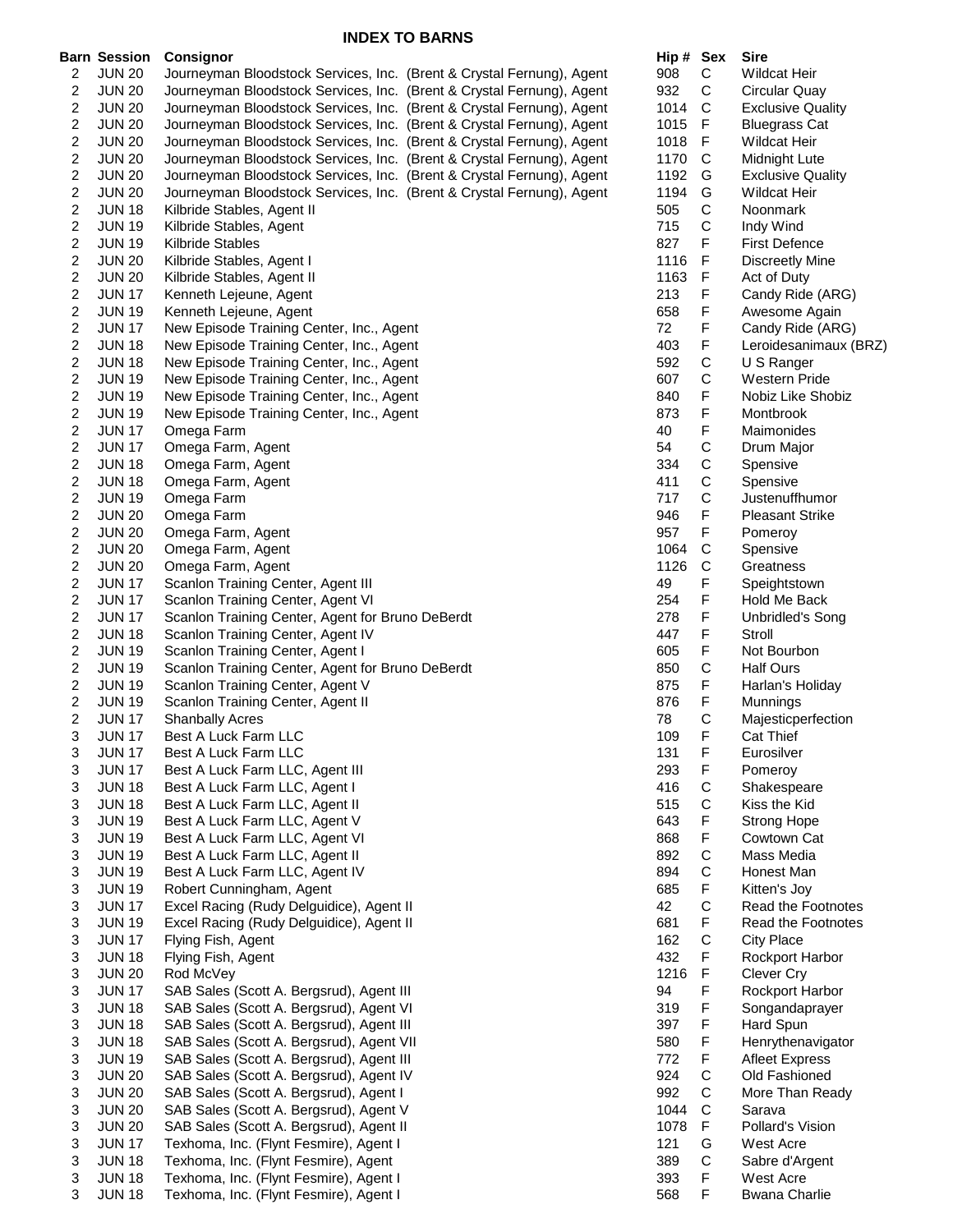|   | <b>Barn Session</b> | <b>Consignor</b>                                  | Hip # Sex |             | <b>Sire</b>              |
|---|---------------------|---------------------------------------------------|-----------|-------------|--------------------------|
| 3 | <b>JUN 18</b>       | Texhoma, Inc. (Flynt Fesmire), Agent              | 587       | F           | Imperialism              |
|   |                     |                                                   |           | F           | Noonmark                 |
| 3 | <b>JUN 17</b>       | Tradewinds Farm, Agent III                        | 195       |             |                          |
| 3 | <b>JUN 17</b>       | Tradewinds Farm, Agent                            | 270       | $\mathsf C$ | Mass Media               |
| 3 | <b>JUN 18</b>       | Tradewinds Farm, Agent III                        | 518       | F           | Noonmark                 |
| 3 | <b>JUN 19</b>       | Tradewinds Farm, Agent                            | 642       | C           | Pomeroy                  |
| 3 | <b>JUN 19</b>       | Tradewinds Farm, Agent I                          | 740       | С           | Mass Media               |
| 3 | <b>JUN 20</b>       | Tradewinds Farm, Agent II                         | 966       | С           | Noonmark                 |
| 3 | <b>JUN 18</b>       | Craig L. Wheeler, Agent I                         | 529       | C           | Circular Quay            |
| 3 | <b>JUN 19</b>       | Craig L. Wheeler, Agent V                         | 651       | С           | Majesticperfection       |
| 3 | <b>JUN 19</b>       | Craig L. Wheeler, Agent V                         | 793       | C           | <b>Desert Party</b>      |
| 3 | <b>JUN 19</b>       | Craig L. Wheeler, Agent II                        | 839       | F           | <b>Strong Hope</b>       |
| 3 | <b>JUN 20</b>       | Craig L. Wheeler, Agent                           | 1088      | F           | Pomeroy                  |
| 3 | <b>JUN 20</b>       | Craig L. Wheeler, Agent IV                        | 1104      | F           | <b>Afleet Express</b>    |
| 4 | <b>JUN 17</b>       | Don R. Graham, Agent                              | 71        | $\mathsf C$ | Eskendereya              |
| 4 | <b>JUN 19</b>       | Don R. Graham, Agent                              | 724       | $\mathsf C$ | <b>Quality Road</b>      |
| 4 | <b>JUN 18</b>       | Bobby Jones Equine LLC, Agent III                 | 395       | F           | <b>Exclusive Quality</b> |
| 4 | <b>JUN 18</b>       | Bobby Jones Equine LLC, Agent III                 | 486       | $\mathsf C$ | Cool Coal Man            |
| 4 | <b>JUN 19</b>       | Bobby Jones Equine LLC, Agent IV                  | 790       | F           | Hard Spun                |
|   | <b>JUN 20</b>       |                                                   | 930       | F           |                          |
| 4 |                     | Bobby Jones Equine LLC, Agent I                   |           |             | Pomeroy                  |
| 4 | <b>JUN 20</b>       | Bobby Jones Equine LLC, Agent II                  | 1098      | F           | Pomeroy                  |
| 4 | <b>JUN 17</b>       | Ocala Stud                                        | 36        | F           | <b>High Cotton</b>       |
| 4 | <b>JUN 17</b>       | Ocala Stud, Agent                                 | 87        | С           | In Summation             |
| 4 | <b>JUN 18</b>       | Ocala Stud                                        | 331       | F           | Montbrook                |
| 4 | <b>JUN 18</b>       | Ocala Stud, Agent                                 | 405       | С           | Montbrook                |
| 4 | <b>JUN 18</b>       | Ocala Stud                                        | 494       | F           | <b>Discreetly Mine</b>   |
| 4 | <b>JUN 18</b>       | Ocala Stud                                        | 500       | F           | Circular Quay            |
| 4 | <b>JUN 18</b>       | Ocala Stud, Agent                                 | 542       | F           | In Summation             |
| 4 | <b>JUN 19</b>       | Ocala Stud, Agent                                 | 648       | F           | In Summation             |
| 4 | <b>JUN 19</b>       | Ocala Stud                                        | 657       | С           | In Summation             |
| 4 | <b>JUN 19</b>       | Ocala Stud, Agent                                 | 673       | С           | <b>Thunder Gulch</b>     |
| 4 | <b>JUN 19</b>       | Ocala Stud, Agent                                 | 704       | F           | Hard Spun                |
| 4 | <b>JUN 19</b>       | Ocala Stud                                        | 732       | $\mathsf C$ | Gottcha Gold             |
| 4 | <b>JUN 19</b>       | Ocala Stud                                        | 773       | F           | In Summation             |
| 4 | <b>JUN 19</b>       | Ocala Stud                                        | 778       | С           | Gottcha Gold             |
|   |                     |                                                   | 783       | F           |                          |
| 4 | <b>JUN 19</b>       | Ocala Stud                                        |           |             | In Summation             |
| 4 | <b>JUN 19</b>       | Ocala Stud                                        | 885       | С           | Congrats                 |
| 4 | <b>JUN 20</b>       | Ocala Stud                                        | 963       | F           | Montbrook                |
| 4 | <b>JUN 20</b>       | Ocala Stud                                        | 977       | F           | <b>High Cotton</b>       |
| 4 | <b>JUN 20</b>       | Ocala Stud                                        | 1071      | F           | In Summation             |
| 4 | <b>JUN 20</b>       | Ocala Stud                                        | 1157      | G           | Montbrook                |
| 4 | <b>JUN 19</b>       | Parrish Farms, Agent                              | 702       | F           | <b>Street Boss</b>       |
| 4 | <b>JUN 19</b>       | Parrish Farms, Agent                              | 809       | F           | <b>Big Brown</b>         |
| 4 | <b>JUN 20</b>       | Parrish Farms, Agent                              | 951       | F           | <b>Street Sense</b>      |
| 4 | <b>JUN 20</b>       | Parrish Farms, Agent                              | 1043      | G           | <b>Rock Slide</b>        |
| 4 | <b>JUN 20</b>       | Parrish Farms, Agent                              | 1203      | F           | Forefathers              |
| 4 | <b>JUN 20</b>       | Parrish Farms, Agent                              | 1208      | C           | Munnings                 |
| 4 | <b>JUN 20</b>       | Parrish Farms, Agent                              | 1210      | $\mathsf C$ | Super Saver              |
| 5 | <b>JUN 17</b>       | Hartley/DeRenzo Thoroughbreds LLC                 | 160       | F           | Hear No Evil             |
| 5 | <b>JUN 17</b>       | Hartley/DeRenzo Thoroughbreds LLC                 | 168       | F           | Hear No Evil             |
| 5 | <b>JUN 18</b>       | Hartley/DeRenzo Thoroughbreds LLC                 | 338       | C           | Golden Missile           |
| 5 | <b>JUN 18</b>       | Hartley/DeRenzo Thoroughbreds LLC, Agent          | 388       | C           | <b>Birdstone</b>         |
| 5 | <b>JUN 18</b>       | Hartley/DeRenzo Thoroughbreds LLC                 | 394       | F           | Awesome of Course        |
|   |                     |                                                   | 497       | F           | With Distinction         |
| 5 | <b>JUN 18</b>       | Hartley/DeRenzo Thoroughbreds LLC                 |           |             |                          |
| 5 | <b>JUN 18</b>       | Hartley/DeRenzo Thoroughbreds LLC, Agent          | 512       | $\mathsf C$ | <b>Miguel Cervantes</b>  |
| 5 | <b>JUN 19</b>       | Hartley/DeRenzo Thoroughbreds LLC                 | 625       | F           | Cool Coal Man            |
| 5 | <b>JUN 19</b>       | Hartley/DeRenzo Thoroughbreds LLC, Agent          | 632       | F           | <b>Miguel Cervantes</b>  |
| 5 | <b>JUN 19</b>       | Hartley/DeRenzo Thoroughbreds LLC, Agent          | 726       | C           | Midshipman               |
| 5 | <b>JUN 19</b>       | Hartley/DeRenzo Thoroughbreds LLC                 | 828       | C           | Posse                    |
| 5 | <b>JUN 20</b>       | Hartley/DeRenzo Thoroughbreds LLC, Agent          | 914       | C           | Ready's Image            |
| 5 | <b>JUN 20</b>       | Hartley/DeRenzo Thoroughbreds LLC, Agent          | 1024      | $\mathsf C$ | Cool Coal Man            |
| 5 | <b>JUN 20</b>       | Hartley/DeRenzo Thoroughbreds LLC                 | 1092      | C           | Justenuffhumor           |
| 5 | <b>JUN 20</b>       | Hartley/DeRenzo Thoroughbreds LLC                 | 1138      | $\mathsf C$ | Belgravia                |
| 5 | <b>JUN 17</b>       | Wavertree Stables, Inc. (Ciaran Dunne), Agent XXX | 31        | С           | <b>Discreetly Mine</b>   |
| 5 | <b>JUN 17</b>       | Wavertree Stables, Inc. (Ciaran Dunne), Agent     | 48        | $\mathsf C$ | Old Fashioned            |
| 5 | <b>JUN 17</b>       | Wavertree Stables, Inc. (Ciaran Dunne), Agent     | 65        | F           | Ready's Image            |
| 5 | <b>JUN 17</b>       | Wavertree Stables, Inc. (Ciaran Dunne), Agent XI  | 96        | F           | Medaglia d'Oro           |
|   |                     |                                                   |           |             |                          |

|   | arn Session   | Consignor                                         | Hip# | Sex          | Sire                     |
|---|---------------|---------------------------------------------------|------|--------------|--------------------------|
| 3 | <b>JUN 18</b> | Texhoma, Inc. (Flynt Fesmire), Agent              | 587  | F            | Imperialism              |
| 3 | <b>JUN 17</b> | Tradewinds Farm, Agent III                        | 195  | F            | Noonmark                 |
| 3 | <b>JUN 17</b> | Tradewinds Farm, Agent                            | 270  | $\mathsf C$  | Mass Media               |
| 3 | <b>JUN 18</b> | Tradewinds Farm, Agent III                        | 518  | F            | Noonmark                 |
| 3 | <b>JUN 19</b> | Tradewinds Farm, Agent                            | 642  | C            | Pomeroy                  |
| 3 | <b>JUN 19</b> | Tradewinds Farm, Agent I                          | 740  | C            | Mass Media               |
| 3 | <b>JUN 20</b> | Tradewinds Farm, Agent II                         | 966  | $\mathsf C$  | Noonmark                 |
| 3 | <b>JUN 18</b> | Craig L. Wheeler, Agent I                         | 529  | $\mathsf C$  | Circular Quay            |
| 3 | <b>JUN 19</b> | Craig L. Wheeler, Agent V                         | 651  | C            | Majesticperfection       |
| 3 | <b>JUN 19</b> | Craig L. Wheeler, Agent V                         | 793  | C            |                          |
|   |               |                                                   |      |              | Desert Party             |
| 3 | <b>JUN 19</b> | Craig L. Wheeler, Agent II                        | 839  | F            | <b>Strong Hope</b>       |
| 3 | <b>JUN 20</b> | Craig L. Wheeler, Agent                           | 1088 | $\mathsf F$  | Pomeroy                  |
| 3 | <b>JUN 20</b> | Craig L. Wheeler, Agent IV                        | 1104 | F            | <b>Afleet Express</b>    |
| 4 | <b>JUN 17</b> | Don R. Graham, Agent                              | 71   | $\mathsf C$  | Eskendereya              |
| 4 | <b>JUN 19</b> | Don R. Graham, Agent                              | 724  | С            | <b>Quality Road</b>      |
| 4 | <b>JUN 18</b> | Bobby Jones Equine LLC, Agent III                 | 395  | F            | <b>Exclusive Quality</b> |
| 4 | <b>JUN 18</b> | Bobby Jones Equine LLC, Agent III                 | 486  | $\mathsf C$  | Cool Coal Man            |
| 4 | <b>JUN 19</b> | Bobby Jones Equine LLC, Agent IV                  | 790  | F            | Hard Spun                |
| 4 | <b>JUN 20</b> | Bobby Jones Equine LLC, Agent I                   | 930  | F            | Pomeroy                  |
| 4 | <b>JUN 20</b> | Bobby Jones Equine LLC, Agent II                  | 1098 | F            | Pomeroy                  |
| 4 | <b>JUN 17</b> | Ocala Stud                                        | 36   | F            | <b>High Cotton</b>       |
| 4 | <b>JUN 17</b> | Ocala Stud, Agent                                 | 87   | C            | In Summation             |
| 4 | <b>JUN 18</b> | Ocala Stud                                        | 331  | F            | Montbrook                |
| 4 | <b>JUN 18</b> | Ocala Stud, Agent                                 | 405  | C            | Montbrook                |
|   |               |                                                   |      |              |                          |
| 4 | <b>JUN 18</b> | Ocala Stud                                        | 494  | F            | <b>Discreetly Mine</b>   |
| 4 | <b>JUN 18</b> | Ocala Stud                                        | 500  | F            | Circular Quay            |
| 4 | <b>JUN 18</b> | Ocala Stud, Agent                                 | 542  | F            | In Summation             |
| 4 | <b>JUN 19</b> | Ocala Stud, Agent                                 | 648  | F            | In Summation             |
| 4 | <b>JUN 19</b> | Ocala Stud                                        | 657  | $\mathsf C$  | In Summation             |
| 4 | <b>JUN 19</b> | Ocala Stud, Agent                                 | 673  | C            | <b>Thunder Gulch</b>     |
| 4 | <b>JUN 19</b> | Ocala Stud, Agent                                 | 704  | F            | Hard Spun                |
| 4 | <b>JUN 19</b> | Ocala Stud                                        | 732  | C            | Gottcha Gold             |
| 4 | <b>JUN 19</b> | Ocala Stud                                        | 773  | F            | In Summation             |
| 4 | <b>JUN 19</b> | Ocala Stud                                        | 778  | C            | Gottcha Gold             |
| 4 | <b>JUN 19</b> | Ocala Stud                                        | 783  | F            | In Summation             |
| 4 | <b>JUN 19</b> | Ocala Stud                                        | 885  | $\mathsf C$  | Congrats                 |
|   | <b>JUN 20</b> | Ocala Stud                                        | 963  | F            |                          |
| 4 |               |                                                   |      |              | Montbrook                |
| 4 | <b>JUN 20</b> | Ocala Stud                                        | 977  | F            | <b>High Cotton</b>       |
| 4 | <b>JUN 20</b> | Ocala Stud                                        | 1071 | F            | In Summation             |
| 4 | <b>JUN 20</b> | Ocala Stud                                        | 1157 | G            | Montbrook                |
| 4 | <b>JUN 19</b> | Parrish Farms, Agent                              | 702  | F            | <b>Street Boss</b>       |
| 4 | <b>JUN 19</b> | Parrish Farms, Agent                              | 809  | F            | <b>Big Brown</b>         |
| 4 | <b>JUN 20</b> | Parrish Farms, Agent                              | 951  | F.           | <b>Street Sense</b>      |
| 4 | <b>JUN 20</b> | Parrish Farms, Agent                              | 1043 | G            | Rock Slide               |
| 4 | <b>JUN 20</b> | Parrish Farms, Agent                              | 1203 | F            | Forefathers              |
| 4 | <b>JUN 20</b> | Parrish Farms, Agent                              | 1208 | C            | Munnings                 |
| 4 | <b>JUN 20</b> | Parrish Farms, Agent                              | 1210 | C            | Super Saver              |
| 5 | <b>JUN 17</b> | Hartley/DeRenzo Thoroughbreds LLC                 | 160  | F            | Hear No Evil             |
| 5 | <b>JUN 17</b> | Hartley/DeRenzo Thoroughbreds LLC                 | 168  | F            | Hear No Evil             |
|   |               |                                                   |      |              |                          |
| 5 | <b>JUN 18</b> | Hartley/DeRenzo Thoroughbreds LLC                 | 338  | C            | Golden Missile           |
| 5 | <b>JUN 18</b> | Hartley/DeRenzo Thoroughbreds LLC, Agent          | 388  | C            | <b>Birdstone</b>         |
| 5 | <b>JUN 18</b> | Hartley/DeRenzo Thoroughbreds LLC                 | 394  | F            | Awesome of Course        |
| 5 | <b>JUN 18</b> | Hartley/DeRenzo Thoroughbreds LLC                 | 497  | F            | With Distinction         |
| 5 | <b>JUN 18</b> | Hartley/DeRenzo Thoroughbreds LLC, Agent          | 512  | С            | <b>Miguel Cervantes</b>  |
| 5 | <b>JUN 19</b> | Hartley/DeRenzo Thoroughbreds LLC                 | 625  | F            | Cool Coal Man            |
| 5 | <b>JUN 19</b> | Hartley/DeRenzo Thoroughbreds LLC, Agent          | 632  | F            | <b>Miguel Cervantes</b>  |
| 5 | <b>JUN 19</b> | Hartley/DeRenzo Thoroughbreds LLC, Agent          | 726  | C            | Midshipman               |
| 5 | <b>JUN 19</b> | Hartley/DeRenzo Thoroughbreds LLC                 | 828  | $\mathsf C$  | Posse                    |
| 5 | <b>JUN 20</b> | Hartley/DeRenzo Thoroughbreds LLC, Agent          | 914  | $\mathsf C$  | Ready's Image            |
| 5 | <b>JUN 20</b> | Hartley/DeRenzo Thoroughbreds LLC, Agent          | 1024 | $\mathsf{C}$ | Cool Coal Man            |
| 5 | <b>JUN 20</b> | Hartley/DeRenzo Thoroughbreds LLC                 | 1092 | C            | Justenuffhumor           |
| 5 | <b>JUN 20</b> | Hartley/DeRenzo Thoroughbreds LLC                 | 1138 | С            |                          |
|   |               |                                                   |      |              | Belgravia                |
| 5 | <b>JUN 17</b> | Wavertree Stables, Inc. (Ciaran Dunne), Agent XXX | 31   | C            | <b>Discreetly Mine</b>   |
| 5 | <b>JUN 17</b> | Wavertree Stables, Inc. (Ciaran Dunne), Agent     | 48   | $\mathsf C$  | Old Fashioned            |
| 5 | <b>JUN 17</b> | Wavertree Stables, Inc. (Ciaran Dunne), Agent     | 65   | F            | Ready's Image            |
| 5 | <b>JUN 17</b> | Wavertree Stables, Inc. (Ciaran Dunne), Agent XI  | 96   | F            | Medaglia d'Oro           |
| 5 | <b>JUN 17</b> | Wavertree Stables, Inc. (Ciaran Dunne), Agent XXV | 113  | C            | <b>Blame</b>             |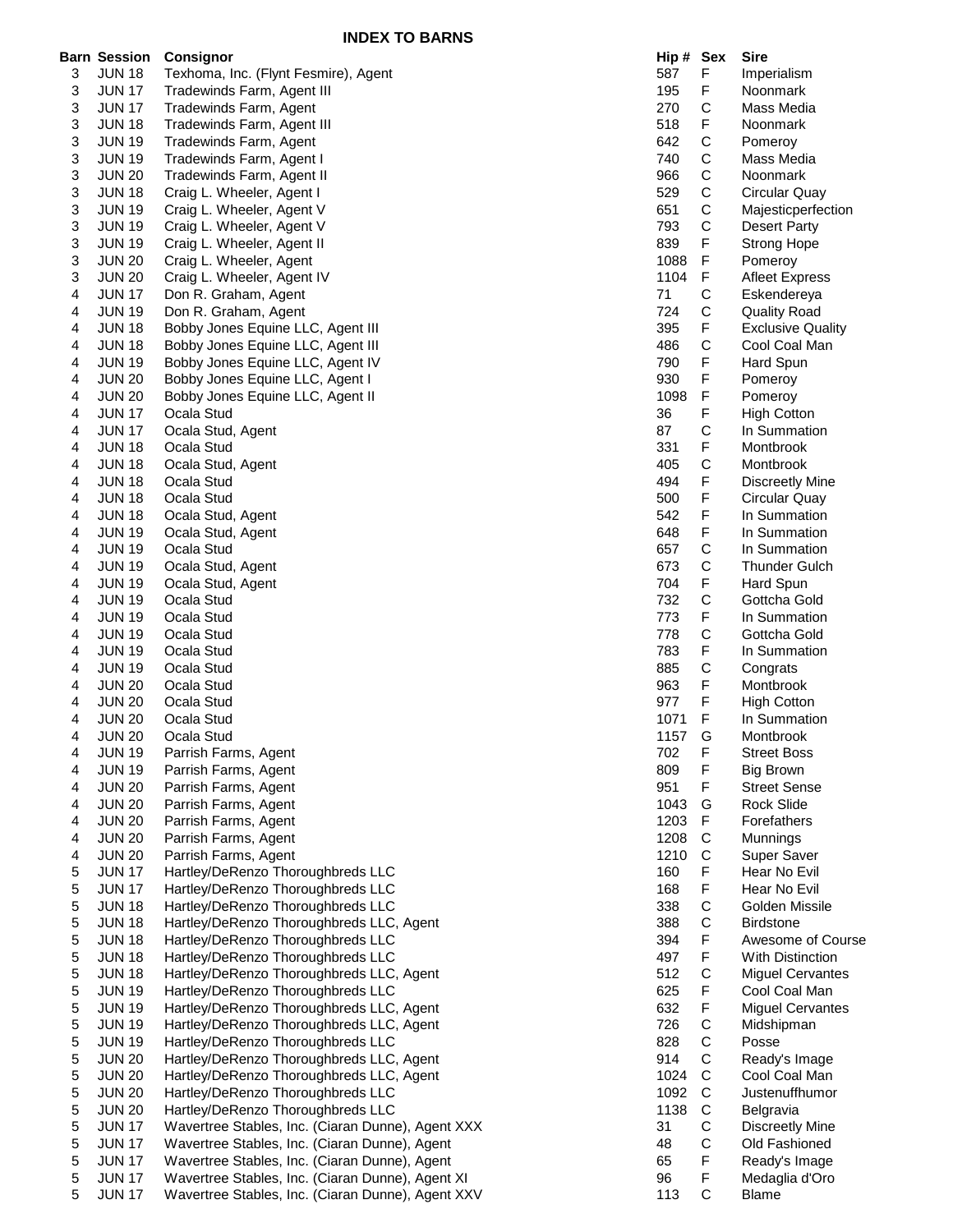|   | <b>Barn Session</b> | Consignor                                            | Hip # Sex |             | <b>Sire</b>              |
|---|---------------------|------------------------------------------------------|-----------|-------------|--------------------------|
| 5 | <b>JUN 17</b>       | Wavertree Stables, Inc. (Ciaran Dunne), Agent        | 127       | F           | Super Saver              |
| 5 | <b>JUN 17</b>       | Wavertree Stables, Inc. (Ciaran Dunne), Agent        | 170       | C           | Discreet Cat             |
| 5 | <b>JUN 17</b>       | Wavertree Stables, Inc. (Ciaran Dunne), Agent XXII   | 174       | F           | Marino Marini            |
| 5 | <b>JUN 17</b>       | Wavertree Stables, Inc. (Ciaran Dunne), Agent XXIV   | 186       | C           | Sky Mesa                 |
| 5 | <b>JUN 17</b>       | Wavertree Stables, Inc. (Ciaran Dunne), Agent XI     | 196       | С           | Malibu Moon              |
| 5 | <b>JUN 17</b>       | Wavertree Stables, Inc. (Ciaran Dunne), Agent XVIII  | 230       | F           | Colonel John             |
| 5 | <b>JUN 17</b>       | Wavertree Stables, Inc. (Ciaran Dunne), Agent I      | 233       | $\mathsf C$ | Harlem Rocker            |
| 5 | <b>JUN 17</b>       | Wavertree Stables, Inc. (Ciaran Dunne), Agent XIX    | 246       | F           | Majestic Warrior         |
| 5 | <b>JUN 17</b>       | Wavertree Stables, Inc. (Ciaran Dunne), Agent XX     | 274       | C           | <b>Super Saver</b>       |
| 5 | <b>JUN 17</b>       | Wavertree Stables, Inc. (Ciaran Dunne), Agent VI     | 279       | F           | Congrats                 |
| 5 | <b>JUN 18</b>       | Wavertree Stables, Inc. (Ciaran Dunne), Agent XXVIII | 303       | C           | <b>Stormy Atlantic</b>   |
| 5 | <b>JUN 18</b>       | Wavertree Stables, Inc. (Ciaran Dunne), Agent I      | 343       | $\mathsf C$ | <b>Valid Reprized</b>    |
| 5 | <b>JUN 18</b>       | Wavertree Stables, Inc. (Ciaran Dunne), Agent VIII   | 346       | $\mathsf C$ | <b>Smart Strike</b>      |
| 5 | <b>JUN 18</b>       | Wavertree Stables, Inc. (Ciaran Dunne), Agent II     | 431       | C           | Henrythenavigator        |
| 5 | <b>JUN 18</b>       | Wavertree Stables, Inc. (Ciaran Dunne), Agent XXII   | 466       | C           | <b>Blame</b>             |
| 5 | <b>JUN 18</b>       | Wavertree Stables, Inc. (Ciaran Dunne), Agent        | 467       | $\mathsf C$ | Tale of Ekati            |
| 5 | <b>JUN 18</b>       | Wavertree Stables, Inc. (Ciaran Dunne), Agent V      | 477       | $\mathsf C$ | Tale of the Cat          |
| 5 | <b>JUN 18</b>       | Wavertree Stables, Inc. (Ciaran Dunne), Agent XXII   | 514       | $\mathsf C$ | Congrats                 |
| 5 | <b>JUN 18</b>       | Wavertree Stables, Inc. (Ciaran Dunne), Agent III    | 522       | F           | <b>With Distinction</b>  |
|   | <b>JUN 18</b>       |                                                      | 543       | C           |                          |
| 5 |                     | Wavertree Stables, Inc. (Ciaran Dunne), Agent XXVI   |           |             | Awesome Again            |
| 5 | <b>JUN 18</b>       | Wavertree Stables, Inc. (Ciaran Dunne), Agent XXI    | 544       | C           | Exchange Rate            |
| 5 | <b>JUN 18</b>       | Wavertree Stables, Inc. (Ciaran Dunne), Agent II     | 547       | F           | Langfuhr                 |
| 5 | <b>JUN 18</b>       | Wavertree Stables, Inc. (Ciaran Dunne), Agent XXII   | 550       | $\mathsf C$ | Munnings                 |
| 5 | <b>JUN 19</b>       | Wavertree Stables, Inc. (Ciaran Dunne), Agent        | 601       | $\mathsf C$ | Candy Ride (ARG)         |
| 5 | <b>JUN 19</b>       | Wavertree Stables, Inc. (Ciaran Dunne), Agent XXIV   | 628       | $\mathsf C$ | Indygo Shiner            |
| 5 | <b>JUN 19</b>       | Wavertree Stables, Inc. (Ciaran Dunne), Agent        | 636       | F           | <b>Dunkirk</b>           |
| 5 | <b>JUN 19</b>       | Wavertree Stables, Inc. (Ciaran Dunne), Agent IV     | 672       | С           | <b>Badge of Silver</b>   |
| 5 | <b>JUN 19</b>       | Wavertree Stables, Inc. (Ciaran Dunne), Agent VIII   | 699       | C           | Tapit                    |
| 5 | <b>JUN 19</b>       | Wavertree Stables, Inc. (Ciaran Dunne), Agent VII    | 713       | $\mathsf C$ | <b>Temple City</b>       |
| 5 | <b>JUN 19</b>       | Wavertree Stables, Inc. (Ciaran Dunne), Agent XXIII  | 744       | F           | Colonel John             |
| 5 | <b>JUN 19</b>       | Wavertree Stables, Inc. (Ciaran Dunne), Agent XIV    | 781       | F           | Lookin At Lucky          |
| 5 | <b>JUN 19</b>       | Wavertree Stables, Inc. (Ciaran Dunne), Agent XVII   | 800       | $\mathsf C$ | <b>Afleet Express</b>    |
| 5 | <b>JUN 19</b>       | Wavertree Stables, Inc. (Ciaran Dunne), Agent XVII   | 893       | C           | <b>Unbridled's Song</b>  |
| 5 | <b>JUN 20</b>       | Wavertree Stables, Inc. (Ciaran Dunne), Agent XXIX   | 969       | $\mathsf C$ | Super Saver              |
| 5 | <b>JUN 20</b>       | Wavertree Stables, Inc. (Ciaran Dunne), Agent III    | 983       | F           | Spring At Last           |
| 5 | <b>JUN 20</b>       | Wavertree Stables, Inc. (Ciaran Dunne), Agent V      | 1016      | F           | <b>Desert Party</b>      |
| 5 | <b>JUN 20</b>       | Wavertree Stables, Inc. (Ciaran Dunne), Agent XXX    | 1030      | C           | City Zip                 |
| 5 | <b>JUN 20</b>       | Wavertree Stables, Inc. (Ciaran Dunne), Agent V      | 1066      | C           | Run Away and Hide        |
| 5 | <b>JUN 20</b>       | Wavertree Stables, Inc. (Ciaran Dunne), Agent XXVII  | 1121      | C           | <b>Quality Road</b>      |
| 6 | <b>JUN 17</b>       | Crupi's New Castle Farm, Agent                       | 55        | F           | Don Six                  |
| 6 | <b>JUN 17</b>       | Crupi's New Castle Farm, Agent                       | 229       | C           | <b>Quality Road</b>      |
| 6 | <b>JUN 18</b>       | Crupi's New Castle Farm, Agent                       | 330       | C           | Cosmonaut                |
| 6 | <b>JUN 18</b>       | Crupi's New Castle Farm, Agent                       | 398       | F           | Old Fashioned            |
| 6 | <b>JUN 18</b>       | Crupi's New Castle Farm, Agent                       | 424       | С           | <b>Discreetly Mine</b>   |
| 6 | <b>JUN 19</b>       | Crupi's New Castle Farm, Agent                       | 738       | F           | Colonel John             |
| 6 | <b>JUN 20</b>       | Crupi's New Castle Farm, Agent                       | 1040      | $\mathsf F$ | Good and Tough           |
| 6 | <b>JUN 20</b>       | Crupi's New Castle Farm, Agent                       | 1154      | C           | Medaglia d'Oro           |
| 6 | <b>JUN 17</b>       | Hendry Training Stables LLC, Agent I                 | 43        | C           | With Distinction         |
| 6 | <b>JUN 17</b>       | Hendry Training Stables LLC, Agent II                | 155       | F           | <b>Quality Road</b>      |
| 6 | <b>JUN 17</b>       | Hendry Training Stables LLC, Agent II                | 294       | F           | Congrats                 |
| 6 | <b>JUN 20</b>       | Hendry Training Stables LLC, Agent I                 | 1168      | G           | Circular Quay            |
| 6 | <b>JUN 17</b>       | McKathan Bros., Agent I                              | 4         | F           | Not Bourbon              |
| 6 | <b>JUN 17</b>       | McKathan Bros., Agent I                              | 95        | C           | Perfect Soul (IRE)       |
| 6 | <b>JUN 17</b>       | McKathan Bros., Agent I                              | 111       | C           | More Than Ready          |
| 6 | <b>JUN 17</b>       | McKathan Bros., Agent I                              | 207       | C           | <b>Indian Charlie</b>    |
| 6 | <b>JUN 17</b>       | McKathan Bros., Agent III                            | 220       | F           | Harlan's Holiday         |
| 6 | <b>JUN 17</b>       | McKathan Bros., Agent I                              | 231       | F           | Not Bourbon              |
| 6 | <b>JUN 17</b>       | McKathan Bros., Agent I                              | 260       | $\mathsf C$ | Tale of Ekati            |
| 6 | <b>JUN 17</b>       | McKathan Bros., Agent I                              | 265       | C           | Lemon Drop Kid           |
| 6 | <b>JUN 17</b>       | McKathan Bros., Agent I                              | 288       | F           | Tale of Ekati            |
| 6 | <b>JUN 17</b>       | McKathan Bros., Agent II                             | 289       | $\mathsf C$ | D'wildcat                |
| 6 | <b>JUN 18</b>       | McKathan Bros., Agent I                              | 546       | F           | Tale of Ekati            |
| 6 | <b>JUN 18</b>       | McKathan Bros., Agent                                | 591       | $\mathsf C$ | Wagon Limit              |
| 6 | <b>JUN 19</b>       | McKathan Bros., Agent I                              | 703       | F           | Not Bourbon              |
| 6 | <b>JUN 19</b>       | McKathan Bros., Agent                                | 837       | F           | <b>Exclusive Quality</b> |
| 6 | <b>JUN 19</b>       | McKathan Bros., Agent I                              | 881       | F           | Tale of Ekati            |
| 6 | <b>JUN 19</b>       | Timber Creek, Agent                                  | 698       | $\mathsf C$ | Harlan's Holiday         |

| Hip #      | Sex                  | Sire                              |
|------------|----------------------|-----------------------------------|
| 127        | F                    | <b>Super Saver</b>                |
| 170        | C                    | Discreet Cat                      |
| 174        | F                    | Marino Marini                     |
| 186        | C<br>C               | Sky Mesa                          |
| 196        | F                    | Malibu Moon<br>Colonel John       |
| 230<br>233 |                      | <b>Harlem Rocker</b>              |
| 246        | C<br>F               | Majestic Warrior                  |
| 274        |                      | Super Saver                       |
| 279        | C<br>F               | Congrats                          |
| 303        |                      | <b>Stormy Atlantic</b>            |
| 343        |                      | Valid Reprized                    |
| 346        |                      | <b>Smart Strike</b>               |
| 431        |                      | Henrythenavigator                 |
| 466        |                      | Blame                             |
| 467        |                      | Tale of Ekati                     |
| 477        |                      | Tale of the Cat                   |
| 514        | CCCCCCCCFCCFCCCFCCCF | Congrats                          |
| 522        |                      | <b>With Distinction</b>           |
| 543        |                      | Awesome Again                     |
| 544        |                      | Exchange Rate                     |
| 547        |                      | Langfuhr                          |
| 550        |                      | Munnings                          |
| 601        |                      | Candy Ride (ARG)                  |
| 628        |                      | Indygo Shiner                     |
| 636<br>672 |                      | Dunkirk<br><b>Badge of Silver</b> |
| 699        |                      | Tapit                             |
| 713        |                      | <b>Temple City</b>                |
| 744        |                      | Colonel John                      |
| 781        |                      | Lookin At Lucky                   |
| 800        | F<br>C               | <b>Afleet Express</b>             |
| 893        | C                    | <b>Unbridled's Song</b>           |
| 969        |                      | Super Saver                       |
| 983        | C<br>F               | Spring At Last                    |
| 1016       | FCCCF                | <b>Desert Party</b>               |
| 1030       |                      | City Zip                          |
| 1066       |                      | Run Away and Hide                 |
| 1121       |                      | <b>Quality Road</b>               |
| 55         |                      | Don Six                           |
| 229        |                      | <b>Quality Road</b>               |
| 330        | C C F C F            | Cosmonaut                         |
| 398        |                      | Old Fashioned                     |
| 424<br>738 |                      | Discreetly Mine<br>Colonel John   |
| 1040       |                      | Good and Tough                    |
| 1154       | F<br>C<br>C<br>F     | Medaglia d'Oro                    |
| 43         |                      | <b>With Distinction</b>           |
| 155        |                      | <b>Quality Road</b>               |
| 294        |                      | Congrats                          |
| 1168       | F<br>G<br>F          | Circular Quay                     |
| 4          |                      | Not Bourbon                       |
| 95         |                      | Perfect Soul (IRE)                |
| 111        |                      | More Than Ready                   |
| 207        |                      | <b>Indian Charlie</b>             |
| 220        |                      | Harlan's Holiday                  |
| 231        |                      | Not Bourbon                       |
| 260        |                      | Tale of Ekati                     |
| 265        | <b>CCCFFCCF</b>      | Lemon Drop Kid                    |
| 288        |                      | Tale of Ekati                     |
| 289        | C<br>F               | D'wildcat<br>Tale of Ekati        |
| 546<br>591 |                      | Wagon Limit                       |
| 703        |                      | Not Bourbon                       |
| 837        |                      | <b>Exclusive Quality</b>          |
| 881        | C<br>F<br>F<br>F     | Tale of Ekati                     |
| 698        | Ċ                    | Harlan's Holiday                  |
|            |                      |                                   |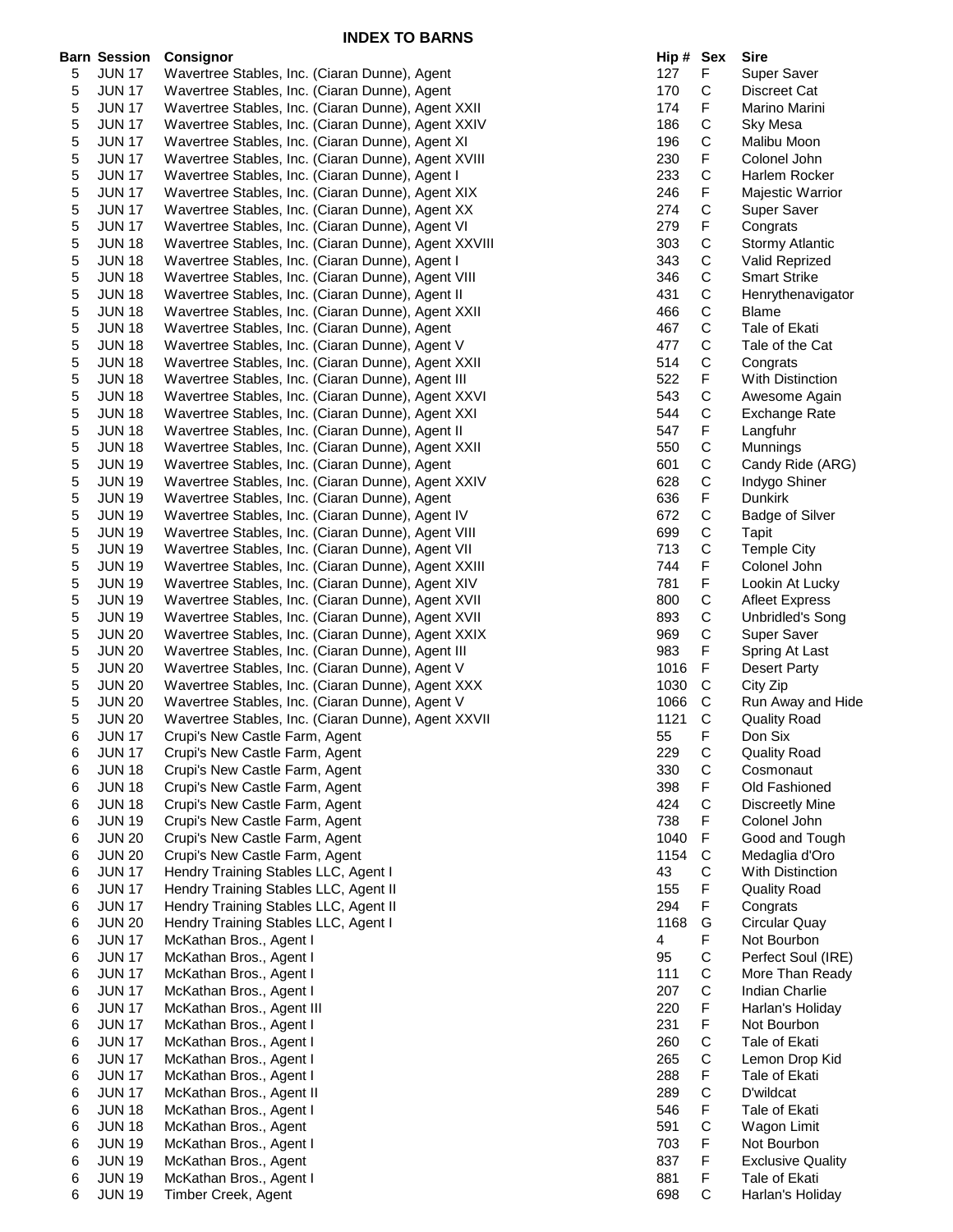**INDEX TO BARNS**

|                | <b>Barn Session</b> | Consignor                                            | Hip # Sex |             | <b>Sire</b>             |
|----------------|---------------------|------------------------------------------------------|-----------|-------------|-------------------------|
| 6              | <b>JUN 19</b>       | Timber Creek, Agent                                  | 859       | F           | Notional                |
| 6              | <b>JUN 20</b>       | Timber Creek, Agent                                  | 1137      | C           | Zavata                  |
| 6              | <b>JUN 17</b>       | Welcome Gate Farm, Agent I                           | 190       | F           | <b>Forty Grams</b>      |
| 6              | <b>JUN 17</b>       | Welcome Gate Farm, Agent                             | 291       | С           | Henny Hughes            |
| 6              | <b>JUN 18</b>       | Welcome Gate Farm                                    | 348       | С           | Desert Party            |
| 6              | <b>JUN 20</b>       | Welcome Gate Farm, Agent                             | 1114      | F           | <b>Street Sense</b>     |
| 6              | <b>JUN 20</b>       | Welcome Gate Farm                                    | 1200      | G           | Tiz Wonderful           |
| 7              | <b>JUN 18</b>       | Cashel Stud, Agent for Al Falk                       | 488       | C           | Heatseeker (IRE)        |
| 7              | <b>JUN 19</b>       | Cashel Stud, Agent                                   | 733       | F           | <b>Wildcat Heir</b>     |
| 7              | <b>JUN 17</b>       | Eisaman Equine, Agent                                | 105       | F           | Midnight Lute           |
| $\overline{7}$ | <b>JUN 17</b>       | Eisaman Equine, Agent                                | 125       | С           | Speightstown            |
| 7              | <b>JUN 17</b>       | Eisaman Equine, Agent                                | 140       | F           | Sing Baby Sing          |
| 7              | <b>JUN 17</b>       | Eisaman Equine, Agent                                | 198       | C           | Midnight Lute           |
| 7              | <b>JUN 17</b>       | Eisaman Equine, Agent                                | 258       | F           | Lookin At Lucky         |
| 7              | <b>JUN 18</b>       | Eisaman Equine, Agent                                | 341       | F           | <b>Temple City</b>      |
| 7              | <b>JUN 18</b>       | Eisaman Equine, Agent                                | 475       | F           | <b>Political Force</b>  |
| 7              | <b>JUN 18</b>       | Eisaman Equine, Agent                                | 577       | С           | Midnight Lute           |
| 7              | <b>JUN 19</b>       | Eisaman Equine, Agent                                | 615       | F           | Midnight Lute           |
| 7              | <b>JUN 19</b>       | Eisaman Equine, Agent                                | 633       | F           | <b>First Defence</b>    |
| 7              | <b>JUN 19</b>       | Eisaman Equine, Agent                                | 667       | С           | Forestry                |
| 7              | <b>JUN 19</b>       | Eisaman Equine, Agent                                | 757       | G           | Shakespeare             |
| 7              | <b>JUN 19</b>       | Eisaman Equine, Agent                                | 762       | С           | Lookin At Lucky         |
| $\overline{7}$ | <b>JUN 19</b>       | Eisaman Equine, Agent                                | 825       | $\mathsf C$ | Midshipman              |
| 7              | <b>JUN 20</b>       | Eisaman Equine, Agent                                | 1059      | С           | Midnight Lute           |
| 7              | <b>JUN 20</b>       | Eisaman Equine, Agent                                | 1075      | F           | <b>Flower Alley</b>     |
| 7              | <b>JUN 20</b>       | Eisaman Equine, Agent                                | 1134      | F           | <b>Strong Contender</b> |
| 7              | <b>JUN 20</b>       | Gold Star, Agent                                     | 906       | C           | <b>Big Brown</b>        |
| 7              | <b>JUN 20</b>       | R C R Racing Stable (Robert C. Romine)               | 1195      | $\mathbf C$ | <b>Graeme Hall</b>      |
| 7              | <b>JUN 17</b>       | Southern Chase Farm, Inc.(Greg & Karen Dodd), Agent  | 192       | С           | <b>Concord Point</b>    |
| 7              | <b>JUN 17</b>       | Southern Chase Farm, Inc. (Greg & Karen Dodd), Agent | 276       | C           | More Than Ready         |
| 7              | <b>JUN 18</b>       | Southern Chase Farm, Inc. (Greg & Karen Dodd), Agent | 340       | С           | Macho Uno               |
| 7              | <b>JUN 18</b>       | Southern Chase Farm, Inc. (Greg & Karen Dodd), Agent | 452       | С           | Majestic Warrior        |
| 7              | <b>JUN 18</b>       | Southern Chase Farm, Inc.(Greg & Karen Dodd), Agent  | 464       | F           | Leroidesanimaux (BRZ)   |
| 7              | <b>JUN 18</b>       | Southern Chase Farm, Inc. (Greg & Karen Dodd), Agent | 483       | $\mathsf C$ | Super Saver             |
| 7              | <b>JUN 18</b>       | Southern Chase Farm, Inc. (Greg & Karen Dodd), Agent | 499       | F           | Utopia (JPN)            |
| 7              | <b>JUN 18</b>       | Southern Chase Farm, Inc. (Greg & Karen Dodd), Agent | 523       | С           | Graeme Hall             |
| 7              | <b>JUN 18</b>       | Southern Chase Farm, Inc.(Greg & Karen Dodd), Agent  | 556       | F           | Forefathers             |
| 7              | <b>JUN 19</b>       | Southern Chase Farm, Inc.(Greg & Karen Dodd), Agent  | 766       | F           | Kantharos               |
| 7              | <b>JUN 19</b>       | Southern Chase Farm, Inc.(Greg & Karen Dodd), Agent  | 841       | F           | Lantana Mob             |
| $\overline{7}$ | <b>JUN 20</b>       | Southern Chase Farm, Inc. (Greg & Karen Dodd), Agent | 956       | F           | <b>Street Boss</b>      |
| 7              | <b>JUN 20</b>       | Southern Chase Farm, Inc.(Greg & Karen Dodd), Agent  | 979       | С           | Kantharos               |
| 7              | <b>JUN 20</b>       | Southern Chase Farm, Inc. (Greg & Karen Dodd), Agent | 1021      | F           | Discreet Cat            |
| 7              | <b>JUN 20</b>       | Southern Chase Farm, Inc. (Greg & Karen Dodd), Agent | 1084      | F           | Jazil                   |
| 7              | <b>JUN 20</b>       | Southern Chase Farm, Inc. (Greg & Karen Dodd), Agent | 1167      | F           | <b>Stormy Atlantic</b>  |
| $\overline{7}$ | <b>JUN 20</b>       | Southern Chase Farm, Inc. (Greg & Karen Dodd), Agent | 1172      | G           | Tale of the Cat         |
| 7              | <b>JUN 20</b>       | Southern Chase Farm, Inc.(Greg & Karen Dodd), Agent  | 1186      | F           | Arch                    |
| 7              | <b>JUN 17</b>       | T-Square Stud LLC, Agent III                         | 277       | F           | Pomeroy                 |
| 7              | <b>JUN 19</b>       | T-Square Stud LLC                                    | 652       | F           | Maimonides              |
| 8              | <b>JUN 17</b>       | Niall Brennan Stables, Agent III                     | 50        | С           | Warrior's Reward        |
| 8              | <b>JUN 17</b>       | Niall Brennan Stables, Agent XVI                     | 90        | С           | <b>Smart Strike</b>     |
| 8              | <b>JUN 17</b>       | Niall Brennan Stables, Agent XXI                     | 98        | С           | Majesticperfection      |
| 8              | <b>JUN 17</b>       | Niall Brennan Stables, Agent IV                      | 114       | F           | Discreet Cat            |
| 8              | <b>JUN 17</b>       | Niall Brennan Stables, Agent XIX                     | 138       | G           | City Zip                |
| 8              | <b>JUN 18</b>       | Niall Brennan Stables, Agent I                       | 333       | C           | Value Plus              |
| 8              | <b>JUN 18</b>       | Niall Brennan Stables, Agent XXV                     | 336       | F           | <b>Street Sense</b>     |
| 8              | <b>JUN 18</b>       | Niall Brennan Stables, Agent XXIX                    | 351       | $\mathsf C$ | Curlin                  |
| 8              | <b>JUN 18</b>       | Niall Brennan Stables, Agent XXIII                   | 370       | F           | Midnight Lute           |
| 8              | <b>JUN 18</b>       | Niall Brennan Stables, Agent XVII                    | 380       | C           | Hat Trick (JPN)         |
| 8              | <b>JUN 18</b>       | Niall Brennan Stables, Agent XV                      | 428       | F           | Midnight Lute           |
| 8              | <b>JUN 18</b>       | Niall Brennan Stables, Agent XXVII                   | 436       | C           | <b>Stormy Atlantic</b>  |
| 8              | <b>JUN 18</b>       | Niall Brennan Stables, Agent XXII                    | 442       | $\mathsf C$ | <b>Quality Road</b>     |
| 8              | <b>JUN 18</b>       | Niall Brennan Stables, Agent XII                     | 502       | $\mathsf C$ | Candy Ride (ARG)        |
| 8              | <b>JUN 18</b>       | Niall Brennan Stables, Agent IX                      | 593       | F           | Hard Spun               |
| 8              | <b>JUN 19</b>       | Niall Brennan Stables, Agent XXVI                    | 650       | F           | <b>Street Sense</b>     |
| 8              | <b>JUN 19</b>       | Niall Brennan Stables, Agent VI                      | 676       | F           | <b>Blame</b>            |
| 8              | <b>JUN 19</b>       | Niall Brennan Stables, Agent V                       | 697       | C           | Rockport Harbor         |
| 8              | <b>JUN 19</b>       | Niall Brennan Stables, Agent XXXI                    | 706       | C           | Candy Ride (ARG)        |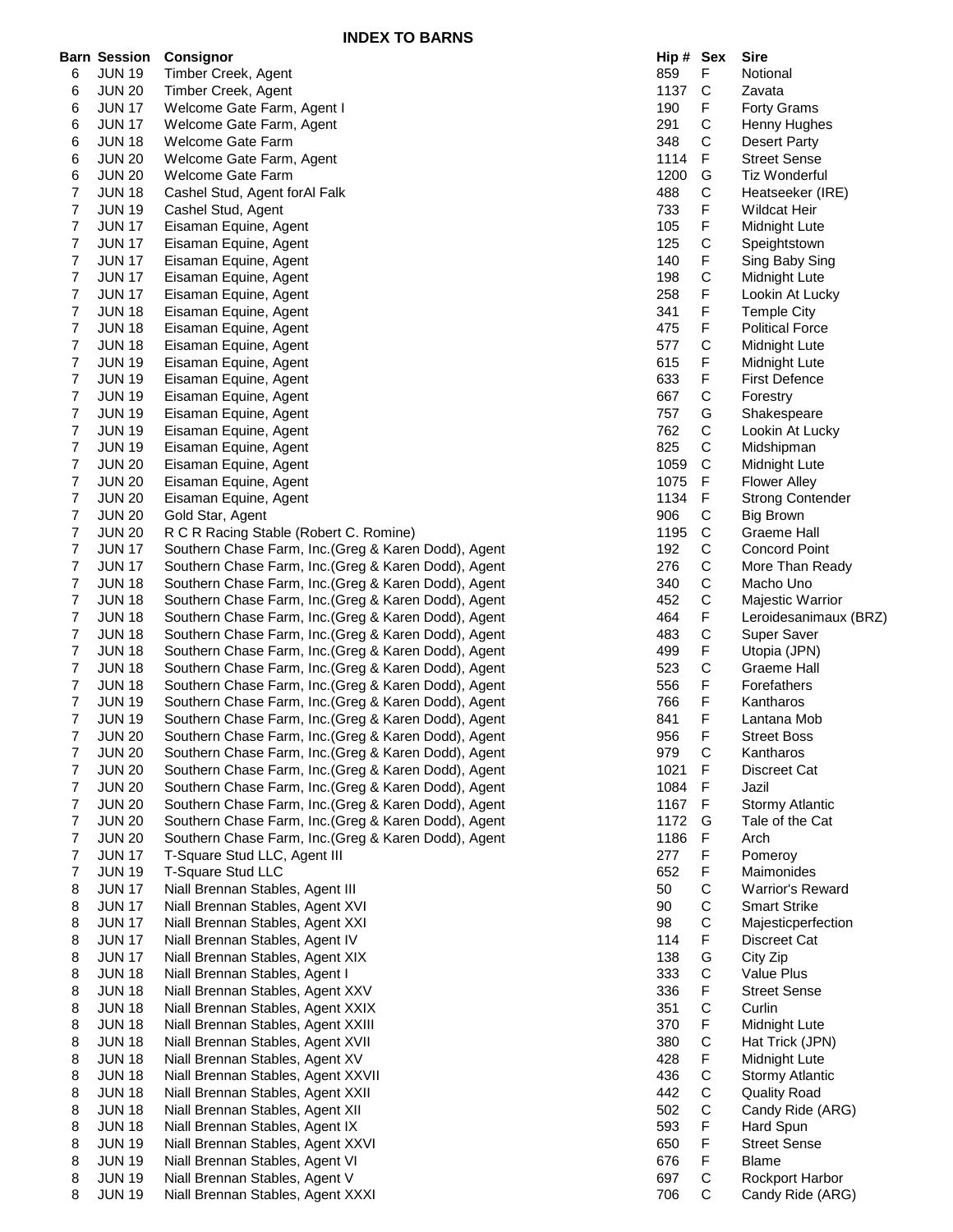|   | <b>Barn Session</b> | <b>Consignor</b>                                  | Hip # Sex |             | <b>Sire</b>               |
|---|---------------------|---------------------------------------------------|-----------|-------------|---------------------------|
| 8 | <b>JUN 19</b>       | Niall Brennan Stables, Agent X                    | 753       | С           | Street Cry (IRE)          |
| 8 | <b>JUN 19</b>       | Niall Brennan Stables, Agent VI                   | 798       | F           | Medaglia d'Oro            |
| 8 | <b>JUN 20</b>       | Niall Brennan Stables, Agent XXX                  | 941       | $\mathsf C$ | <b>Quality Road</b>       |
| 8 | <b>JUN 20</b>       | Niall Brennan Stables, Agent XX                   | 945       | F           | <b>Straight Faced</b>     |
| 8 | <b>JUN 20</b>       | Niall Brennan Stables, Agent XI                   | 1031      | F           | <b>Afleet Express</b>     |
| 8 | <b>JUN 20</b>       | Niall Brennan Stables, Agent XVII                 | 1085      | F.          | <b>Bluegrass Cat</b>      |
| 8 | <b>JUN 20</b>       | Niall Brennan Stables, Agent XVIII                | 1118      | C           | Street Cry (IRE)          |
| 8 | <b>JUN 20</b>       | Niall Brennan Stables, Agent II                   | 1162      | C           | Munnings                  |
| 8 | <b>JUN 19</b>       | Double H Stables                                  | 678       | $\mathsf C$ | Da Stoops                 |
| 8 | <b>JUN 19</b>       | Double H Stables                                  | 719       | $\mathsf C$ | Catienus                  |
| 8 | <b>JUN 20</b>       | Double H Stables                                  | 1099      | $\mathsf C$ | Leroidesanimaux (BRZ)     |
| 8 | <b>JUN 17</b>       | James Layden, Agent                               | 163       | C           | Montbrook                 |
| 8 | <b>JUN 17</b>       | James Layden, Agent                               | 236       | $\mathsf C$ | Tale of the Cat           |
| 8 | <b>JUN 17</b>       | James Layden, Agent                               | 266       | $\mathsf C$ | Dunkirk                   |
| 8 | <b>JUN 19</b>       | Old South Farm LLC, Agent                         | 836       | F           | Macho Uno                 |
| 8 | <b>JUN 17</b>       | Gayle Woods, Agent for Phaedrus Flights LLC       | 8         | $\mathsf C$ | Tizdejavu                 |
| 8 | <b>JUN 17</b>       | Gayle Woods, Agent IV                             | 151       | F           | City Zip                  |
| 8 | <b>JUN 17</b>       | Gayle Woods, Agent for Phaedrus Flights LLC       | 180       | F           | Tiz Wonderful             |
| 8 | <b>JUN 17</b>       | Gayle Woods, Agent III                            | 232       | F           | Discreetly Mine           |
| 8 | <b>JUN 18</b>       | Gayle Woods, Agent                                | 361       | F.          | Kiss the Kid              |
| 8 | <b>JUN 18</b>       | Gayle Woods, Agent                                | 443       | $\mathsf C$ | <b>High Cotton</b>        |
| 8 | <b>JUN 18</b>       | Gayle Woods, Agent for Phaedrus Flights LLC       | 525       | F           | Super Saver               |
|   |                     |                                                   | 661       |             |                           |
| 8 | <b>JUN 19</b>       | Gayle Woods, Agent for Phaedrus Flights LLC       |           | C           | Lookin At Lucky           |
| 8 | <b>JUN 19</b>       | Gayle Woods, Agent III                            | 815       | F           | Leroidesanimaux (BRZ)     |
| 8 | <b>JUN 20</b>       | Gayle Woods, Agent                                | 927       | $\mathsf C$ | <b>Exclusive Quality</b>  |
| 8 | <b>JUN 20</b>       | Gayle Woods, Agent for Phaedrus Flights LLC       | 933       | F           | Colonel John              |
| 8 | <b>JUN 20</b>       | Gayle Woods, Agent for Phaedrus Flights LLC       | 999       | $\mathsf C$ | Super Saver               |
| 8 | <b>JUN 20</b>       | Gayle Woods, Agent for Phaedrus Flights LLC       | 1025      | F           | Scat Daddy                |
| 9 | <b>JUN 17</b>       | Classic Bloodstock (Danzel Brendemuehl), Agent    | 84        | F.          | Summer Bird               |
| 9 | <b>JUN 17</b>       | Classic Bloodstock (Danzel Brendemuehl), Agent II | 204       | $\mathsf C$ | Tapit                     |
| 9 | <b>JUN 19</b>       | Classic Bloodstock (Danzel Brendemuehl), Agent    | 730       | F           | Munnings                  |
| 9 | <b>JUN 19</b>       | Classic Bloodstock (Danzel Brendemuehl), Agent    | 775       | F           | Value Plus                |
| 9 | <b>JUN 19</b>       | Classic Bloodstock (Danzel Brendemuehl), Agent    | 883       | F           | Medaglia d'Oro            |
| 9 | <b>JUN 17</b>       | Jimmy Miranda, Agent I                            | 15        | F           | Noonmark                  |
| 9 | <b>JUN 17</b>       | Jimmy Miranda, Agent II                           | 86        | F           | <b>Pleasantly Perfect</b> |
| 9 | <b>JUN 17</b>       | Jimmy Miranda, Agent I                            | 219       | F           | Noonmark                  |
| 9 | <b>JUN 17</b>       | Jimmy Miranda, Agent III                          | 240       | F           | <b>Afleet Express</b>     |
| 9 | <b>JUN 18</b>       | Jimmy Miranda, Agent III                          | 470       | G           | Indygo Shiner             |
| 9 | <b>JUN 19</b>       | Jimmy Miranda, Agent                              | 851       | C           | Disco Rico                |
| 9 | <b>JUN 20</b>       | Jimmy Miranda, Agent IV                           | 1011      | G           | Hold Me Back              |
| 9 | <b>JUN 18</b>       | Pike Racing, Agent I                              | 484       | С           | Ecclesiastic              |
| 9 | <b>JUN 19</b>       | Pike Racing                                       | 863       | F           | Medaglia d'Oro            |
| 9 | <b>JUN 20</b>       | Pike Racing                                       | 1007      | $\mathsf F$ | Tiznow                    |
| 9 | <b>JUN 17</b>       | Secure Investments (Tami Bobo)                    | 11        | F           | Mineshaft                 |
| 9 | <b>JUN 17</b>       | Secure Investments (Tami Bobo)                    | 146       | F           | Bernardini                |
| 9 | <b>JUN 17</b>       | Secure Investments (Tami Bobo)                    | 243       | $\mathsf C$ | <b>Warrior's Reward</b>   |
| 9 | <b>JUN 18</b>       | Secure Investments (Tami Bobo)                    | 354       | C           | <b>After Market</b>       |
| 9 | <b>JUN 18</b>       | Secure Investments (Tami Bobo)                    | 455       | $\mathsf C$ | <b>Grand Slam</b>         |
| 9 | <b>JUN 19</b>       | Secure Investments (Tami Bobo)                    | 843       | $\mathsf C$ | Colonel John              |
| 9 | <b>JUN 20</b>       | Secure Investments (Tami Bobo)                    | 1009      | F           | Speightstown              |
| 9 | <b>JUN 20</b>       | Secure Investments (Tami Bobo)                    | 1046      | $\mathsf C$ | <b>Stormy Atlantic</b>    |
| 9 | <b>JUN 20</b>       | Secure Investments (Tami Bobo)                    | 1052      | F.          | Tapit                     |
| 9 | <b>JUN 17</b>       | Sequel Bloodstock, Inc. (Becky Thomas), Agent     | 51        | F           | Read the Footnotes        |
| 9 | <b>JUN 17</b>       | Sequel Bloodstock, Inc. (Becky Thomas), Agent     | 62        | F           | Pomeroy                   |
| 9 | <b>JUN 17</b>       | Sequel Bloodstock, Inc. (Becky Thomas), Agent     | 70        | $\mathsf C$ | <b>Wildcat Heir</b>       |
| 9 | <b>JUN 17</b>       | Sequel Bloodstock, Inc. (Becky Thomas), Agent     | 172       | F           | <b>Quality Road</b>       |
| 9 | <b>JUN 17</b>       | Sequel Bloodstock, Inc. (Becky Thomas), Agent     | 211       | $\mathsf C$ | Super Saver               |
| 9 | <b>JUN 17</b>       | Sequel Bloodstock, Inc. (Becky Thomas), Agent     | 252       | F           | Congaree                  |
| 9 | <b>JUN 18</b>       | Sequel Bloodstock, Inc. (Becky Thomas), Agent     | 320       | F           | Noonmark                  |
| 9 | <b>JUN 18</b>       | Sequel Bloodstock, Inc. (Becky Thomas), Agent     | 353       | F           | Pioneerof the Nile        |
| 9 | <b>JUN 18</b>       | Sequel Bloodstock, Inc. (Becky Thomas), Agent     | 422       | $\mathsf C$ | More Than Ready           |
| 9 | <b>JUN 18</b>       | Sequel Bloodstock, Inc. (Becky Thomas), Agent     | 501       | F           | Ecclesiastic              |
| 9 | <b>JUN 19</b>       | Sequel Bloodstock, Inc. (Becky Thomas), Agent     | 795       | $\mathsf C$ | Two Step Salsa            |
| 9 | <b>JUN 20</b>       | Sequel Bloodstock, Inc. (Becky Thomas), Agent     | 904       | $\mathsf C$ | Majesticperfection        |
| 9 | <b>JUN 20</b>       | Sequel Bloodstock, Inc. (Becky Thomas), Agent     | 916       | F           | Indygo Shiner             |
| 9 | <b>JUN 20</b>       | Sequel Bloodstock, Inc. (Becky Thomas), Agent     | 985       | F           | Tale of Ekati             |
| 9 | <b>JUN 20</b>       | Sequel Bloodstock, Inc. (Becky Thomas), Agent     | 1069      | F           | <b>After Market</b>       |
|   |                     |                                                   |           |             |                           |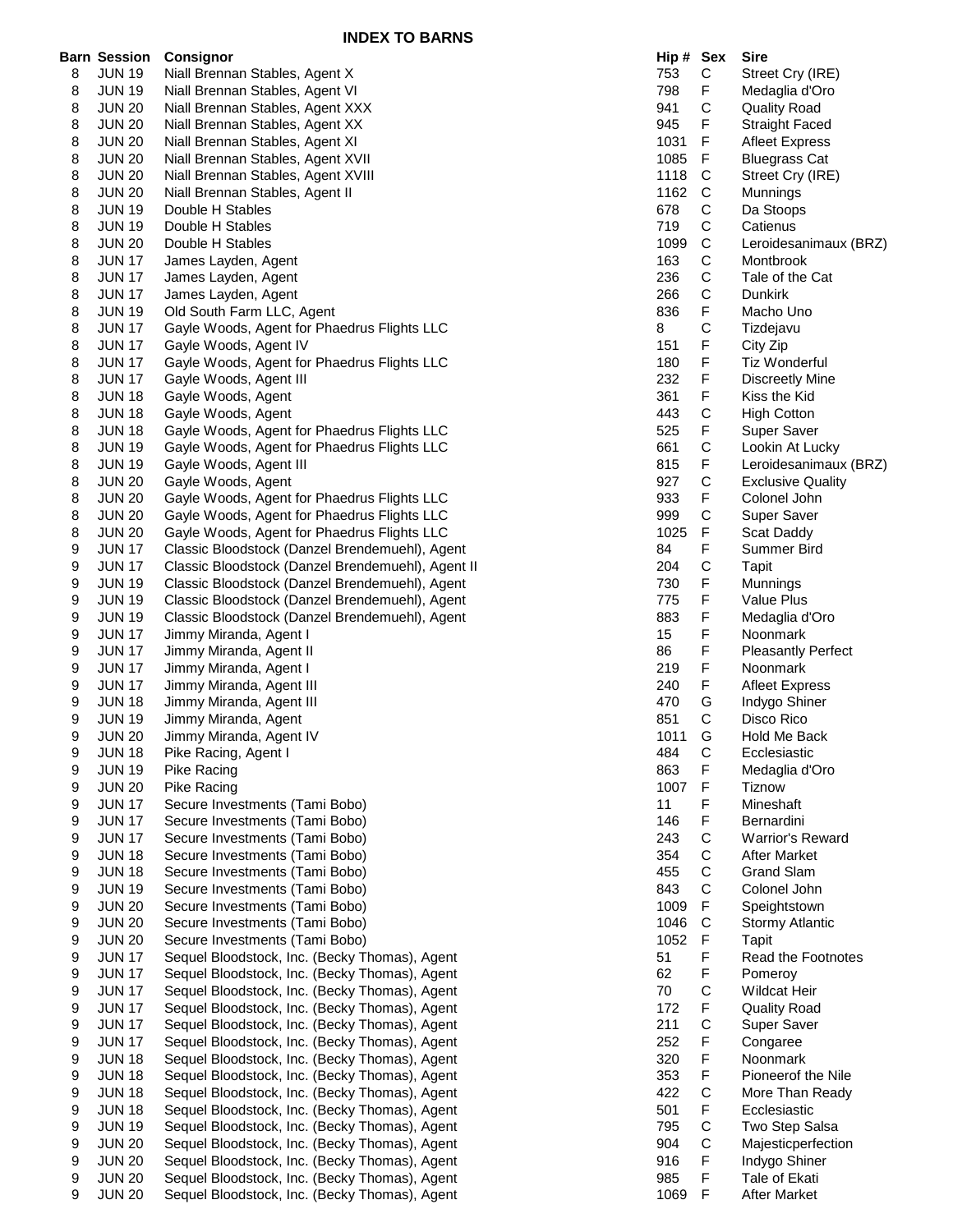|    | Barn Session  | Consignor                                     | Hip # Sex |              | Sire                      |
|----|---------------|-----------------------------------------------|-----------|--------------|---------------------------|
| 9  | <b>JUN 20</b> | Sequel Bloodstock, Inc. (Becky Thomas), Agent | 1080      | C            | Saint Anddan              |
| 9  | <b>JUN 20</b> | Sequel Bloodstock, Inc. (Becky Thomas), Agent | 1110      | F            | Majesticperfection        |
| 9  | <b>JUN 20</b> | Sequel Bloodstock, Inc. (Becky Thomas), Agent | 1112      | F            | Noonmark                  |
| 10 | <b>JUN 17</b> |                                               | 153       | F            | Yes It's True             |
|    |               | Abbie Road Farm (Lisa McGreevy), Agent I      |           |              |                           |
| 10 | <b>JUN 18</b> | Abbie Road Farm (Lisa McGreevy), Agent III    | 371       | F            | <b>Wildcat Heir</b>       |
| 10 | <b>JUN 18</b> | Abbie Road Farm (Lisa McGreevy), Agent IV     | 503       | C            | In Summation              |
| 10 | <b>JUN 18</b> | Abbie Road Farm (Lisa McGreevy), Agent IV     | 564       | F            | <b>Wildcat Heir</b>       |
| 10 | <b>JUN 19</b> | Abbie Road Farm (Lisa McGreevy), Agent I      | 683       | F            | <b>Bustin Stones</b>      |
| 10 | <b>JUN 19</b> | Abbie Road Farm (Lisa McGreevy), Agent I      | 855       | F            | <b>Touch Gold</b>         |
| 10 | <b>JUN 20</b> | Abbie Road Farm (Lisa McGreevy), Agent IV     | 1022      | C            | <b>Bellamy Road</b>       |
|    |               |                                               |           |              |                           |
| 10 | <b>JUN 20</b> | Abbie Road Farm (Lisa McGreevy), Agent IV     | 1082      | F            | Macho Uno                 |
| 10 | <b>JUN 20</b> | Abbie Road Farm (Lisa McGreevy), Agent I      | 1178      | F            | With Distinction          |
| 10 | <b>JUN 17</b> | Bobby Dodd, Agent II                          | 58        | F            | Flatter                   |
| 10 | <b>JUN 17</b> | Bobby Dodd, Agent II                          | 188       | F            | Zensational               |
| 10 | <b>JUN 17</b> | Bobby Dodd, Agent II                          | 224       | C            | Old Fashioned             |
|    | <b>JUN 17</b> |                                               | 235       | F            |                           |
| 10 |               | Bobby Dodd, Agent II                          |           |              | Orientate                 |
| 10 | <b>JUN 18</b> | Bobby Dodd, Agent II                          | 539       | F            | <b>Rockport Harbor</b>    |
| 10 | <b>JUN 19</b> | Bobby Dodd, Agent III                         | 634       | C            | Saint Anddan              |
| 10 | <b>JUN 19</b> | Bobby Dodd, Agent III                         | 819       | F            | Desert Party              |
| 10 | <b>JUN 19</b> | Bobby Dodd, Agent V                           | 842       | F            | <b>Half Ours</b>          |
| 10 | <b>JUN 19</b> | Bobby Dodd, Agent III                         | 854       | $\mathsf{C}$ | All American (AUS)        |
|    |               |                                               | 997       | С            |                           |
| 10 | <b>JUN 20</b> | Bobby Dodd, Agent II                          |           |              | Scat Daddy                |
| 10 | <b>JUN 20</b> | Bobby Dodd, Agent IV                          | 1036      | C            | <b>Half Ours</b>          |
| 10 | <b>JUN 18</b> | Ends Well, Agent                              | 599       | F            | Portobello Road           |
| 10 | <b>JUN 19</b> | Ends Well, Agent                              | 620       | C            | Portobello Road           |
| 10 | <b>JUN 20</b> | Ends Well, Agent                              | 919       | C            | <b>Primary Suspect</b>    |
| 10 | <b>JUN 20</b> | Ends Well, Agent                              | 921       | C            | Put It Back               |
|    |               |                                               |           |              |                           |
| 10 | <b>JUN 20</b> | Ends Well, Agent                              | 1093      | F            | Portobello Road           |
| 10 | <b>JUN 17</b> | Imagine                                       | 79        | F            | More Than Ready           |
| 10 | <b>JUN 17</b> | Imagine                                       | 261       | F            | Distorted Humor           |
| 10 | <b>JUN 20</b> | Imagine                                       | 1038      | F            | <b>Bluegrass Cat</b>      |
| 10 | <b>JUN 20</b> | Imagine                                       | 1076      | $\mathsf{C}$ | <b>Grand Slam</b>         |
|    |               |                                               |           |              |                           |
| 10 | <b>JUN 20</b> | Imagine, Agent                                | 1061      | C            | Offlee Wild               |
| 10 | <b>JUN 17</b> | Ricky Leppala, Agent I                        | 67        | C            | Harlan's Holiday          |
| 10 | <b>JUN 18</b> | Ricky Leppala, Agent III                      | 487       | F            | Kitten's Joy              |
| 10 | <b>JUN 19</b> | Ricky Leppala, Agent I                        | 617       | C            | Majesticperfection        |
| 10 | <b>JUN 20</b> | Ricky Leppala, Agent I                        | 988       | C            | Exchange Rate             |
| 10 | <b>JUN 17</b> | Paul Sharp, Agent I                           | 35        | C            | Mach Ride                 |
|    |               |                                               |           |              |                           |
| 10 | <b>JUN 17</b> | Paul Sharp, Agent XII                         | 83        | C            | Indian Charlie            |
| 10 | <b>JUN 17</b> | Paul Sharp, Agent IV                          | 165       | C            | Midshipman                |
| 10 | <b>JUN 18</b> | Paul Sharp, Agent II                          | 325       | С            | War Chant                 |
| 10 | <b>JUN 18</b> | Paul Sharp, Agent II                          | 552       | C            | Blame                     |
| 10 | <b>JUN 19</b> | Paul Sharp, Agent VIII                        | 612       | C            | Line of David             |
|    |               |                                               |           |              |                           |
| 10 | <b>JUN 19</b> | Paul Sharp, Agent X                           | 645       | F            | <b>Quiet American</b>     |
| 10 | <b>JUN 19</b> | Paul Sharp, Agent XI                          | 705       | C            | Wildcat Heir              |
| 10 | <b>JUN 19</b> | Paul Sharp, Agent III                         | 711       | F            | Speightstown              |
| 10 | <b>JUN 19</b> | Paul Sharp, Agent VII                         | 748       | C            | Sky Mesa                  |
| 10 | <b>JUN 19</b> | Paul Sharp, Agent V                           | 830       | F            | Giant's Causeway          |
| 10 | <b>JUN 19</b> | Paul Sharp, Agent VI                          | 831       | $\mathsf{C}$ | Yes It's True             |
|    |               |                                               |           |              |                           |
| 10 | <b>JUN 19</b> | Paul Sharp, Agent I                           | 890       | $\mathsf{C}$ | Mach Ride                 |
| 10 | <b>JUN 20</b> | Paul Sharp, Agent IX                          | 1003      | F            | Smooth Air                |
| 10 | <b>JUN 20</b> | Paul Sharp, Agent I                           | 1109      | F            | Mach Ride                 |
| 10 | <b>JUN 20</b> | Paul Sharp, Agent II                          | 1202      | $\mathsf{C}$ | Malibu Moon               |
| 10 | <b>JUN 20</b> | Paul Sharp, Agent VI                          | 1207      | F            | <b>Concord Point</b>      |
|    |               |                                               |           |              |                           |
| 11 | <b>JUN 17</b> | Woodford Thoroughbreds, Agent                 | 253       | C            | Giant's Causeway          |
| 11 | <b>JUN 17</b> | Woodford Thoroughbreds, Agent                 | 272       | C            | <b>Horse Greeley</b>      |
| 11 | <b>JUN 18</b> | Woodford Thoroughbreds, Agent                 | 337       | C            | Songandaprayer            |
| 11 | <b>JUN 18</b> | Woodford Thoroughbreds, Agent                 | 473       | C            | Munnings                  |
| 11 | <b>JUN 19</b> | Woodford Thoroughbreds, Agent                 | 639       | $\mathsf{C}$ | Majestic Warrior          |
|    |               |                                               |           |              |                           |
| 11 | <b>JUN 19</b> | Woodford Thoroughbreds, Agent                 | 731       | $\mathsf C$  | <b>Street Sense</b>       |
| 11 | <b>JUN 19</b> | Woodford Thoroughbreds, Agent                 | 750       | F            | Kitten's Joy              |
| 11 | <b>JUN 19</b> | Woodford Thoroughbreds, Agent                 | 752       | $\mathsf C$  | <b>Tiznow</b>             |
| 11 | <b>JUN 20</b> | Woodford Thoroughbreds, Agent                 | 961       | F            | Awesome Again             |
| 11 | <b>JUN 17</b> | Eddie Woods, Agent XCVIII                     | 21        | $\mathsf{C}$ | Kantharos                 |
| 11 |               |                                               | 52        | C            |                           |
|    | <b>JUN 17</b> | Eddie Woods, Agent LIX                        |           |              | Rockport Harbor           |
| 11 | <b>JUN 17</b> | Eddie Woods, Agent LXXXVII                    | 57        | F            | Notional                  |
| 11 | <b>JUN 17</b> | Eddie Woods, Agent LXXXV                      | 145       | F            | <b>Pleasantly Perfect</b> |

| Hip #        | Sex                   | Sire                                    |
|--------------|-----------------------|-----------------------------------------|
| 1080         | C<br>F                | Saint Anddan                            |
| 1110<br>1112 | F                     | Majesticperfection<br>Noonmark          |
| 153          | F                     | Yes It's True                           |
| 371          | F                     | <b>Wildcat Heir</b>                     |
| 503          | $\mathsf{C}$          | In Summation                            |
| 564          | F                     | <b>Wildcat Heir</b>                     |
| 683          | F                     | <b>Bustin Stones</b>                    |
| 855          | F                     | <b>Touch Gold</b>                       |
| 1022         | C                     | <b>Bellamy Road</b>                     |
| 1082         | F                     | Macho Uno                               |
| 1178         | F                     | <b>With Distinction</b>                 |
| 58           | F                     | Flatter                                 |
| 188          | F                     | Zensational                             |
| 224          | C                     | Old Fashioned                           |
| 235          | F                     | Orientate                               |
| 539          | F                     | Rockport Harbor                         |
| 634          | $\mathsf{C}$<br>F     | Saint Anddan                            |
| 819<br>842   | F                     | <b>Desert Party</b><br><b>Half Ours</b> |
| 854          |                       | All American (AUS)                      |
| 997          | C<br>C                | Scat Daddy                              |
| 1036         |                       | <b>Half Ours</b>                        |
| 599          | C<br>F                | Portobello Road                         |
| 620          |                       | Portobello Road                         |
| 919          | C<br>C<br>C<br>F      | <b>Primary Suspect</b>                  |
| 921          |                       | Put It Back                             |
| 1093         |                       | Portobello Road                         |
| 79           | F                     | More Than Ready                         |
| 261          | F                     | Distorted Humor                         |
| 1038         | F                     | <b>Bluegrass Cat</b>                    |
| 1076         | $\mathsf{C}$          | <b>Grand Slam</b>                       |
| 1061         | $\mathsf{C}$          | Offlee Wild                             |
| 67           | C<br>F                | Harlan's Holiday                        |
| 487          |                       | Kitten's Joy<br>Majesticperfection      |
| 617<br>988   |                       | Exchange Rate                           |
| 35           |                       | Mach Ride                               |
| 83           |                       | <b>Indian Charlie</b>                   |
| 165          | C<br>C<br>C<br>C<br>C | Midshipman                              |
| 325          | C                     | War Chant                               |
| 552          |                       | Blame                                   |
| 612          | <b>CCFCF</b>          | Line of David                           |
| 645          |                       | Quiet American                          |
| 705          |                       | Wildcat Heir                            |
| 711          |                       | Speightstown                            |
| 748          | $\mathsf{C}$          | Sky Mesa                                |
| 830          | F                     | Giant's Causeway                        |
| 831          | C<br>C<br>F           | Yes It's True                           |
| 890          |                       | Mach Ride                               |
| 1003<br>1109 |                       | Smooth Air<br>Mach Ride                 |
| 1202         | F<br>C                | Malibu Moon                             |
| 1207         |                       | <b>Concord Point</b>                    |
| 253          |                       | Giant's Causeway                        |
| 272          |                       | Horse Greeley                           |
| 337          |                       | Songandaprayer                          |
| 473          |                       | Munnings                                |
| 639          | FCCCCCCF              | Majestic Warrior                        |
| 731          |                       | <b>Street Sense</b>                     |
| 750          |                       | Kitten's Joy                            |
| 752          | C<br>F                | <b>Tiznow</b>                           |
| 961          |                       | Awesome Again                           |
| 21           | C<br>C                | Kantharos                               |
| 52           | F                     | Rockport Harbor                         |
| 57           | F                     | Notional                                |
| 145          |                       | <b>Pleasantly Perfect</b>               |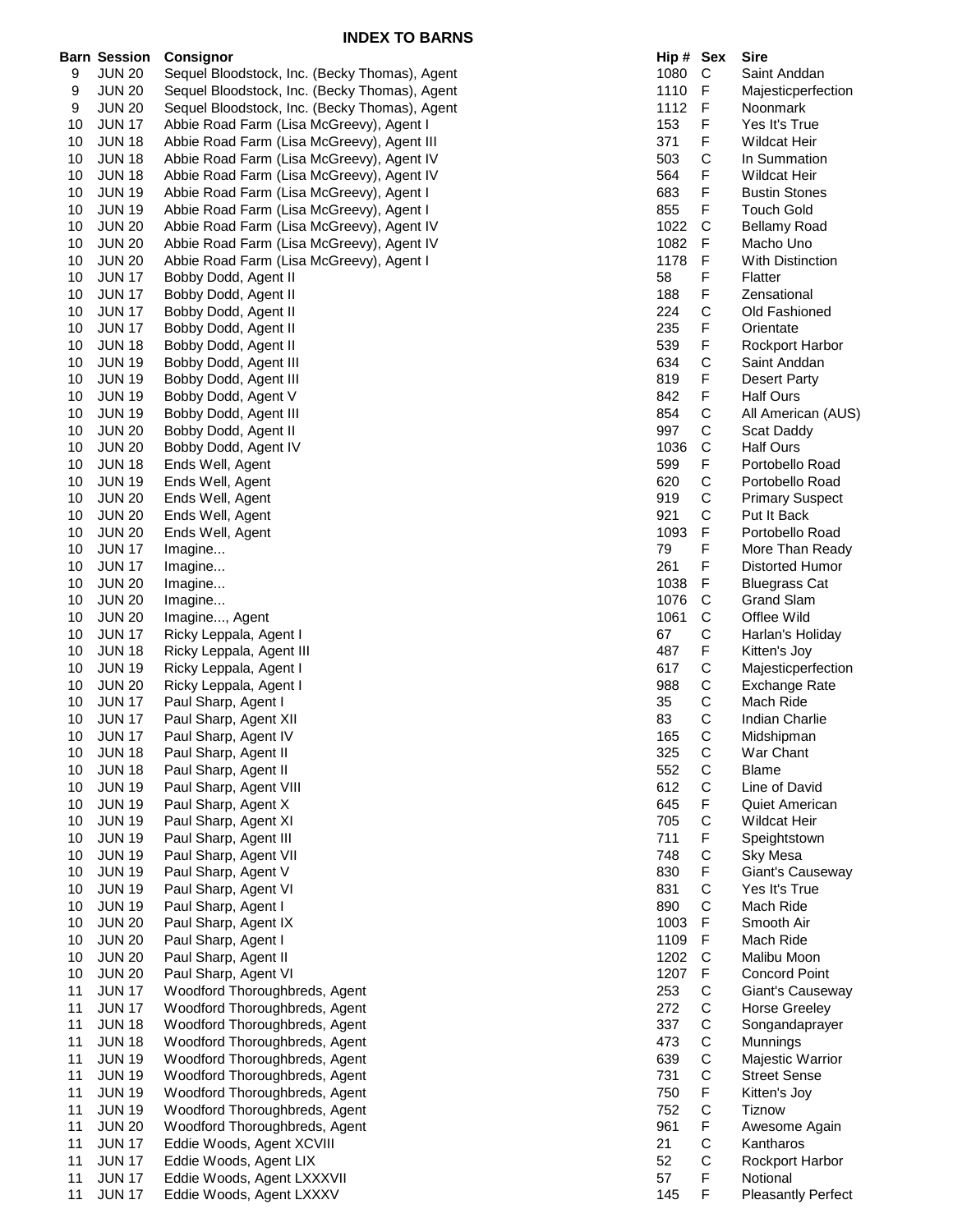|                 |                     |                              | <b>INDEA TO DANNO</b> |           |             |                       |
|-----------------|---------------------|------------------------------|-----------------------|-----------|-------------|-----------------------|
|                 | <b>Barn Session</b> | <b>Consignor</b>             |                       | Hip # Sex |             | <b>Sire</b>           |
| 11              | <b>JUN 17</b>       | Eddie Woods, Agent XI        |                       | 148       | С           | <b>Artie Schiller</b> |
| 11              | <b>JUN 17</b>       | Eddie Woods, Agent XXVII     |                       | 178       | F           | Kitten's Joy          |
| 11              | <b>JUN 17</b>       | Eddie Woods, Agent LXXIX     |                       | 214       | F           | Northern Afleet       |
| 11              | <b>JUN 18</b>       | Eddie Woods, Agent LI        |                       | 309       | С           | <b>Bellamy Road</b>   |
| 11              | <b>JUN 18</b>       | Eddie Woods, Agent XI        |                       | 385       | С           | Lucky Pulpit          |
| 11              | <b>JUN 18</b>       | Eddie Woods, Agent XXVIII    |                       | 406       | F           | Scat Daddy            |
| 11              | <b>JUN 18</b>       | Eddie Woods, Agent VI        |                       | 409       | С           | Indian Charlie        |
| 11              | <b>JUN 18</b>       | Eddie Woods, Agent XCVIII    |                       | 415       | C           | Forefathers           |
|                 |                     |                              |                       |           |             |                       |
| 11              | <b>JUN 18</b>       | Eddie Woods, Agent XX        |                       | 441       | F           | Flatter               |
| 11              | <b>JUN 18</b>       | Eddie Woods, Agent LXIII     |                       | 463       | F           | <b>Tiznow</b>         |
| 11              | <b>JUN 18</b>       | Eddie Woods, Agent XXVII     |                       | 465       | С           | Kitten's Joy          |
| 11              | <b>JUN 18</b>       | Eddie Woods, Agent XXVII     |                       | 472       | F           | Kitten's Joy          |
| 11              | <b>JUN 18</b>       | Eddie Woods, Agent XLVIII    |                       | 474       | C           | Leroidesanimaux (BRZ) |
| 11              | <b>JUN 18</b>       | Eddie Woods, Agent VII       |                       | 479       | F           | Kantharos             |
| 11              | <b>JUN 18</b>       | Eddie Woods, Agent XXXIV     |                       | 481       | F           | <b>Street Boss</b>    |
| 11              | <b>JUN 18</b>       | Eddie Woods, Agent LXIII     |                       | 493       | C           | Galileo (IRE)         |
| 11              | <b>JUN 18</b>       | Eddie Woods, Agent V         |                       | 524       | $\mathsf C$ | Forefathers           |
| 11              | <b>JUN 18</b>       | Eddie Woods, Agent XXVII     |                       | 532       | С           | Kitten's Joy          |
| 11              | <b>JUN 18</b>       | Eddie Woods, Agent XCVIII    |                       | 538       | F           | First Samurai         |
| 11              | <b>JUN 18</b>       | Eddie Woods, Agent LXI       |                       | 545       | F           | Desert Party          |
| 11              | <b>JUN 18</b>       | Eddie Woods, Agent VII       |                       | 571       | С           | Line of David         |
| 11              | <b>JUN 18</b>       | Eddie Woods, Agent VIII      |                       | 594       | F           | War Front             |
| 11              | <b>JUN 19</b>       |                              |                       | 616       | C           | Bernardini            |
|                 | <b>JUN 19</b>       | Eddie Woods, Agent XIV       |                       | 669       |             |                       |
| 11              |                     | Eddie Woods, Agent II        |                       |           | С           | Leroidesanimaux (BRZ) |
| 11              | <b>JUN 19</b>       | Eddie Woods, Agent LXV       |                       | 701       | C           | Pulpit                |
| 11              | <b>JUN 19</b>       | Eddie Woods, Agent VI        |                       | 712       | С           | <b>Quality Road</b>   |
| 11              | <b>JUN 19</b>       | Eddie Woods, Agent XXIV      |                       | 716       | F           | Candy Ride (ARG)      |
| 11              | <b>JUN 19</b>       | Eddie Woods, Agent XXXVI     |                       | 756       | F           | Indian Charlie        |
| 11              | <b>JUN 19</b>       | Eddie Woods, Agent XLIV      |                       | 792       | F           | <b>Flower Alley</b>   |
| 11              | <b>JUN 19</b>       | Eddie Woods, Agent IX        |                       | 805       | F           | Munnings              |
| 11              | <b>JUN 19</b>       | Eddie Woods, Agent XCVIII    |                       | 884       | F           | Kantharos             |
| 11              | <b>JUN 20</b>       | Eddie Woods, Agent LXX       |                       | 931       | С           | Macho Uno             |
| 11              | <b>JUN 20</b>       | Eddie Woods, Agent LXIII     |                       | 953       | F           | Include               |
| 11              | <b>JUN 20</b>       | Eddie Woods, Agent IX        |                       | 970       | F           | Colonel John          |
| 11              | <b>JUN 20</b>       | Eddie Woods, Agent XXVIII    |                       | 1005      | C           | Pollard's Vision      |
| 11              | <b>JUN 20</b>       | Eddie Woods, Agent XCIV      |                       | 1026      | C           | Super Saver           |
| 11              | <b>JUN 20</b>       | Eddie Woods, Agent LV        |                       | 1035      | F           | <b>Artie Schiller</b> |
| 11              | <b>JUN 20</b>       | Eddie Woods, Agent II        |                       | 1054      | F           | <b>Tribal Rule</b>    |
| 11              | <b>JUN 20</b>       | Eddie Woods, Agent XCVIII    |                       | 1120      | C           | Forefathers           |
|                 |                     |                              |                       | 1122      | C           |                       |
| 11              | <b>JUN 20</b>       | Eddie Woods, Agent XXVIII    |                       |           |             | <b>Bwana Charlie</b>  |
| 11              | <b>JUN 20</b>       | Eddie Woods, Agent XXX       |                       | 1124 F    |             | Eskendereya           |
| 11              | <b>JUN 20</b>       | Eddie Woods, Agent LXXII     |                       | 1176      | G           | Noonmark              |
| 12              | <b>JUN 17</b>       | de Meric Sales, Agent XVII   |                       | 20        | F           | Jazil                 |
| 12              | <b>JUN 17</b>       | de Meric Sales, Agent II     |                       | 104       | F           | Cool Coal Man         |
| 12              | <b>JUN 17</b>       | de Meric Sales, Agent XXIV   |                       | 123       | C           | Pioneerof the Nile    |
| 12              | <b>JUN 17</b>       | de Meric Sales, Agent IV     |                       | 134       | С           | Distorted Humor       |
| 12              | <b>JUN 17</b>       | de Meric Sales, Agent XVII   |                       | 147       | С           | Majesticperfection    |
| 12              | <b>JUN 17</b>       | de Meric Sales, Agent IV     |                       | 181       | С           | Bernardini            |
| 12 <sup>°</sup> | <b>JUN 17</b>       | de Meric Sales, Agent XXIX   |                       | 193       | С           | Candy Ride (ARG)      |
| 12 <sup>°</sup> | <b>JUN 17</b>       | de Meric Sales, Agent XXV    |                       | 203       | С           | Hold Me Back          |
| 12              | <b>JUN 17</b>       | de Meric Sales, Agent XXIII  |                       | 208       | F           | Two Step Salsa        |
| 12              | <b>JUN 17</b>       | de Meric Sales, Agent IV     |                       | 238       | С           | Tiznow                |
| 12              | <b>JUN 17</b>       | de Meric Sales, Agent V      |                       | 248       | C           | <b>Flashy Bull</b>    |
| 12 <sup>°</sup> |                     |                              |                       | 262       |             |                       |
|                 | <b>JUN 17</b>       | de Meric Sales, Agent IV     |                       |           | F           | <b>Wildcat Heir</b>   |
| 12 <sup>°</sup> | <b>JUN 18</b>       | de Meric Sales, Agent XI     |                       | 306       | F           | Chelsey Cat           |
| 12              | <b>JUN 18</b>       | de Meric Sales, Agent XIX    |                       | 335       | F           | Shakespeare           |
| 12              | <b>JUN 18</b>       | de Meric Sales, Agent IV     |                       | 349       | С           | Afleet Alex           |
| 12              | <b>JUN 18</b>       | de Meric Sales, Agent IV     |                       | 399       | F           | Scat Daddy            |
| 12              | <b>JUN 18</b>       | de Meric Sales, Agent I      |                       | 404       | С           | Pollard's Vision      |
| 12              | <b>JUN 18</b>       | de Meric Sales, Agent III    |                       | 413       | F           | All American (AUS)    |
| 12 <sup>°</sup> | <b>JUN 18</b>       | de Meric Sales, Agent XXVIII |                       | 420       | F           | Pioneerof the Nile    |
| 12              | <b>JUN 18</b>       | de Meric Sales, Agent XII    |                       | 430       | C           | Circular Quay         |
| 12              | <b>JUN 18</b>       | de Meric Sales, Agent IV     |                       | 434       | F           | Colonel John          |
| 12              | <b>JUN 18</b>       | de Meric Sales, Agent IX     |                       | 468       | F           | Exchange Rate         |
| 12              | <b>JUN 18</b>       | de Meric Sales, Agent I      |                       | 469       | F           | Awesome of Course     |
| 12              | <b>JUN 18</b>       | de Meric Sales, Agent IV     |                       | 471       | F           | More Than Ready       |
|                 | 12 JUN 18           | de Meric Sales, Agent III    |                       | 476       | $\mathbf C$ | Stonesider            |
|                 |                     |                              |                       |           |             |                       |

| Hip #      | Sex              | Sire                                   |
|------------|------------------|----------------------------------------|
| 148        | С                | <b>Artie Schiller</b>                  |
| 178        | F                | Kitten's Joy                           |
| 214        | F                | Northern Afleet                        |
| 309        | C                | <b>Bellamy Road</b>                    |
| 385        | C<br>F           | <b>Lucky Pulpit</b>                    |
| 406        |                  | Scat Daddy                             |
| 409        | C<br>C           | Indian Charlie                         |
| 415        |                  | Forefathers                            |
| 441        | F                | Flatter                                |
| 463        | F                | <b>Tiznow</b>                          |
| 465        | C<br>F           | Kitten's Joy                           |
| 472        |                  | Kitten's Joy                           |
| 474        | C<br>F           | Leroidesanimaux (BRZ)                  |
| 479        |                  | Kantharos                              |
| 481        | FCCFF            | <b>Street Boss</b>                     |
| 493        |                  | Galileo (IRE)                          |
| 524        |                  | Forefathers                            |
| 532        |                  | Kitten's Joy                           |
| 538        |                  | First Samurai                          |
| 545        |                  | <b>Desert Party</b>                    |
| 571        | C<br>F           | Line of David                          |
| 594        |                  | War Front                              |
| 616        | C<br>C<br>C<br>C | Bernardini                             |
| 669        |                  | Leroidesanimaux (BRZ)                  |
| 701        |                  | Pulpit                                 |
| 712        |                  | <b>Quality Road</b>                    |
| 716        | F                | Candy Ride (ARG)                       |
| 756        | F                | <b>Indian Charlie</b>                  |
| 792        | F                | Flower Alley                           |
| 805        | F                | Munnings                               |
| 884        | F                | Kantharos                              |
| 931        | C                | Macho Uno                              |
| 953        | F                | Include                                |
| 970        | F                | Colonel John                           |
| 1005       | $\mathsf{C}$     | <b>Pollard's Vision</b>                |
| 1026       | C                | <b>Super Saver</b>                     |
| 1035       | F                | <b>Artie Schiller</b>                  |
| 1054       | F                | <b>Tribal Rule</b>                     |
| 1120       | C                | Forefathers                            |
| 1122       | C                | <b>Bwana Charlie</b>                   |
| 1124       | ۲.               | Eskendereya                            |
| 1176       | G                | Noonmark                               |
| 20         | F                | Jazil                                  |
| 104        | F                | Cool Coal Man                          |
| 123        |                  | Pioneerof the Nile                     |
| 134        |                  | Distorted Humor                        |
| 147        |                  | Majesticperfection                     |
| 181        |                  | Bernardini                             |
| 193        |                  | Candy Ride (ARG)                       |
| 203        |                  | Hold Me Back                           |
| 208        |                  | Two Step Salsa                         |
| 238        |                  | Tiznow                                 |
| 248        | CCCCCCFCCF       | Flashy Bull                            |
| 262        |                  | <b>Wildcat Heir</b>                    |
| 306        | F<br>F           | <b>Chelsey Cat</b>                     |
| 335        |                  | Shakespeare                            |
| 349        | C                | <b>Afleet Alex</b>                     |
| 399        | F<br>C           | Scat Daddy                             |
| 404<br>413 | F                | Pollard's Vision<br>All American (AUS) |
| 420        | F                | Pioneerof the Nile                     |
| 430        | C                | Circular Quay                          |
| 434        | F                | Colonel John                           |
| 468        | F                | Exchange Rate                          |
| 469        | F                | Awesome of Course                      |
| 471        | F                | More Than Ready                        |
| 476        | C                | Stonesider                             |
|            |                  |                                        |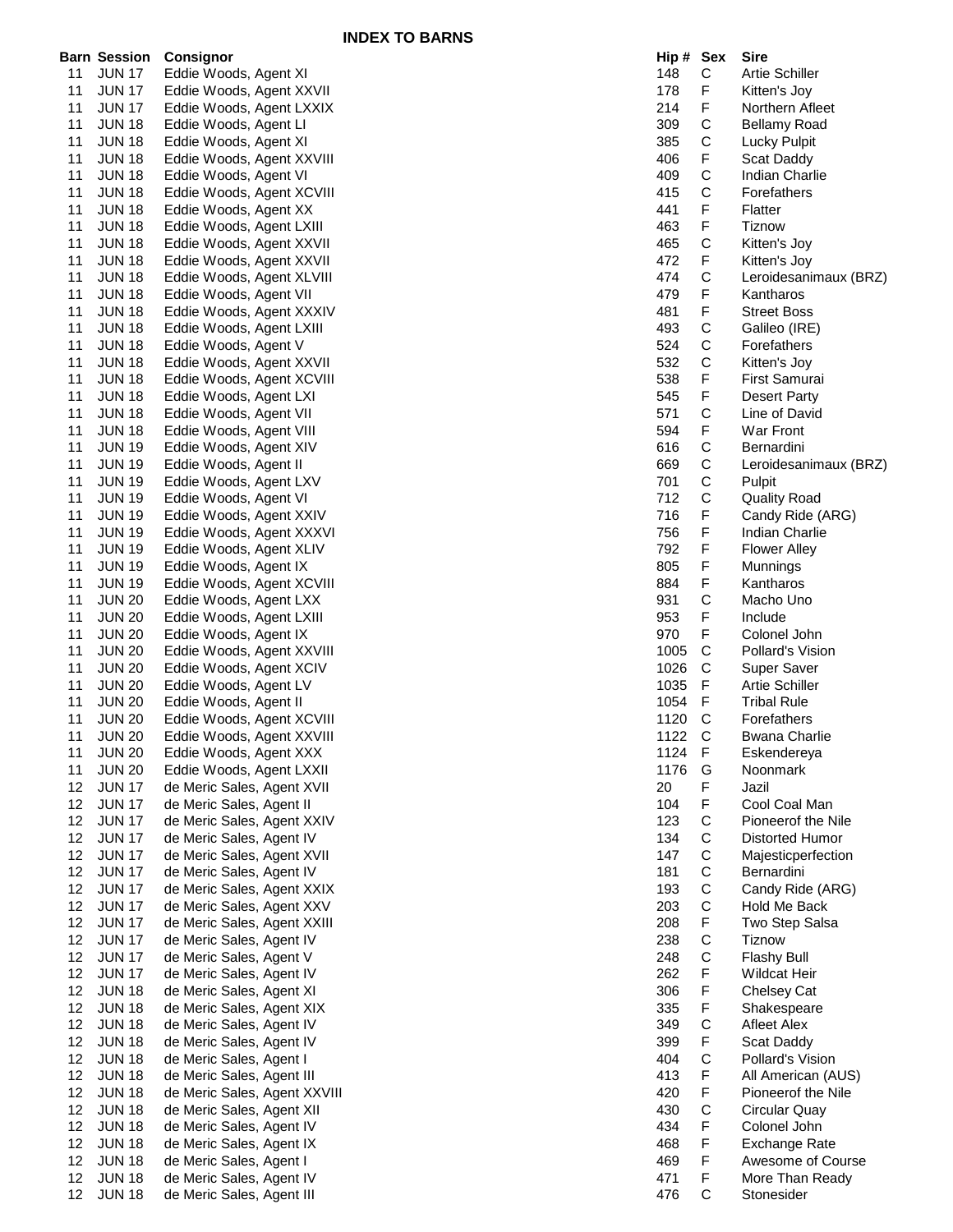|    | Barn Session  | <b>Consignor</b>                      | Hip # Sex |              | Sire                    |
|----|---------------|---------------------------------------|-----------|--------------|-------------------------|
| 12 | <b>JUN 18</b> | de Meric Sales, Agent IV              | 489       | F            | Medaglia d'Oro          |
| 12 | <b>JUN 18</b> | de Meric Sales, Agent V               | 496       | F            | Spring At Last          |
| 12 | <b>JUN 18</b> | de Meric Sales, Agent IV              | 510       | F            | Scat Daddy              |
| 12 | <b>JUN 18</b> | de Meric Sales, Agent XXXIV           | 527       | F            | Silver Wagon            |
| 12 | <b>JUN 18</b> | de Meric Sales, Agent XXX             | 531       | F            | Kitten's Joy            |
| 12 | <b>JUN 18</b> | de Meric Sales, Agent IV              | 535       | F            | More Than Ready         |
| 12 | <b>JUN 18</b> | de Meric Sales, Agent IV              | 561       | C            | <b>Street Sense</b>     |
| 12 | <b>JUN 18</b> | de Meric Sales, Agent XXVI            | 583       | F            | Majestic Warrior        |
| 12 | <b>JUN 18</b> | de Meric Sales, Agent VIII            | 598       | $\mathsf{C}$ | Curlin                  |
| 12 | <b>JUN 19</b> | de Meric Sales, Agent I               | 614       | F            | <b>Graeme Hall</b>      |
| 12 | <b>JUN 19</b> | de Meric Sales, Agent XXII            | 654       | F            | Langfuhr                |
| 12 | <b>JUN 19</b> | de Meric Sales, Agent IV              | 670       | F            | Sky Mesa                |
| 12 | <b>JUN 19</b> | de Meric Sales, Agent XXXI            | 709       | F            | <b>Bluegrass Cat</b>    |
| 12 | <b>JUN 19</b> | de Meric Sales, Agent XXXIII          | 720       | C            | U S Ranger              |
| 12 | <b>JUN 19</b> | de Meric Sales, Agent IV              | 764       | C            | Arch                    |
| 12 | <b>JUN 19</b> | de Meric Sales, Agent VII             | 770       | F            | Afleet Alex             |
| 12 | <b>JUN 19</b> | de Meric Sales, Agent V               | 796       | C            | Midshipman              |
| 12 | <b>JUN 19</b> | de Meric Sales, Agent XVI             | 801       | F            | Leroidesanimaux (BRZ)   |
| 12 | <b>JUN 19</b> | de Meric Sales, Agent V               | 818       | F            | Utopia (JPN)            |
| 12 | <b>JUN 19</b> | de Meric Sales, Agent XVIII           | 846       | F            | Giant's Causeway        |
| 12 | <b>JUN 19</b> | de Meric Sales, Agent VI              | 898       | $\mathsf C$  | <b>Street Boss</b>      |
| 12 | <b>JUN 20</b> | de Meric Sales, Agent IV              | 934       | C            | Flatter                 |
|    |               |                                       | 991       | C            |                         |
| 12 | <b>JUN 20</b> | de Meric Sales, Agent XXVII           |           |              | <b>English Channel</b>  |
| 12 | <b>JUN 20</b> | de Meric Sales, Agent XXXII           | 1028      | F            | Mass Media              |
| 12 | <b>JUN 20</b> | de Meric Sales, Agent IV              | 1065      | C            | Lemon Drop Kid          |
| 12 | <b>JUN 20</b> | de Meric Sales, Agent XI              | 1072      | F            | Montbrook               |
| 12 | <b>JUN 20</b> | de Meric Sales, Agent IV              | 1101      | F            | Unbridled's Song        |
| 12 | <b>JUN 20</b> | de Meric Sales, Agent II              | 1148      | C            | Gottcha Gold            |
| 12 | <b>JUN 20</b> | de Meric Sales, Agent IV              | 1164      | C            | Kantharos               |
| 12 | <b>JUN 20</b> | de Meric Sales, Agent XXVI            | 1204      | F            | After Market            |
| 12 | <b>JUN 20</b> | de Meric Sales, Agent XXVI            | 1214      | C            | <b>Straight Line</b>    |
| 12 | <b>JUN 19</b> | Halcyon Hammock Farm, Agent III       | 692       | F            | Colonel John            |
| 12 | <b>JUN 20</b> | Halcyon Hammock Farm, Agent II        | 901       | F            | Graeme Hall             |
| 12 | <b>JUN 17</b> | Rose Creek Farm                       | 141       | С            | Benny the Bull          |
| 13 | <b>JUN 17</b> | Harris Training Center LLC, Agent III | 228       | C            | Benny the Bull          |
| 13 | <b>JUN 18</b> | Harris Training Center LLC, Agent IV  | 498       | С            | Cool Coal Man           |
| 13 | <b>JUN 19</b> | Harris Training Center LLC, Agent VII | 647       | C            | Mizzen Mast             |
| 13 | <b>JUN 19</b> | Harris Training Center LLC, Agent IV  | 743       | F            | Circular Quay           |
| 13 | <b>JUN 19</b> | Harris Training Center LLC, Agent I   | 832       | С            | Devil His Due           |
| 13 | <b>JUN 19</b> | Harris Training Center LLC, Agent V   | 847       | F            | Hat Trick (JPN)         |
| 13 | <b>JUN 19</b> | Harris Training Center LLC, Agent VI  | 848       | C            | Unbridled's Song        |
| 13 | <b>JUN 19</b> | Harris Training Center LLC, Agent II  | 867       | $\mathsf{C}$ | Pomeroy                 |
| 13 | <b>JUN 20</b> | Harris Training Center LLC, Agent I   | 1063      | C            | A Giant Valentine       |
| 13 | <b>JUN 20</b> | Harris Training Center LLC, Agent     | 1070      | C            | Scat Daddy              |
| 13 | <b>JUN 18</b> | L & S Thoroughbreds LLC               | 352       | F            | Indygo Shiner           |
| 13 | <b>JUN 19</b> | L & S Thoroughbreds LLC               | 610       | F            | Montbrook               |
| 13 | <b>JUN 19</b> | L & S Thoroughbreds LLC               | 797       | С            | Golden Missile          |
| 13 | <b>JUN 20</b> | L & S Thoroughbreds LLC               | 954       | C            | Pioneerof the Nile      |
| 13 | <b>JUN 17</b> | Tom McCrocklin, Agent V               | 13        | $\mathsf C$  | Rockport Harbor         |
| 13 | <b>JUN 17</b> | Tom McCrocklin, Agent VI              | 143       | C            | Shakespeare             |
| 13 | <b>JUN 18</b> | Tom McCrocklin, Agent                 | 305       | C            | Henrythenavigator       |
| 13 | <b>JUN 18</b> | Tom McCrocklin, Agent IV              | 375       | F            | In Summation            |
| 13 | <b>JUN 19</b> | Tom McCrocklin, Agent V               | 696       | $\mathsf C$  | <b>Silver Train</b>     |
| 13 | <b>JUN 19</b> | Tom McCrocklin, Agent I               | 722       | F            | <b>Graeme Hall</b>      |
| 13 | <b>JUN 19</b> | Tom McCrocklin, Agent II              | 774       | С            | <b>Warrior's Reward</b> |
| 13 | <b>JUN 19</b> | Tom McCrocklin, Agent                 | 822       | C            | Tale of the Cat         |
| 13 | <b>JUN 20</b> | Tom McCrocklin, Agent II              | 917       | C            | Stephen Got Even        |
| 13 | <b>JUN 20</b> | Tom McCrocklin, Agent                 | 1107      | C            | Leroidesanimaux (BRZ)   |
| 13 | <b>JUN 20</b> | Tom McCrocklin, Agent III             | 1117      | C            | Midshipman              |
| 13 | <b>JUN 20</b> | Tom McCrocklin, Agent                 | 1155      | $\mathsf{C}$ | Concerto                |
| 13 | <b>JUN 17</b> | <b>Northwest Stud</b>                 | 29        | F            | Flashstorm              |
| 13 | <b>JUN 17</b> | <b>Northwest Stud</b>                 | 30        | С            | Flashstorm              |
| 13 | <b>JUN 17</b> | <b>Northwest Stud</b>                 | 74        | F            | <b>United States</b>    |
| 13 | <b>JUN 17</b> | Northwest Stud, Agent                 | 102       | $\mathbf C$  | <b>Smart Strike</b>     |
| 13 | <b>JUN 17</b> | <b>Northwest Stud</b>                 | 133       | C            | Giant's Causeway        |
| 13 | <b>JUN 17</b> | Northwest Stud, Agent                 | 156       | F            | <b>Street Sense</b>     |
| 13 | <b>JUN 17</b> | Northwest Stud                        | 166       | F            | Flashstorm              |
|    |               |                                       |           |              |                         |

| Hip # | Sex              | Sire                    |
|-------|------------------|-------------------------|
| 489   | F                | Medaglia d'Oro          |
| 496   | F                | Spring At Last          |
| 510   | F                | <b>Scat Daddy</b>       |
| 527   | F                | Silver Wagon            |
| 531   | F                | Kitten's Joy            |
| 535   | F                | More Than Ready         |
| 561   | C                | Street Sense            |
| 583   | F                | Majestic Warrior        |
| 598   | $\mathsf{C}$     | Curlin                  |
| 614   | F                | Graeme Hall             |
| 654   | F                | Langfuhr                |
| 670   | F                | Sky Mesa                |
| 709   | F                | <b>Bluegrass Cat</b>    |
| 720   | C                | U S Ranger              |
| 764   | C<br>F           | Arch                    |
| 770   |                  | Afleet Alex             |
| 796   | C                | Midshipman              |
| 801   | F                | Leroidesanimaux (BRZ)   |
| 818   | F                | Utopia (JPN)            |
| 846   | F                | Giant's Causeway        |
| 898   |                  | <b>Street Boss</b>      |
| 934   |                  | Flatter                 |
| 991   | C<br>C<br>C<br>F | <b>English Channel</b>  |
| 1028  |                  | Mass Media              |
| 1065  | C                | Lemon Drop Kid          |
| 1072  | F                | Montbrook               |
| 1101  | F                | Unbridled's Song        |
| 1148  | $\mathsf{C}$     | Gottcha Gold            |
| 1164  | C                | Kantharos               |
| 1204  | F                | After Market            |
| 1214  | $\mathsf{C}$     | Straight Line           |
| 692   | F                | Colonel John            |
| 901   | FCCCCF           | Graeme Hall             |
| 141   |                  | Benny the Bull          |
| 228   |                  | Benny the Bull          |
| 498   |                  | Cool Coal Man           |
| 647   |                  | Mizzen Mast             |
| 743   |                  | Circular Quay           |
| 832   | C<br>F           | Devil His Due           |
| 847   |                  | Hat Trick (JPN)         |
| 848   | $\mathbf{C}$     | <b>Unbridled's Song</b> |
| 867   |                  | Pomeroy                 |
| 1063  |                  | A Giant Valentine       |
| 1070  |                  | Scat Daddy              |
| 352   |                  | Indygo Shiner           |
| 610   |                  | Montbrook               |
| 797   |                  | Golden Missile          |
| 954   |                  | Pioneerof the Nile      |
| 13    |                  | Rockport Harbor         |
| 143   |                  | Shakespeare             |
| 305   | CCCFFCCCCCFCF    | Henrythenavigator       |
| 375   |                  | In Summation            |
| 696   |                  | Silver Train            |
| 722   |                  | <b>Graeme Hall</b>      |
| 774   |                  | <b>Warrior's Reward</b> |
| 822   |                  | Tale of the Cat         |
| 917   | CCCCCCFCF        | Stephen Got Even        |
| 1107  |                  | Leroidesanimaux (BRZ)   |
| 1117  |                  | Midshipman              |
| 1155  |                  | Concerto                |
| 29    |                  | Flashstorm              |
| 30    |                  | Flashstorm              |
| 74    |                  | <b>United States</b>    |
| 102   | C<br>C           | Smart Strike            |
| 133   |                  | Giant's Causeway        |
| 156   | F                | <b>Street Sense</b>     |
| 166   | F                | Flashstorm              |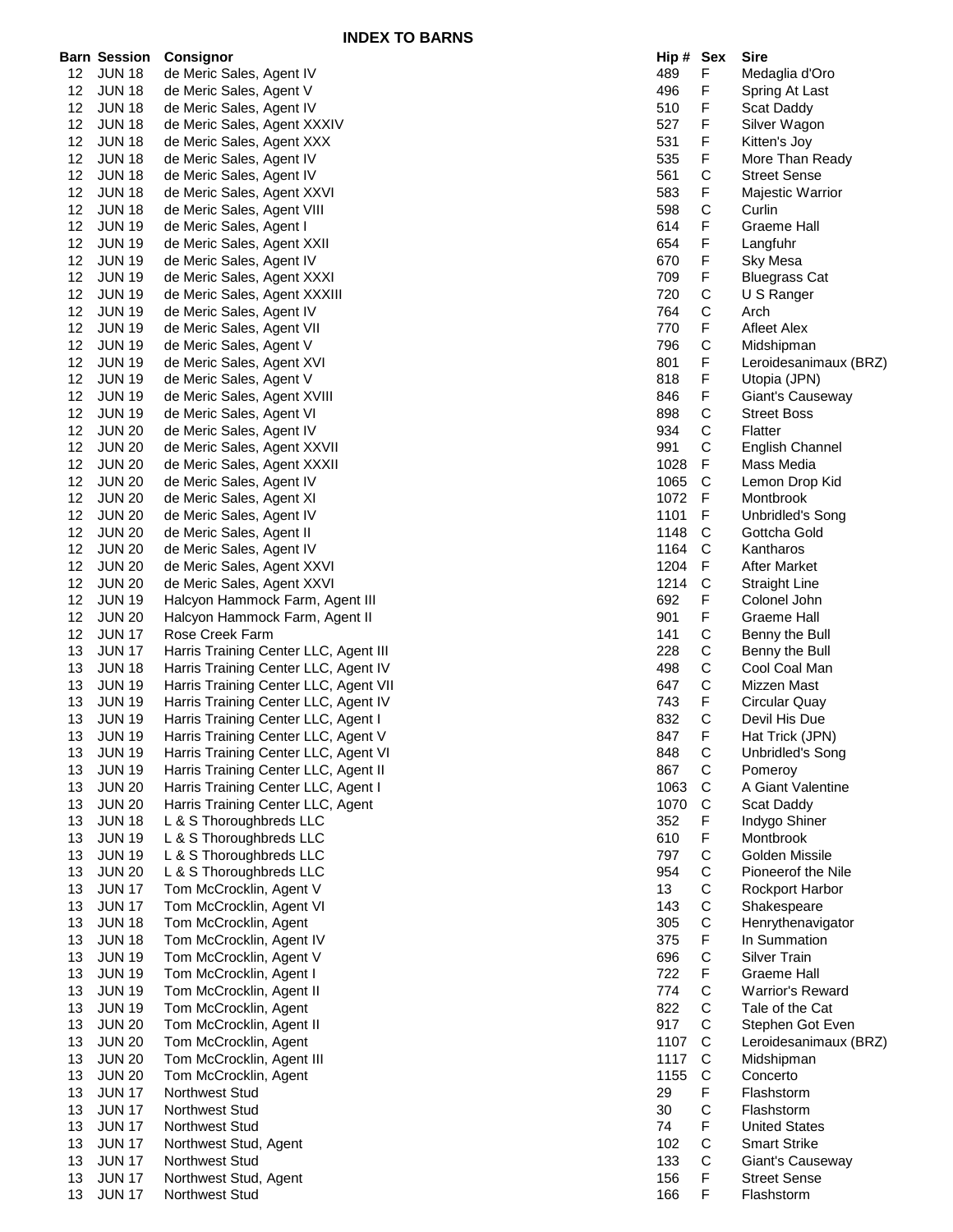**INDEX TO BARNS**

|    | <b>Barn Session</b> | Consignor                               | Hip # Sex      |              | <b>Sire</b>              |
|----|---------------------|-----------------------------------------|----------------|--------------|--------------------------|
| 13 | <b>JUN 17</b>       | <b>Northwest Stud</b>                   | 264            | С            | <b>United States</b>     |
| 13 | <b>JUN 17</b>       | <b>Northwest Stud</b>                   | 280            | F            | Flashstorm               |
| 13 | <b>JUN 18</b>       | Northwest Stud                          | 369            | C            | Flashstorm               |
|    |                     |                                         |                |              |                          |
| 13 | <b>JUN 18</b>       | <b>Northwest Stud</b>                   | 381            | F            | Flashstorm               |
| 13 | <b>JUN 18</b>       | Northwest Stud                          | 437            | С            | <b>United States</b>     |
| 13 | <b>JUN 19</b>       | Northwest Stud, Agent                   | 606            | С            | Hard Spun                |
| 13 | <b>JUN 19</b>       | Northwest Stud                          | 629            | F            | Flashstorm               |
| 13 | <b>JUN 19</b>       | Northwest Stud, Agent I                 | 765            | F            | <b>Discreetly Mine</b>   |
| 13 | <b>JUN 19</b>       | Northwest Stud, Agent                   | 785            | F            | Henny Hughes             |
| 13 | <b>JUN 19</b>       | Northwest Stud, Agent                   | 824            | F            | <b>Birdstone</b>         |
| 13 | <b>JUN 19</b>       | Northwest Stud                          | 856            | C            | Flashstorm               |
|    |                     | <b>Northwest Stud</b>                   | 882            |              | Flashstorm               |
| 13 | <b>JUN 19</b>       |                                         |                | С            |                          |
| 13 | <b>JUN 20</b>       | Northwest Stud                          | 910            | F            | <b>United States</b>     |
| 13 | <b>JUN 20</b>       | Northwest Stud                          | 935            | $\mathsf C$  | Kitten's Joy             |
| 13 | <b>JUN 20</b>       | <b>Northwest Stud</b>                   | 1023           | F            | Kantharos                |
| 13 | <b>JUN 20</b>       | <b>Northwest Stud</b>                   | 1142           | F            | Flashstorm               |
| 13 | <b>JUN 20</b>       | <b>Northwest Stud</b>                   | 1146           | $\mathsf{C}$ | Flashstorm               |
| 13 | <b>JUN 19</b>       | <b>Rakhav Stable</b>                    | 852            | F            | Old Fashioned            |
| 13 | <b>JUN 17</b>       | <b>SBM Training and Sales, Agent II</b> | 85             | С            | Don't Get Mad            |
| 13 | <b>JUN 17</b>       | SBM Training and Sales, Agent I         | 182            | $\mathsf C$  | <b>Chief Seattle</b>     |
| 13 | <b>JUN 20</b>       | SBM Training and Sales, Agent III       | 938            | С            | <b>Half Ours</b>         |
|    |                     |                                         |                |              |                          |
| 13 | <b>JUN 20</b>       | SBM Training and Sales, Agent           | 949            | F            | Super Saver              |
| 13 | <b>JUN 20</b>       | SBM Training and Sales, Agent IV        | 1095           | $\mathsf C$  | Sky Mesa                 |
| 14 | <b>JUN 17</b>       | Derby Daze Farm, Agent III              | 97             | F            | Circular Quay            |
| 14 | <b>JUN 18</b>       | Derby Daze Farm                         | 590            | $\mathsf C$  | Cowtown Cat              |
| 14 | <b>JUN 19</b>       | Derby Daze Farm, Agent IV               | 721            | C            | <b>Temple City</b>       |
| 14 | <b>JUN 19</b>       | Derby Daze Farm, Agent II               | 821            | С            | Rock Hampton             |
| 14 | <b>JUN 17</b>       | Doble Jak LLC, Agent I                  | $\overline{2}$ | С            | <b>Bluegrass Cat</b>     |
| 14 | <b>JUN 17</b>       | Doble Jak LLC, Agent                    | 10             | F            | <b>Brother Derek</b>     |
| 14 | <b>JUN 17</b>       | Doble Jak LLC, Agent                    | 115            | $\mathsf C$  | Sharp Humor              |
|    |                     |                                         |                |              |                          |
| 14 | <b>JUN 17</b>       | Doble Jak LLC, Agent I                  | 218            | F            | Graeme Hall              |
| 14 | <b>JUN 17</b>       | Doble Jak LLC, Agent II                 | 263            | F            | <b>Bellamy Road</b>      |
| 14 | <b>JUN 18</b>       | Doble Jak LLC, Agent II                 | 396            | F            | Cool Coal Man            |
| 14 | <b>JUN 18</b>       | Doble Jak LLC, Agent                    | 402            | С            | <b>First Defence</b>     |
| 14 | <b>JUN 19</b>       | Doble Jak LLC, Agent                    | 653            | F            | Sharp Humor              |
| 14 | <b>JUN 19</b>       | Doble Jak LLC, Agent                    | 739            | F            | <b>Exclusive Quality</b> |
| 14 | <b>JUN 20</b>       | Doble Jak LLC, Agent I                  | 978            | C            | <b>Bellamy Road</b>      |
| 14 | <b>JUN 20</b>       | Doble Jak LLC, Agent II                 | 1136           | F            | English Channel          |
| 14 | <b>JUN 18</b>       | Nickajack/Rey de Oros, Agent II         | 327            | F            | Indian Charlie           |
| 14 | <b>JUN 19</b>       | Nickajack/Rey de Oros, Agent I          | 714            | С            | Malibu Moon              |
|    |                     |                                         |                |              |                          |
| 14 | <b>JUN 20</b>       | Nickajack/Rey de Oros, Agent III        | 1057           | C            | Utopia (JPN)             |
| 14 | <b>JUN 17</b>       | Potrero Stables                         | 5              | $\mathsf C$  | Run Away and Hide        |
| 14 | <b>JUN 17</b>       | Potrero Stables, Agent IV               | 297            | F            | Cool Coal Man            |
| 14 | <b>JUN 18</b>       | Potrero Stables, Agent II               | 302            | C            | Include                  |
| 14 | <b>JUN 19</b>       | <b>Potrero Stables</b>                  | 611            | С            | <b>Touch Gold</b>        |
| 14 | <b>JUN 19</b>       | Potrero Stables, Agent III              | 613            | C            | Warrior's Reward         |
| 14 | <b>JUN 19</b>       | Potrero Stables                         | 649            | $\mathsf C$  | <b>Political Force</b>   |
| 14 | <b>JUN 19</b>       | Potrero Stables, Agent II               | 680            | C            | Ready's Image            |
| 14 | <b>JUN 19</b>       | Potrero Stables, Agent I                | 695            | С            | Indygo Shiner            |
| 14 | <b>JUN 19</b>       | Potrero Stables                         | 729            | F            | Macho Uno                |
|    |                     |                                         |                |              |                          |
| 14 | <b>JUN 20</b>       | Potrero Stables, Agent IV               | 923            | F            | English Channel          |
| 14 | <b>JUN 20</b>       | Potrero Stables, Agent III              | 1151           | C            | Rockport Harbor          |
| 14 | <b>JUN 17</b>       | Shamrock Stables LLC                    | 267            | F            | <b>Blame</b>             |
| 14 | <b>JUN 20</b>       | Shamrock Stables LLC                    | 905            | F            | <b>Exchange Rate</b>     |
| 14 | <b>JUN 17</b>       | Top Line Sales LLC, Agent               | 14             | F            | Successful Appeal        |
| 14 | <b>JUN 17</b>       | Top Line Sales LLC, Agent               | 44             | С            | Curlin                   |
| 14 | <b>JUN 17</b>       | Top Line Sales LLC, Agent III           | 77             | F            | Indian Charlie           |
| 14 | <b>JUN 17</b>       | Top Line Sales LLC, Agent               | 244            | $\mathsf C$  | Munnings                 |
| 14 | <b>JUN 18</b>       | Top Line Sales LLC, Agent               | 304            | F            | Aragorn (IRE)            |
|    |                     |                                         |                |              |                          |
| 14 | <b>JUN 18</b>       | Top Line Sales LLC, Agent               | 321            | C            | Distorted Humor          |
| 14 | <b>JUN 18</b>       | Top Line Sales LLC, Agent               | 367            | F            | Desert Party             |
| 14 | <b>JUN 18</b>       | Top Line Sales LLC, Agent VII           | 478            | С            | <b>Wildcat Heir</b>      |
| 14 | <b>JUN 18</b>       | Top Line Sales LLC, Agent V             | 517            | F            | Pomeroy                  |
| 14 | <b>JUN 18</b>       | Top Line Sales LLC, Agent II            | 533            | $\mathsf C$  | Zavata                   |
| 14 | <b>JUN 19</b>       | Top Line Sales LLC, Agent               | 691            | $\mathbf C$  | Congrats                 |
| 14 | <b>JUN 19</b>       | Top Line Sales LLC, Agent III           | 741            | $\mathbf C$  | <b>Desert Party</b>      |
| 14 | <b>JUN 19</b>       | Top Line Sales LLC, Agent VI            | 889            | С            | Giant's Causeway         |
|    |                     |                                         |                |              |                          |

| Hip #      | Sex                                                                       | Sire                             |
|------------|---------------------------------------------------------------------------|----------------------------------|
| 264        | C<br>F                                                                    | <b>United States</b>             |
| 280        |                                                                           | Flashstorm                       |
| 369        |                                                                           | Flashstorm                       |
| 381        |                                                                           | Flashstorm                       |
| 437        |                                                                           | <b>United States</b>             |
| 606        |                                                                           | Hard Spun                        |
| 629        |                                                                           | Flashstorm                       |
| 765        |                                                                           | Discreetly Mine                  |
| 785        |                                                                           | Henny Hughes                     |
| 824        |                                                                           | <b>Birdstone</b>                 |
| 856        |                                                                           | Flashstorm                       |
| 882        |                                                                           | Flashstorm                       |
| 910        |                                                                           | <b>United States</b>             |
| 935        |                                                                           | Kitten's Joy                     |
| 1023       |                                                                           | Kantharos                        |
| 1142       |                                                                           | Flashstorm                       |
| 1146       |                                                                           | Flashstorm                       |
| 852        |                                                                           | Old Fashioned                    |
| 85         |                                                                           | Don't Get Mad                    |
| 182        |                                                                           | <b>Chief Seattle</b>             |
| 938        |                                                                           | <b>Half Ours</b>                 |
| 949        |                                                                           | <b>Super Saver</b>               |
| 1095       |                                                                           | Sky Mesa                         |
| 97         |                                                                           | Circular Quay                    |
| 590        |                                                                           | Cowtown Cat                      |
| 721        |                                                                           | <b>Temple City</b>               |
| 821        |                                                                           | Rock Hampton                     |
| 2          |                                                                           | <b>Bluegrass Cat</b>             |
| 10         |                                                                           | <b>Brother Derek</b>             |
| 115        |                                                                           | Sharp Humor                      |
| 218        |                                                                           | <b>Graeme Hall</b>               |
| 263        |                                                                           | <b>Bellamy Road</b>              |
| 396        | C F C C F F F F C C F C F F C F C C C F C C C C C F C F F F C F F C F F C | Cool Coal Man                    |
| 402        |                                                                           | <b>First Defence</b>             |
| 653        |                                                                           | Sharp Humor                      |
| 739        |                                                                           | <b>Exclusive Quality</b>         |
| 978        |                                                                           | <b>Bellamy Road</b>              |
| 1136       |                                                                           | <b>English Channel</b>           |
| 327        |                                                                           | <b>Indian Charlie</b>            |
| 714        |                                                                           | Malibu Moon                      |
| 1057       |                                                                           | Utopia (JPN)                     |
| 5          |                                                                           | Run Away and Hide                |
| 297        |                                                                           | Cool Coal Man                    |
| 302        |                                                                           | Include                          |
| 611        |                                                                           | <b>Touch Gold</b>                |
| 613        |                                                                           | <b>Warrior's Reward</b>          |
| 649        |                                                                           | <b>Political Force</b>           |
| 680        |                                                                           | Ready's Image                    |
| 695        |                                                                           | Indygo Shiner                    |
| 729        |                                                                           | Macho Uno                        |
| 923        |                                                                           | English Channel                  |
| 1151       |                                                                           | Rockport Harbor                  |
| 267        |                                                                           | Blame                            |
| 905        |                                                                           | Exchange Rate                    |
| 14         |                                                                           | Successful Appeal                |
| 44         |                                                                           | Curlin                           |
| 77         |                                                                           | Indian Charlie                   |
| 244        |                                                                           | Munnings                         |
| 304        |                                                                           | Aragorn (IRE)                    |
| 321        |                                                                           | Distorted Humor                  |
| 367        |                                                                           | Desert Party                     |
| 478        |                                                                           | Wildcat Heir                     |
| 517        |                                                                           | Pomeroy                          |
| 533        |                                                                           | Zavata                           |
| 691<br>741 |                                                                           | Congrats                         |
|            |                                                                           | Desert Party<br>Giant's Causeway |
| 889        |                                                                           |                                  |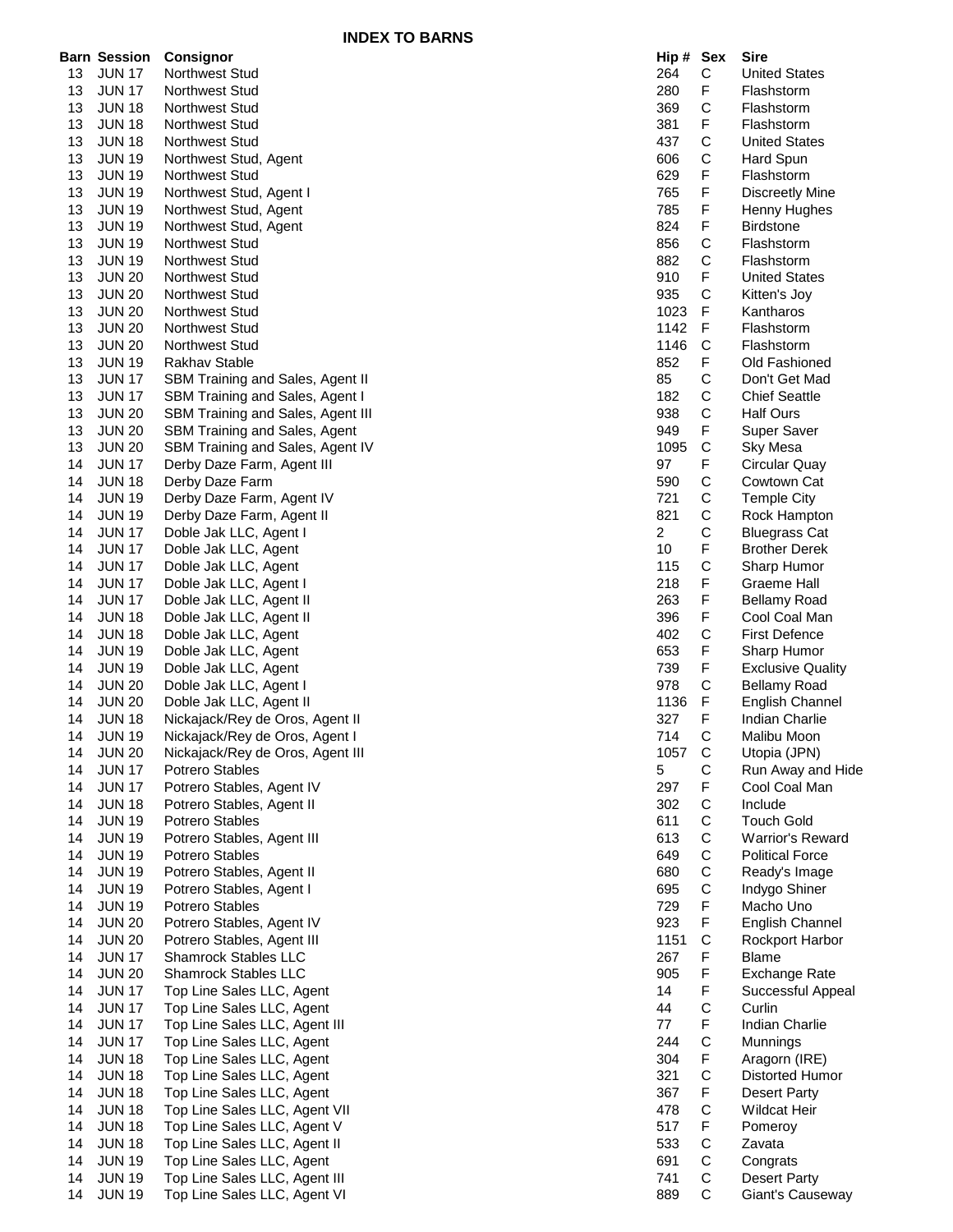|    | <b>Barn Session</b> | <b>Consignor</b>                                        | Hip # Sex    |              | <b>Sire</b>               |
|----|---------------------|---------------------------------------------------------|--------------|--------------|---------------------------|
| 14 | <b>JUN 20</b>       | Top Line Sales LLC, Agent VIII                          | 962          | С            | Leroidesanimaux (BRZ)     |
| 14 | <b>JUN 20</b>       | Top Line Sales LLC, Agent                               | 965          | F            | Desert Party              |
| 14 | <b>JUN 20</b>       | Top Line Sales LLC, Agent                               | 1013         | C            | Lantana Mob               |
| 14 | <b>JUN 20</b>       | Top Line Sales LLC, Agent VIII                          | 1149         | C            | Curlin                    |
| 14 | <b>JUN 20</b>       | Top Line Sales LLC, Agent I                             | 1153         | $\mathsf{C}$ | Cosmonaut                 |
| 14 | <b>JUN 17</b>       | Winners Circle Thoroughbreds LLC                        | 76           | F            | <b>Street Boss</b>        |
| 14 | <b>JUN 17</b>       | Winners Circle Thoroughbreds LLC                        | 119          | F            | <b>Concord Point</b>      |
| 14 | <b>JUN 17</b>       | Winners Circle Thoroughbreds LLC, Agent                 | 179          | F            | All American (AUS)        |
| 14 | <b>JUN 18</b>       | Winners Circle Thoroughbreds LLC                        | 387          | F            | Mass Media                |
| 14 | <b>JUN 19</b>       | Winners Circle Thoroughbreds LLC                        | 665          | C            | Cool Coal Man             |
| 14 | <b>JUN 19</b>       | Winners Circle Thoroughbreds LLC                        | 710          | F            | Afleet Alex               |
| 14 | <b>JUN 19</b>       | Winners Circle Thoroughbreds LLC                        | 857          | F            | Discreet Cat              |
|    |                     |                                                         | 971          | C            | Fairbanks                 |
| 14 | <b>JUN 20</b>       | Winners Circle Thoroughbreds LLC<br>All In Line Stables | 41           | С            | Malibu Moon               |
| 15 | <b>JUN 17</b>       |                                                         |              |              |                           |
| 15 | <b>JUN 17</b>       | All In Line Stables                                     | 64           | C            | Super Saver               |
| 15 | <b>JUN 17</b>       | All In Line Stables                                     | 129          | F            | <b>Discreetly Mine</b>    |
| 15 | <b>JUN 17</b>       | All In Line Stables                                     | 285          | F            | <b>Quality Road</b>       |
| 15 | <b>JUN 18</b>       | All In Line Stables                                     | 308          | $\mathsf C$  | <b>Quality Road</b>       |
| 15 | <b>JUN 19</b>       | All In Line Stables                                     | 735          | F            | <b>English Channel</b>    |
| 15 | <b>JUN 20</b>       | All In Line Stables                                     | 928          | С            | <b>Artie Schiller</b>     |
| 15 | <b>JUN 20</b>       | All In Line Stables                                     | 1060         | C            | <b>Bellamy Road</b>       |
| 15 | <b>JUN 20</b>       | All In Line Stables                                     | 1188         | G            | Ready's Image             |
| 15 | <b>JUN 17</b>       | Wes Carter, Agent II                                    | 223          | $\mathsf C$  | Badge of Silver           |
| 15 | <b>JUN 18</b>       | Wes Carter                                              | 318          | $\mathsf C$  | Tale of Ekati             |
| 15 | <b>JUN 18</b>       | Wes Carter, Agent I                                     | 575          | $\mathsf C$  | Golden Missile            |
| 15 | <b>JUN 19</b>       | Wes Carter, Agent II                                    | 690          | С            | Freud                     |
| 15 | <b>JUN 20</b>       | Wes Carter, Agent II                                    | 1128         | C            | Kitten's Joy              |
| 15 | <b>JUN 18</b>       | H. B. Stable                                            | 314          | С            | Maimonides                |
| 15 | <b>JUN 20</b>       | H. B. Stable                                            | 995          | F            | Alumni Hall               |
| 15 | <b>JUN 17</b>       | Stephen Hope Sales & Co.                                | 38           | F            | <b>Closing Argument</b>   |
| 15 | <b>JUN 17</b>       | Stephen Hope Sales & Co.                                | 215          | F            | Latent Heat               |
| 15 | <b>JUN 18</b>       | Stephen Hope Sales & Co.                                | 444          | F            | Tale of the Cat           |
| 15 | <b>JUN 20</b>       | Stephen Hope Sales & Co.                                | 1086         | $\mathsf C$  | <b>Afleet Alex</b>        |
| 15 | <b>JUN 17</b>       | Las Palmas Farm, Agent I                                | 110          | C            | Mass Media                |
| 15 | <b>JUN 19</b>       | Las Palmas Farm, Agent III                              | 675          | F            | Keyed Entry               |
| 15 | <b>JUN 19</b>       | Las Palmas Farm, Agent                                  | 807          | F.           | Gottcha Gold              |
| 15 | <b>JUN 20</b>       | Las Palmas Farm, Agent                                  | 942          | C            | Wilko                     |
| 15 | <b>JUN 20</b>       | Las Palmas Farm, Agent                                  | 950          | C            | Mass Media                |
| 15 | <b>JUN 20</b>       | Las Palmas Farm, Agent                                  | 960          | F            | A. P. Warrior             |
| 15 | <b>JUN 20</b>       | Las Palmas Farm, Agent                                  | 972          | F            | <b>Indian Express</b>     |
| 15 | <b>JUN 20</b>       | Las Palmas Farm, Agent                                  | 1055         | $\mathbf C$  | <b>Afleet Express</b>     |
| 15 | <b>JUN 20</b>       | Las Palmas Farm, Agent II                               | 1174         | G            | <b>Bob's Proud Moment</b> |
| 15 | <b>JUN 20</b>       | Medallion Farms, Agent                                  | 1048         | F            | Hello Broadway            |
| 15 | <b>JUN 17</b>       | H. J. Parra Racing Stables                              | 3            | F            | Line of David             |
| 15 | <b>JUN 17</b>       | H. J. Parra Racing Stables, Agent I                     | 250          | C            | Imperialism               |
| 15 | <b>JUN 17</b>       | H. J. Parra Racing Stables                              | 255          | $\mathsf C$  | Istan                     |
| 15 | <b>JUN 18</b>       | H. J. Parra Racing Stables, Agent I                     | 461          | $\mathsf C$  | Cat Thief                 |
| 15 | <b>JUN 19</b>       | H. J. Parra Racing Stables, Agent III                   | 682          | C            | Sharp Humor               |
| 15 | <b>JUN 19</b>       | H. J. Parra Racing Stables                              | 734          | F            | Notional                  |
| 15 | <b>JUN 19</b>       | H. J. Parra Racing Stables, Agent II                    | 816          | $\mathsf C$  | Mass Media                |
| 15 | <b>JUN 19</b>       | Sixto Ribera                                            | 747          | $\mathsf C$  | Pomeroy                   |
| 15 | <b>JUN 17</b>       | Robdale Farms, Agent                                    | 108          | $\mathsf C$  | Two Step Salsa            |
| 15 | <b>JUN 18</b>       | Robdale Farms, Agent                                    | 407          | F            | Saint Anddan              |
| 15 | <b>JUN 18</b>       | Robdale Farms, Agent III                                | 508          | C            | Chelsey Cat               |
| 15 | <b>JUN 18</b>       | Robdale Farms, Agent IV                                 | 557          | F            | <b>Broken Vow</b>         |
| 15 | <b>JUN 18</b>       | Robdale Farms, Agent I                                  | 572          | C            | <b>Pleasant Strike</b>    |
| 15 | <b>JUN 19</b>       | Robdale Farms, Agent II                                 | 878          | F            | Old Fashioned             |
| 15 | <b>JUN 20</b>       | Robdale Farms, Agent I                                  | 967          | $\mathsf C$  | <b>Graeme Hall</b>        |
| 15 | <b>JUN 20</b>       | Robdale Farms, Agent V                                  | 998          | F            | Divine Park               |
| 15 | <b>JUN 20</b>       | Robdale Farms, Agent II                                 | 1081         | F            | In Summation              |
|    |                     |                                                         |              | F            | Doneraile Court           |
| 15 | <b>JUN 20</b>       | Robdale Farms, Agent V                                  | 1106<br>1133 | F            |                           |
| 15 | <b>JUN 20</b>       | Robdale Farms, Agent II                                 |              | F            | Munnings                  |
| 16 | <b>JUN 17</b>       | Golden Standard Thoroughbreds, Agent II                 | 37           |              | Alphabet Soup             |
| 16 | <b>JUN 17</b>       | Golden Standard Thoroughbreds, Agent II                 | 46           | F            | Value Plus                |
| 16 | <b>JUN 17</b>       | Golden Standard Thoroughbreds, Agent                    | 56           | C            | Alphabet Soup             |
| 16 | <b>JUN 17</b>       | Golden Standard Thoroughbreds, Agent I                  | 73           | С            | Line of David             |
| 16 | <b>JUN 17</b>       | Golden Standard Thoroughbreds, Agent I                  | 91           | C            | Indy Wind                 |

| пıр <del>#</del><br>962 | ᇰᇹᆺ<br>$\mathsf{C}$ | one<br>Leroidesanimaux (BRZ                 |
|-------------------------|---------------------|---------------------------------------------|
| 965                     | F<br>C              | Desert Party                                |
| 1013<br>1149            | $\mathsf{C}$        | Lantana Mob<br>Curlin                       |
| 1153                    | $\mathsf{C}$        | Cosmonaut                                   |
| 76                      | F                   | Street Boss                                 |
| 119                     | F                   | <b>Concord Point</b>                        |
| 179                     | F                   | All American (AUS)                          |
| 387                     | F                   | Mass Media                                  |
| 665                     | C                   | Cool Coal Man                               |
| 710                     | F<br>F              | <b>Afleet Alex</b><br><b>Discreet Cat</b>   |
| 857<br>971              |                     | Fairbanks                                   |
| 41                      |                     | Malibu Moon                                 |
| 64                      | C<br>C<br>C<br>F    | Super Saver                                 |
| 129                     |                     | <b>Discreetly Mine</b>                      |
| 285                     | F                   | <b>Quality Road</b>                         |
| 308                     | C<br>F              | <b>Quality Road</b>                         |
| 735                     |                     | <b>English Channel</b>                      |
| 928<br>1060             | $\mathsf{C}$<br>C   | Artie Schiller<br><b>Bellamy Road</b>       |
| 1188                    |                     | Ready's Image                               |
| 223                     |                     | <b>Badge of Silver</b>                      |
| 318                     | G<br>C<br>C         | Tale of Ekati                               |
| 575                     |                     | Golden Missile                              |
| 690                     |                     | Freud                                       |
| 1128                    | C<br>C<br>C<br>C    | Kitten's Joy                                |
| 314                     | F                   | Maimonides                                  |
| 995<br>38               | F                   | Alumni Hall<br><b>Closing Argument</b>      |
| 215                     | F                   | Latent Heat                                 |
| 444                     | F                   | Tale of the Cat                             |
| 1086                    | C                   | <b>Afleet Alex</b>                          |
| 110                     | C                   | Mass Media                                  |
| 675                     | F                   | <b>Keyed Entry</b>                          |
| 807                     | F                   | Gottcha Gold                                |
| 942<br>950              | $\mathsf{C}$<br>C   | Wilko<br>Mass Media                         |
| 960                     | F                   | A. P. Warrior                               |
| 972                     | F                   | <b>Indian Express</b>                       |
| 1055                    | C                   | Afleet Express                              |
| 1174                    | G                   | Bob's Proud Moment                          |
| 1048                    | F                   | Hello Broadway                              |
| 3                       | F                   | Line of David                               |
| 250                     |                     | Imperialism                                 |
| 255                     |                     | Istan<br><b>Cat Thief</b>                   |
| 461<br>682              | CCCCFCCCFCF         | Sharp Humor                                 |
| 734                     |                     | Notional                                    |
| 816                     |                     | Mass Media                                  |
| 747                     |                     | Pomeroy                                     |
| 108                     |                     | Two Step Salsa                              |
| 407                     |                     | Saint Anddan                                |
| 508                     |                     | <b>Chelsey Cat</b>                          |
| 557                     |                     | <b>Broken Vow</b><br><b>Pleasant Strike</b> |
| 572<br>878              | C<br>F              | Old Fashioned                               |
| 967                     |                     | Graeme Hall                                 |
| 998                     | C<br>F              | Divine Park                                 |
| 1081                    | F                   | In Summation                                |
| 1106                    | F                   | Doneraile Court                             |
| 1133                    | F                   | Munnings                                    |
| 37                      | F                   | <b>Alphabet Soup</b>                        |
| 46<br>56                | F                   | Value Plus<br>Alphabet Soup                 |
| 73                      | C<br>C<br>C         | Line of David                               |
| 91                      |                     | Indy Wind                                   |
|                         |                     |                                             |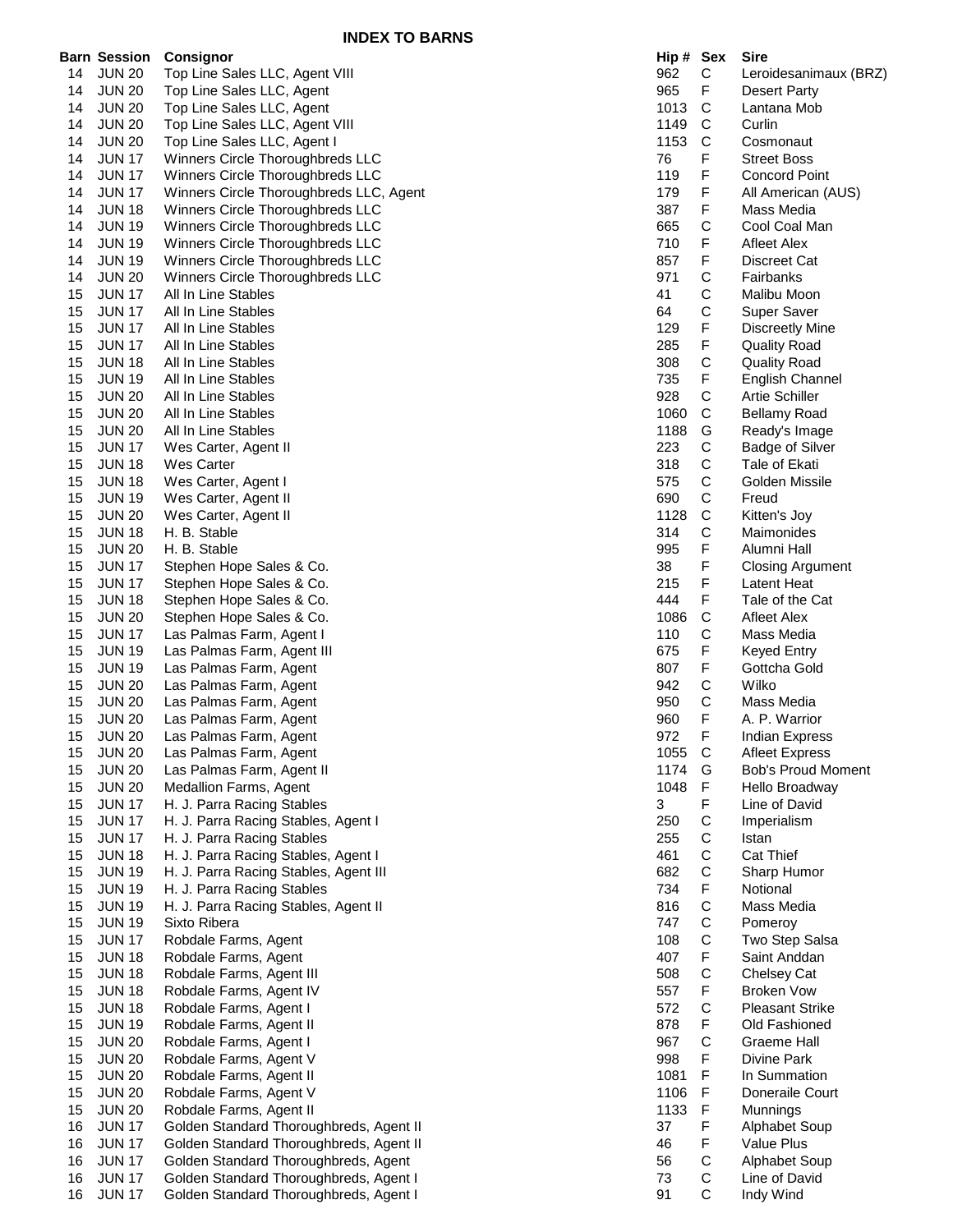|    |                     | <b>INDEA TO DANNO</b>                   |           |              |                        |
|----|---------------------|-----------------------------------------|-----------|--------------|------------------------|
|    | <b>Barn Session</b> | Consignor                               | Hip # Sex |              | Sire                   |
| 16 | <b>JUN 17</b>       | Golden Standard Thoroughbreds, Agent    | 259       | F            | <b>Bwana Charlie</b>   |
| 16 | <b>JUN 18</b>       | Golden Standard Thoroughbreds, Agent    | 457       | F            | <b>Artie Schiller</b>  |
| 16 | <b>JUN 18</b>       | Golden Standard Thoroughbreds, Agent    | 462       | F            | Stephen Got Even       |
| 16 | <b>JUN 18</b>       | Golden Standard Thoroughbreds, Agent    | 495       | F            | City Zip               |
| 16 | <b>JUN 18</b>       | Golden Standard Thoroughbreds, Agent    | 516       | C            | Yesbyjimminy           |
| 16 | <b>JUN 18</b>       | Golden Standard Thoroughbreds, Agent II | 562       | F            | My Pal Charlie         |
| 16 | <b>JUN 18</b>       | Golden Standard Thoroughbreds, Agent    | 565       | C            | Sky Mesa               |
| 16 | <b>JUN 19</b>       | Golden Standard Thoroughbreds, Agent II | 609       | F            | Lookin At Lucky        |
| 16 | <b>JUN 19</b>       | Golden Standard Thoroughbreds, Agent    | 679       | F            | Corinthian             |
| 16 |                     |                                         | 771       | F            | Indygo Shiner          |
|    | <b>JUN 19</b>       | Golden Standard Thoroughbreds, Agent    |           |              |                        |
| 16 | <b>JUN 19</b>       | Golden Standard Thoroughbreds, Agent II | 861       | F            | Benny the Bull         |
| 16 | <b>JUN 19</b>       | Golden Standard Thoroughbreds, Agent    | 877       | F            | Notional               |
| 16 | <b>JUN 19</b>       | Golden Standard Thoroughbreds, Agent    | 896       | F            | Freud                  |
| 16 | <b>JUN 19</b>       | Golden Standard Thoroughbreds, Agent I  | 899       | F            | Chatain                |
| 16 | <b>JUN 20</b>       | Golden Standard Thoroughbreds, Agent II | 911       | F            | Cowboy Cal             |
| 16 | <b>JUN 20</b>       | Golden Standard Thoroughbreds, Agent    | 958       | F            | Gottcha Gold           |
| 16 | <b>JUN 20</b>       | Golden Standard Thoroughbreds, Agent    | 1034      | F            | Chapel Royal           |
| 16 | <b>JUN 20</b>       | Golden Standard Thoroughbreds, Agent II | 1131      | F            | Benny the Bull         |
| 16 | <b>JUN 17</b>       | <b>Whitman Sales</b>                    | 22        | F            | Forestry               |
| 16 | <b>JUN 17</b>       | <b>Whitman Sales</b>                    | 68        | C            | Kiss the Kid           |
| 16 | <b>JUN 17</b>       | Whitman Sales, Agent VII                | 154       | F            | Sightseeing            |
| 16 | <b>JUN 17</b>       | Whitman Sales, Agent II                 | 200       | C            | Pomeroy                |
| 16 | <b>JUN 17</b>       | Whitman Sales, Agent VII                | 241       | F            | Colonel John           |
| 16 | <b>JUN 17</b>       | Whitman Sales, Agent VII                | 273       | C            | Old Fashioned          |
| 16 | <b>JUN 17</b>       | <b>Whitman Sales</b>                    | 275       | F            | Kitten's Joy           |
| 16 | <b>JUN 17</b>       | Whitman Sales, Agent VIII               | 286       | C            | <b>Grand Slam</b>      |
| 16 | <b>JUN 18</b>       | <b>Whitman Sales</b>                    | 323       | F            | Munnings               |
| 16 | <b>JUN 18</b>       | <b>Whitman Sales</b>                    | 339       | F            | Flatter                |
| 16 | <b>JUN 18</b>       | Whitman Sales, Agent III                | 412       | F            | <b>Rockport Harbor</b> |
| 16 | <b>JUN 18</b>       | Whitman Sales, Agent VII                | 421       | C            | Stroll                 |
| 16 | <b>JUN 18</b>       | Whitman Sales, Agent VII                | 450       | C            | Ghostzapper            |
| 16 | <b>JUN 18</b>       | Whitman Sales, Agent IV                 | 456       | C            | Stormello              |
| 16 | <b>JUN 18</b>       | <b>Whitman Sales</b>                    | 511       | $\mathsf{C}$ | <b>Concord Point</b>   |
| 16 |                     |                                         | 555       | F            | Limehouse              |
|    | <b>JUN 18</b>       | Whitman Sales, Agent VII                |           |              |                        |
| 16 | <b>JUN 18</b>       | Whitman Sales, Agent VII                | 563       | С            | Zensational            |
| 16 | <b>JUN 18</b>       | Whitman Sales, Agent II                 | 570       | C            | Graeme Hall            |
| 16 | <b>JUN 19</b>       | Whitman Sales, Agent III                | 693       | F            | <b>Quality Road</b>    |
| 16 | <b>JUN 19</b>       | <b>Whitman Sales</b>                    | 767       | F            | Old Fashioned          |
| 16 | <b>JUN 19</b>       | Whitman Sales, Agent I                  | 879       | C            | Stevie Wonderboy       |
| 16 | <b>JUN 20</b>       | Whitman Sales                           | 964       | F            | <b>Quality Road</b>    |
| 16 | <b>JUN 20</b>       | Whitman Sales, Agent I                  | 986       | С            | Hear No Evil           |
| 16 | <b>JUN 20</b>       | Whitman Sales, Agent VII                | 989       | F            | Sightseeing            |
| 16 | <b>JUN 20</b>       | Whitman Sales, Agent VII                | 993       | F            | Hat Trick (JPN)        |
| 16 | <b>JUN 20</b>       | Whitman Sales, Agent VII                | 1068      | $\mathsf{C}$ | <b>Temple City</b>     |
| 16 | <b>JUN 20</b>       | Whitman Sales, Agent V                  | 1123      | F            | <b>Discreetly Mine</b> |
| 16 | <b>JUN 20</b>       | Whitman Sales, Agent VI                 | 1147      | С            | Indygo Shiner          |
| 17 | <b>JUN 17</b>       | Azpurua Stables, Agent VII              | 59        | C            | Rock Hard Ten          |
| 17 | <b>JUN 17</b>       | Azpurua Stables, Agent III              | 103       | C            | Summer Bird            |
| 17 | <b>JUN 17</b>       | Azpurua Stables, Agent II               | 157       | F            | Afleet Alex            |
| 17 | <b>JUN 17</b>       | Azpurua Stables, Agent IX               | 209       | C            | Pomeroy                |
| 17 | <b>JUN 17</b>       | Azpurua Stables, Agent                  | 237       | C            | Imperialism            |
| 17 | <b>JUN 17</b>       | Azpurua Stables, Agent II               | 249       | F            | Langfuhr               |
| 17 | <b>JUN 18</b>       | Azpurua Stables, Agent I                | 322       | F            | <b>Dunkirk</b>         |
| 17 | <b>JUN 18</b>       | Azpurua Stables, Agent VII              | 326       | C            | Corinthian             |
| 17 | <b>JUN 18</b>       | Azpurua Stables, Agent I                | 418       | C            | Dunkirk                |
| 17 | <b>JUN 18</b>       | Azpurua Stables                         | 440       | F            | Freud                  |
| 17 | <b>JUN 18</b>       | Azpurua Stables, Agent VI               | 451       | C            | <b>Afleet Express</b>  |
| 17 | <b>JUN 18</b>       | Azpurua Stables, Agent III              | 509       | C            | <b>Wildcat Heir</b>    |
| 17 | <b>JUN 18</b>       | Azpurua Stables, Agent I                | 584       | С            | Griffinite             |
| 17 | <b>JUN 19</b>       | Azpurua Stables, Agent II               | 746       | C            | <b>Street Hero</b>     |
|    |                     |                                         |           |              |                        |
| 17 | <b>JUN 19</b>       | Azpurua Stables, Agent III              | 760       | C            | U S Ranger             |
| 17 | <b>JUN 19</b>       | Azpurua Stables, Agent V                | 789       | C            | Mass Media             |
| 17 | <b>JUN 19</b>       | Azpurua Stables, Agent                  | 835       | F            | Indy Wind              |
| 17 | <b>JUN 19</b>       | Azpurua Stables, Agent III              | 853       | F            | <b>Wildcat Heir</b>    |
| 17 | <b>JUN 19</b>       | Azpurua Stables, Agent                  | 880       | F            | Forestry               |
| 17 | <b>JUN 19</b>       | Azpurua Stables, Agent IV               | 895       | F            | Musket Man             |
| 17 | <b>JUN 20</b>       | Azpurua Stables, Agent II               | 903       | F            | First Samurai          |

| HIP #      | эех<br>F                                    | əıre<br><b>Bwana Charlie</b>            |
|------------|---------------------------------------------|-----------------------------------------|
| 259<br>457 | F                                           | <b>Artie Schiller</b>                   |
| 462        | F                                           | Stephen Got Even                        |
| 495        | F                                           | City Zip                                |
| 516        |                                             | Yesbyjimminy                            |
| 562        | C<br>F<br>C                                 | My Pal Charlie                          |
| 565        |                                             | Sky Mesa                                |
| 609        | F                                           | Lookin At Lucky                         |
| 679        | F                                           | Corinthian                              |
| 771        | F                                           | Indygo Shiner                           |
| 861        | F                                           | Benny the Bull                          |
| 877        | F                                           | Notional                                |
| 896        | F                                           | Freud                                   |
| 899        | F                                           | Chatain                                 |
| 911        | F                                           | Cowboy Cal                              |
| 958        | F                                           | Gottcha Gold                            |
| 1034       | F                                           | <b>Chapel Royal</b>                     |
| 1131       | F                                           | Benny the Bull                          |
| 22         | F                                           | Forestry                                |
| 68         | C<br>F                                      | Kiss the Kid                            |
| 154        |                                             | Sightseeing                             |
| 200        |                                             | Pomeroy                                 |
| 241        | C<br>F<br>C<br>F                            | Colonel John                            |
| 273        |                                             | Old Fashioned                           |
| 275        |                                             | Kitten's Joy                            |
| 286        |                                             | <b>Grand Slam</b>                       |
| 323        |                                             | Munnings                                |
| 339        | <b>CFFFCCCCFCCFFCF</b>                      | Flatter                                 |
| 412        |                                             | Rockport Harbor                         |
| 421        |                                             | Stroll                                  |
| 450        |                                             | Ghostzapper                             |
| 456        |                                             | Stormello                               |
| 511        |                                             | <b>Concord Point</b>                    |
| 555        |                                             | Limehouse                               |
| 563        |                                             | Zensational                             |
| 570        |                                             | <b>Graeme Hall</b>                      |
| 693        |                                             | <b>Quality Road</b>                     |
| 767        |                                             | Old Fashioned                           |
| 879<br>964 |                                             | Stevie Wonderboy<br><b>Quality Road</b> |
|            | С                                           | Hear No Evil                            |
| 986        | F                                           | Sightseeing                             |
| 989<br>993 | F                                           | Hat Trick (JPN)                         |
| 1068       |                                             | <b>Temple City</b>                      |
| 1123       |                                             | Discreetly Mine                         |
| 1147       |                                             | Indygo Shiner                           |
| 59         |                                             | Rock Hard Ten                           |
| 103        |                                             | Summer Bird                             |
| 157        |                                             | Afleet Alex                             |
| 209        |                                             | Pomeroy                                 |
| 237        |                                             | Imperialism                             |
| 249        |                                             | Langfuhr                                |
| 322        |                                             | Dunkirk                                 |
| 326        |                                             | Corinthian                              |
| 418        |                                             | Dunkirk                                 |
| 440        |                                             | Freud                                   |
| 451        |                                             | <b>Afleet Express</b>                   |
| 509        |                                             | Wildcat Heir                            |
| 584        |                                             | Griffinite                              |
| 746        |                                             | <b>Street Hero</b>                      |
| 760        |                                             | U S Ranger                              |
| 789        |                                             | Mass Media                              |
| 835        |                                             | Indy Wind                               |
| 853        | C F C C C F C C F F C C F C C C C C C F F F | Wildcat Heir                            |
| 880        |                                             | Forestry                                |
| 895        | F                                           | Musket Man                              |
| 903        | F                                           | First Samurai                           |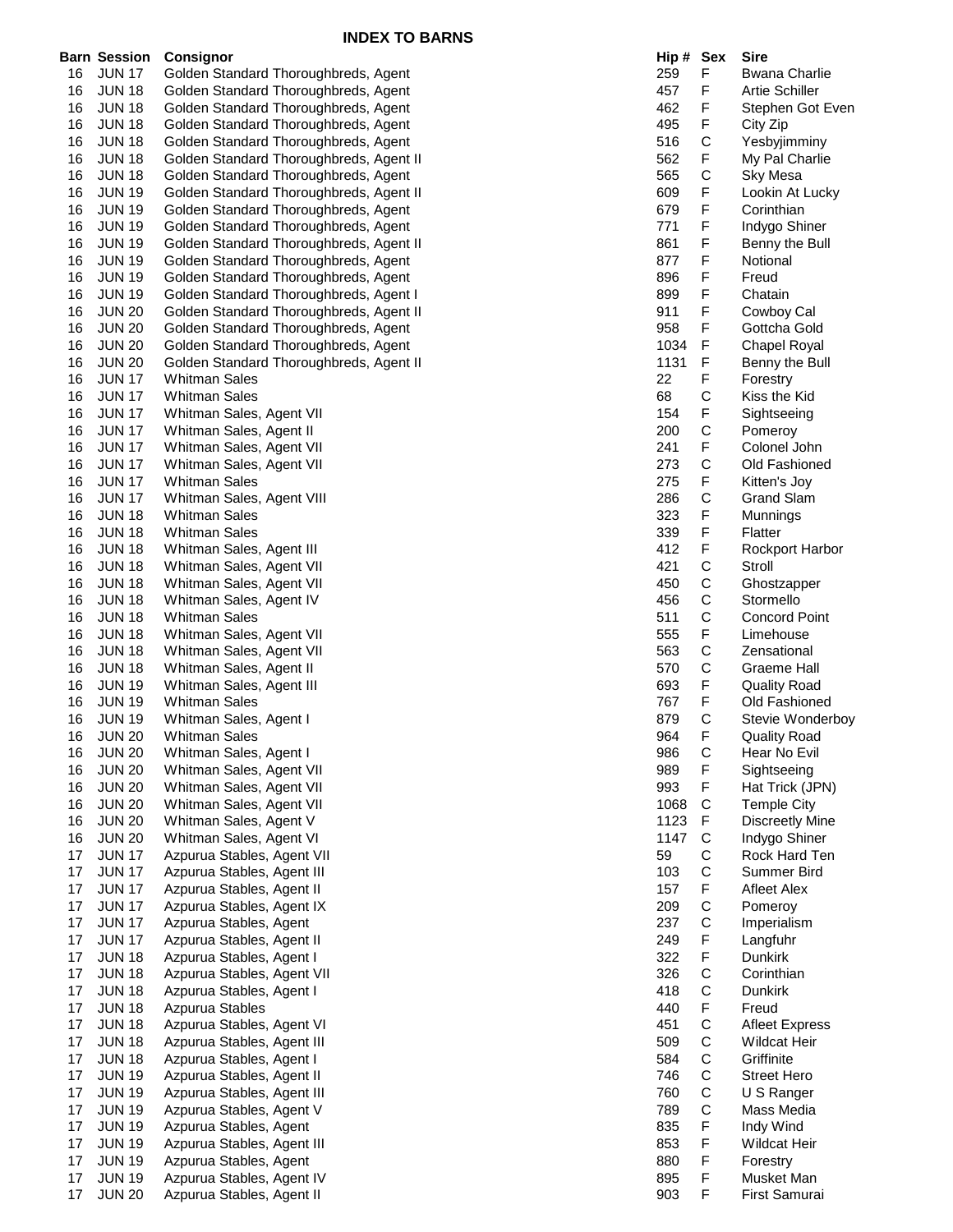|          |                                | <b>INDEX TO BARNS</b>                                                                    |            |                  |                               |
|----------|--------------------------------|------------------------------------------------------------------------------------------|------------|------------------|-------------------------------|
|          | <b>Barn Session</b>            | <b>Consignor</b>                                                                         | Hip # Sex  |                  | Sire                          |
| 17       | <b>JUN 20</b>                  | Azpurua Stables, Agent VIII                                                              | 920        | F                | <b>Pleasant Strike</b>        |
| 17       | <b>JUN 20</b>                  | Azpurua Stables, Agent VIII                                                              | 929        | F                | <b>Pleasant Strike</b>        |
| 17       | <b>JUN 20</b>                  | Azpurua Stables, Agent VI                                                                | 1001       | C                | Mass Media                    |
| 17       | <b>JUN 20</b>                  | Azpurua Stables, Agent VIII                                                              | 1096       | C                | <b>Pleasant Strike</b>        |
| 17       | <b>JUN 18</b>                  | Rose Hernandez, Agent V                                                                  | 350        | С                | <b>Bustin Stones</b>          |
| 17       | <b>JUN 18</b>                  | Rose Hernandez, Agent II                                                                 | 372        | F.               | Kodiak Kowboy                 |
| 17       | <b>JUN 18</b>                  | Rose Hernandez, Agent VI                                                                 | 426        | С                | Sarava                        |
| 17       | <b>JUN 18</b>                  | Rose Hernandez, Agent IV                                                                 | 482        | F.               | <b>Bellamy Road</b>           |
| 17       | <b>JUN 19</b>                  | Rose Hernandez, Agent III                                                                | 623        | F.               | Awesome of Course             |
| 17       | <b>JUN 19</b>                  | Rose Hernandez, Agent III                                                                | 799<br>937 | F<br>F           | <b>Half Ours</b><br>Catienus  |
| 17<br>17 | <b>JUN 20</b><br><b>JUN 20</b> | Rose Hernandez, Agent I<br>Rose Hernandez, Agent IV                                      | 1094       | F.               | Corinthian                    |
| 17       | <b>JUN 17</b>                  | RiceHorse Stables, Agent III                                                             | 175        | F.               | <b>After Market</b>           |
| 17       | <b>JUN 17</b>                  | RiceHorse Stables                                                                        | 201        | С                | It's No Joke                  |
| 17       | <b>JUN 17</b>                  | RiceHorse Stables, Agent III                                                             | 202        | F.               | Perfect Soul (IRE)            |
| 17       | <b>JUN 17</b>                  | RiceHorse Stables, Agent VII                                                             | 283        | F                | <b>Roaring Fever</b>          |
| 17       | <b>JUN 17</b>                  | RiceHorse Stables, Agent III                                                             | 284        | F                | <b>After Market</b>           |
| 17       | <b>JUN 18</b>                  | <b>RiceHorse Stables</b>                                                                 | 316        | C                | <b>Grand Slam</b>             |
| 17       | <b>JUN 18</b>                  | <b>RiceHorse Stables</b>                                                                 | 365        | F                | Flatter                       |
| 17       | <b>JUN 18</b>                  | RiceHorse Stables, Agent IV                                                              | 417        | С                | Latent Heat                   |
| 17       | <b>JUN 18</b>                  | RiceHorse Stables, Agent II                                                              | 453        | F                | Consolidator                  |
| 17       | <b>JUN 18</b>                  | RiceHorse Stables, Agent XI                                                              | 507        | F                | Kiss the Kid                  |
| 17       | <b>JUN 18</b>                  | <b>RiceHorse Stables</b>                                                                 | 528        | С                | Tizdejavu                     |
| 17       | <b>JUN 18</b>                  | RiceHorse Stables                                                                        | 597        | F                | Flatter                       |
| 17       | <b>JUN 19</b>                  | RiceHorse Stables, Agent I                                                               | 660        | C                | <b>Dunkirk</b>                |
| 17       | <b>JUN 19</b>                  | RiceHorse Stables, Agent IX                                                              | 754        | С                | Milwaukee Brew                |
| 17       | <b>JUN 19</b>                  | <b>RiceHorse Stables</b>                                                                 | 829        | F.               | <b>High Cotton</b>            |
| 17       | <b>JUN 19</b>                  | RiceHorse Stables                                                                        | 887        | С                | The Daddy                     |
| 17       | <b>JUN 20</b>                  | RiceHorse Stables, Agent III                                                             | 912        | С                | <b>Grand Slam</b>             |
| 17       | <b>JUN 20</b>                  | RiceHorse Stables, Agent X                                                               | 913        | F                | Hold Me Back                  |
| 17       | <b>JUN 20</b>                  | RiceHorse Stables, Agent V                                                               | 973        | С                | Justenuffhumor                |
| 17       | <b>JUN 20</b>                  | RiceHorse Stables, Agent IX                                                              | 1006       | F                | Sligo Bay (IRE)               |
| 17       | <b>JUN 20</b>                  | <b>RiceHorse Stables</b>                                                                 | 1010       | F                | Sligo Bay (IRE)               |
| 17       | <b>JUN 20</b>                  | RiceHorse Stables                                                                        | 1051       | C                | D'wildcat                     |
| 17       | <b>JUN 20</b>                  | RiceHorse Stables, Agent VI                                                              | 1074       | F                | Henrythenavigator             |
| 17       | <b>JUN 20</b>                  | <b>RiceHorse Stables</b>                                                                 | 1090       | F                | Neko Bay                      |
| 17       | <b>JUN 20</b>                  | RiceHorse Stables, Agent V                                                               | 1144       | C                | Cool Coal Man                 |
| 18       | <b>JUN 17</b>                  | Blue River Bloodstock, Agent IV                                                          | 17         | С                | <b>Talent Search</b>          |
| 18<br>18 | <b>JUN 17</b><br><b>JUN 17</b> | Blue River Bloodstock, Agent II                                                          | 33<br>167  | F<br>$\mathsf C$ | Colonel John<br>Into Mischief |
|          |                                | Blue River Bloodstock, Agent VII<br>Blue River Bloodstock, Agent IX                      | 234        | F                |                               |
| 18<br>18 | <b>JUN 17</b><br><b>JUN 18</b> | Blue River Bloodstock, Agent VIII                                                        | 589        | F                | Tale of Ekati<br>Montbrook    |
| 18       | <b>JUN 19</b>                  | <b>Blue River Bloodstock</b>                                                             | 688        | C                | Kantharos                     |
| 18       | <b>JUN 19</b>                  | Blue River Bloodstock, Agent IX                                                          | 736        | F                | Successful Appeal             |
| 18       | <b>JUN 19</b>                  | Blue River Bloodstock, Agent III                                                         | 804        | F                | Magna Graduate                |
| 18       | <b>JUN 19</b>                  | Blue River Bloodstock, Agent III                                                         | 808        | С                | Magna Graduate                |
| 18       | <b>JUN 19</b>                  | Blue River Bloodstock, Agent V                                                           | 864        | С                | Circular Quay                 |
| 18       | <b>JUN 20</b>                  | Blue River Bloodstock, Agent IX                                                          | 936        | F                | Stevie Wonderboy              |
| 18       | <b>JUN 20</b>                  | Blue River Bloodstock, Agent I                                                           | 981        | С                | Pomeroy                       |
| 18       | <b>JUN 20</b>                  | Blue River Bloodstock, Agent VI                                                          | 1029       | F                | Run Away and Hide             |
| 18       | <b>JUN 20</b>                  | Blue River Bloodstock, Agent IX                                                          | 1053       | C                | Rock Hampton                  |
| 18       | <b>JUN 17</b>                  | Mariela Inzuna Gastelun, Agent                                                           | 61         | C                | Leroidesanimaux (BRZ)         |
| 18       | <b>JUN 18</b>                  | Mariela Inzuna Gastelun, Agent                                                           | 408        | F                | Kitten's Joy                  |
| 18       | <b>JUN 17</b>                  | M. Perez                                                                                 | 189        | C                | Forty Grams                   |
| 18       | <b>JUN 19</b>                  | M. Perez                                                                                 | 803        | С                | Consolidator                  |
| 18       | <b>JUN 17</b>                  | M. Perez, Agent                                                                          | 101        | С                | Seeking Beauty                |
| 18       | <b>JUN 19</b>                  | M. Perez, Agent I                                                                        | 646        | F                | A. P. Warrior                 |
| 18       | <b>JUN 19</b>                  | M. Perez, Agent                                                                          | 826        | $\mathsf C$      | Chelsey Cat                   |
| 18       | <b>JUN 17</b>                  | Thoroughbred Champions Training Center LLC                                               | 9          | С                | Indygo Shiner                 |
| 18       | <b>JUN 17</b>                  | Thoroughbred Champions Training Center LLC                                               | 23         | F                | <b>Horse Greeley</b>          |
| 18       | <b>JUN 17</b>                  | Thoroughbred Champions Training Center LLC                                               | 28         | С                | <b>Big Brown</b>              |
| 18       | <b>JUN 17</b>                  | Thoroughbred Champions Training Center LLC                                               | 117        | F                | <b>Pleasantly Perfect</b>     |
| 18       | <b>JUN 17</b>                  | Thoroughbred Champions Training Center LLC                                               | 128        | C                | Notional                      |
| 18       | <b>JUN 17</b>                  | Thoroughbred Champions Training Center LLC                                               | 139<br>150 | С<br>$\mathsf C$ | <b>Tiz Wonderful</b>          |
| 18       | <b>JUN 17</b>                  | Thoroughbred Champions Training Center LLC<br>Thoroughbred Champions Training Center LLC | 217        | F                | Mutakddim<br>Bernstein        |
| 18       | <b>JUN 17</b><br>18 JUN 17     | Thoroughbred Champions Training Center LLC                                               | 271        | F                | <b>Brother Derek</b>          |
|          |                                |                                                                                          |            |                  |                               |

| Hip # | Sex          | Sire                        |
|-------|--------------|-----------------------------|
| 920   | F            | Pleasant Strike             |
| 929   | F            | <b>Pleasant Strike</b>      |
| 1001  | С            | Mass Media                  |
| 1096  | C            | <b>Pleasant Strike</b>      |
| 350   | $\mathsf{C}$ | <b>Bustin Stones</b>        |
| 372   | F            | Kodiak Kowboy               |
| 426   | C            | Sarava                      |
| 482   | F            | <b>Bellamy Road</b>         |
| 623   | F            | Awesome of Course           |
| 799   | F            | <b>Half Ours</b>            |
| 937   | F            | Catienus                    |
| 1094  | F            | Corinthian                  |
| 175   | F            | <b>After Market</b>         |
| 201   | С            | It's No Joke                |
| 202   | F            | Perfect Soul (IRE)          |
| 283   | F            | Roaring Fever               |
| 284   | F            | <b>After Market</b>         |
| 316   | C            | <b>Grand Slam</b>           |
| 365   | F            | Flatter                     |
| 417   | C            | Latent Heat                 |
| 453   | F            | Consolidator                |
| 507   | F            | Kiss the Kid                |
| 528   | C            | Tizdejavu                   |
| 597   | F            | Flatter                     |
| 660   | C            | Dunkirk                     |
| 754   | Ċ            | Milwaukee Brew              |
| 829   | F            | <b>High Cotton</b>          |
| 887   | C            | The Daddy                   |
| 912   | C            | <b>Grand Slam</b>           |
| 913   | F            | <b>Hold Me Back</b>         |
| 973   | C            | Justenuffhumor              |
| 1006  | F            | Sligo Bay (IRE)             |
| 1010  | F            | Sligo Bay (IRE)             |
| 1051  | C            | D'wildcat                   |
| 1074  | F            | Henrythenavigator           |
| 1090  | F            | Neko Bay                    |
| 1144  | C            | Cool Coal Man               |
| 17    | C            | <b>Talent Search</b>        |
| 33    | $\mathbf{r}$ | Colonel John                |
| 167   | C            | Into Mischief               |
| 234   | ۲.           | Tale of Ekat <mark>i</mark> |
| 589   | F            | Montbrook                   |
| 688   | C            | Kantharos                   |
| 736   | F            | Successful Appeal           |
| 804   | F            | Magna Graduate              |
| 808   | $\mathsf{C}$ | Magna Graduate              |
| 864   | $\mathsf{C}$ | Circular Quay               |
| 936   | F            | Stevie Wonderboy            |
| 981   | C<br>F       | Pomeroy                     |
| 1029  |              | Run Away and Hide           |
| 1053  |              | Rock Hampton                |
| 61    |              | Leroidesanimaux (BRZ)       |
| 408   |              | Kitten's Joy                |
| 189   |              | <b>Forty Grams</b>          |
| 803   |              | Consolidator                |
| 101   |              | Seeking Beauty              |
| 646   | CCFCCCFCCF   | A. P. Warrior               |
| 826   |              | Chelsey Cat                 |
| 9     |              | Indygo Shiner               |
| 23    |              | <b>Horse Greeley</b>        |
| 28    | C<br>F       | <b>Big Brown</b>            |
| 117   |              | <b>Pleasantly Perfect</b>   |
| 128   |              | Notional                    |
| 139   | C<br>C<br>C  | Tiz Wonderful               |
| 150   |              | Mutakddim                   |
| 217   | F            | <b>Bernstein</b>            |
| 271   | F            | <b>Brother Derek</b>        |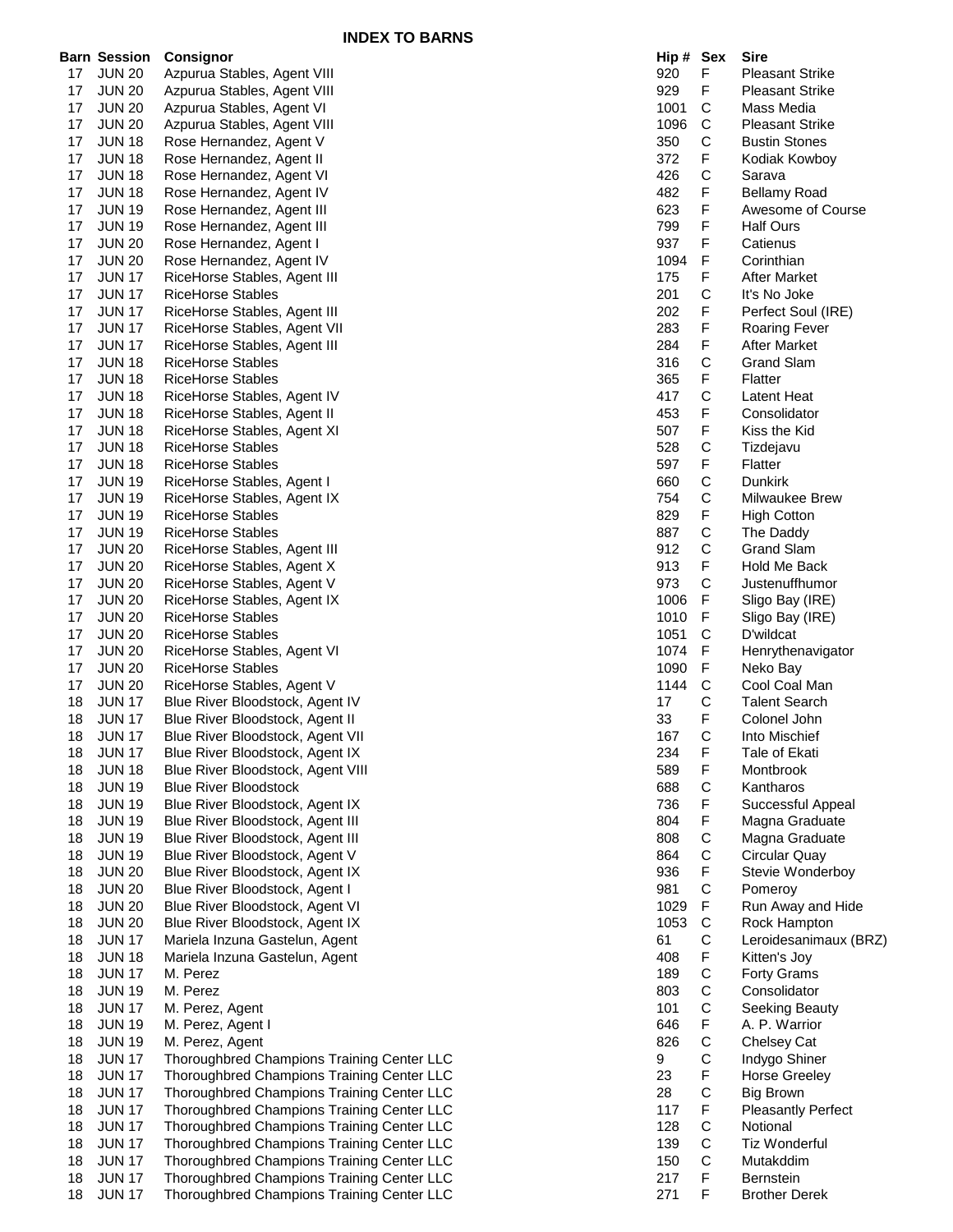|          | <b>Barn Session</b>            | Consignor                                                                                | Hip # Sex  |              | <b>Sire</b>                            |
|----------|--------------------------------|------------------------------------------------------------------------------------------|------------|--------------|----------------------------------------|
| 18       | <b>JUN 17</b>                  | Thoroughbred Champions Training Center LLC                                               | 299        | F            | Curlin                                 |
| 18       | <b>JUN 18</b>                  | Thoroughbred Champions Training Center LLC                                               | 313        | F            | <b>Badge of Silver</b>                 |
| 18       | <b>JUN 18</b>                  | Thoroughbred Champions Training Center LLC                                               | 328        | F            | Henrythenavigator                      |
| 18       | <b>JUN 18</b>                  | Thoroughbred Champions Training Center LLC                                               | 332        | F            | Successful Appeal                      |
| 18       | <b>JUN 18</b>                  | Thoroughbred Champions Training Center LLC                                               | 357        | F            | <b>Closing Argument</b>                |
| 18       | <b>JUN 18</b>                  | Thoroughbred Champions Training Center LLC                                               | 549        | С            | Curlin                                 |
| 18       | <b>JUN 18</b>                  | Thoroughbred Champions Training Center LLC                                               | 553        | F            | <b>Bluegrass Cat</b>                   |
| 18       | <b>JUN 19</b>                  | Thoroughbred Champions Training Center LLC                                               | 608        | C            | Flatter                                |
| 18       | <b>JUN 19</b>                  | Thoroughbred Champions Training Center LLC                                               | 627        | F            | <b>Dunkirk</b>                         |
| 18       | <b>JUN 19</b>                  | Thoroughbred Champions Training Center LLC                                               | 638        | С            | <b>Artie Schiller</b>                  |
| 18       | <b>JUN 19</b>                  | Thoroughbred Champions Training Center LLC                                               | 641        | С            | Candy Ride (ARG)                       |
| 18       | <b>JUN 19</b>                  | Thoroughbred Champions Training Center LLC                                               | 663        | С            | <b>Temple City</b>                     |
| 18       | <b>JUN 19</b>                  | Thoroughbred Champions Training Center LLC                                               | 897        | F            | Awesome Again                          |
| 18       | <b>JUN 20</b>                  | Thoroughbred Champions Training Center LLC                                               | 976<br>996 | С<br>F       | Candy Ride (ARG)                       |
| 18       | <b>JUN 20</b>                  | Thoroughbred Champions Training Center LLC<br>Thoroughbred Champions Training Center LLC | 1045       | F            | Majesticperfection<br>Pollard's Vision |
| 18<br>18 | <b>JUN 20</b><br><b>JUN 20</b> | Thoroughbred Champions Training Center LLC                                               | 1111       | F            | Into Mischief                          |
| 18       | <b>JUN 20</b>                  | Thoroughbred Champions Training Center LLC                                               | 1160       | F            | El Corredor                            |
| 18       | <b>JUN 17</b>                  | Two Sharp Hats, Agent II                                                                 | 39         | F            | Simon Pure                             |
| 18       | <b>JUN 17</b>                  | Two Sharp Hats                                                                           | 136        | C            | Alaazo                                 |
| 18       | <b>JUN 18</b>                  | Two Sharp Hats, Agent III                                                                | 324        | F            | Sabre d'Argent                         |
| 18       | <b>JUN 18</b>                  | Two Sharp Hats, Agent I                                                                  | 458        | С            | Rock Hampton                           |
| 18       | <b>JUN 18</b>                  | Two Sharp Hats, Agent I                                                                  | 600        | F            | Rock Hampton                           |
| 18       | <b>JUN 19</b>                  | Two Sharp Hats, Agent IV                                                                 | 745        | С            | A. P. Warrior                          |
| 18       | <b>JUN 19</b>                  | Two Sharp Hats, Agent                                                                    | 759        | $\mathsf C$  | Mass Media                             |
| 18       | <b>JUN 19</b>                  | Two Sharp Hats, Agent I                                                                  | 813        | F            | Rock Hampton                           |
| 18       | <b>JUN 20</b>                  | Two Sharp Hats                                                                           | 1020       | F            | Songandaprayer                         |
| 19       | <b>JUN 17</b>                  | Silvestre Chavez Thoroughbreds, Agent                                                    | 149        | С            | Harlem Rocker                          |
| 19       | <b>JUN 17</b>                  | Silvestre Chavez Thoroughbreds                                                           | 159        | F            | <b>Desert Party</b>                    |
| 19       | <b>JUN 19</b>                  | Silvestre Chavez Thoroughbreds                                                           | 644        | C            | In Summation                           |
| 19       | <b>JUN 19</b>                  | Silvestre Chavez Thoroughbreds, Agent I                                                  | 655        | F            | In Summation                           |
| 19       | <b>JUN 20</b>                  | Silvestre Chavez Thoroughbreds, Agent                                                    | 1032       | C            | Utopia (JPN)                           |
| 19       | <b>JUN 20</b>                  | Silvestre Chavez Thoroughbreds                                                           | 1125       | $\mathsf{C}$ | Run Away and Hide                      |
| 19       | <b>JUN 17</b>                  | Moises Ovando Sales, Agent I                                                             | 16         | F            | Kiss the Kid                           |
| 19       | <b>JUN 17</b>                  | Moises Ovando Sales, Agent for GB & KAR Stables Corp.                                    | 158        | С            | Kiss the Kid                           |
| 19       | <b>JUN 17</b>                  | Moises Ovando Sales, Agent                                                               | 247        | F            | Spellbinder                            |
| 19       | <b>JUN 19</b>                  | Moises Ovando Sales, Agent for GB & KAR Stables Corp.                                    | 838        | F            | Cowtown Cat                            |
| 19       | <b>JUN 20</b>                  | Moises Ovando Sales, Agent II                                                            | 1185       | C            | Sugar's Saint                          |
| 19       | <b>JUN 17</b>                  | Quinones Sales, Agent I                                                                  | 199        | С            | Two Step Salsa                         |
| 19       | <b>JUN 17</b>                  | Quinones Sales, Agent                                                                    | 269        | F            | Sightseeing                            |
| 19       | <b>JUN 18</b>                  | Quinones Sales, Agent                                                                    | 382        | F            | Act of Duty                            |
| 19       | <b>JUN 18</b>                  | Quinones Sales, Agent                                                                    | 588        | F            | <b>Bwana Charlie</b>                   |
| 19       | <b>JUN 19</b>                  | Quinones Sales, Agent                                                                    | 769        | F            | Mass Media                             |
| 19       | <b>JUN 20</b>                  | Quinones Sales, Agent                                                                    | 947        | F            | Corinthian                             |
| 19       | <b>JUN 17</b>                  | Santa Fe Thoroughbreds, Agent II                                                         | 69         | С            | <b>Strut the Stage</b>                 |
| 19       | <b>JUN 17</b>                  | Santa Fe Thoroughbreds, Agent                                                            | 187        | F            | Midshipman                             |
| 19       | <b>JUN 17</b>                  | Santa Fe Thoroughbreds, Agent                                                            | 292        | F            | Leroidesanimaux (BRZ)                  |
| 19<br>19 | <b>JUN 18</b><br><b>JUN 18</b> | Santa Fe Thoroughbreds, Agent I<br>Santa Fe Thoroughbreds, Agent I                       | 307<br>359 | F<br>F       | War Cry<br>Old Forester                |
| 19       | <b>JUN 19</b>                  | Santa Fe Thoroughbreds, Agent II                                                         | 684        | С            | Utopia (JPN)                           |
| 19       | <b>JUN 19</b>                  | Santa Fe Thoroughbreds, Agent I                                                          | 761        | С            | Saffir                                 |
| 19       | <b>JUN 19</b>                  | Santa Fe Thoroughbreds, Agent II                                                         | 865        | F            | Sligo Bay (IRE)                        |
| 19       | <b>JUN 20</b>                  | Santa Fe Thoroughbreds, Agent                                                            | 982        | $\mathsf C$  | Leroidesanimaux (BRZ)                  |
| 19       | <b>JUN 17</b>                  | Spring Dreams Thoroughbreds                                                              | 19         | F            | Latent Heat                            |
| 19       | <b>JUN 17</b>                  | Spring Dreams Thoroughbreds, Agent                                                       | 32         | F            | Sligo Bay (IRE)                        |
| 19       | <b>JUN 17</b>                  | Spring Dreams Thoroughbreds                                                              | 112        | F            | Mass Media                             |
| 19       | <b>JUN 17</b>                  | Spring Dreams Thoroughbreds, Agent I                                                     | 191        | F            | Two Step Salsa                         |
| 19       | <b>JUN 18</b>                  | Spring Dreams Thoroughbreds                                                              | 392        | C            | Cool Coal Man                          |
| 19       | <b>JUN 17</b>                  | Sugar Hill LLC, Agent I                                                                  | 27         | F            | Concerto                               |
| 19       | <b>JUN 17</b>                  | Sugar Hill LLC, Agent I                                                                  | 107        | F            | Invasor (ARG)                          |
| 19       | <b>JUN 17</b>                  | Sugar Hill LLC, Agent III                                                                | 137        | F            | Mass Media                             |
| 19       | <b>JUN 18</b>                  | Sugar Hill LLC, Agent I                                                                  | 347        | С            | In Summation                           |
| 19       | <b>JUN 18</b>                  | Sugar Hill LLC, Agent I                                                                  | 378        | F            | Monba                                  |
| 19       | <b>JUN 19</b>                  | Sugar Hill LLC, Agent II                                                                 | 869        | F            | Saint Anddan                           |
| 19       | <b>JUN 20</b>                  | Sugar Hill LLC, Agent I                                                                  | 1165       | C            | Corinthian                             |
| 19       | <b>JUN 20</b>                  | Sugar Hill LLC, Agent IV                                                                 | 1205       | F            | Line of David                          |
| 19       | <b>JUN 17</b>                  | 30-30 Ranch                                                                              | 130        | C            | J Be K                                 |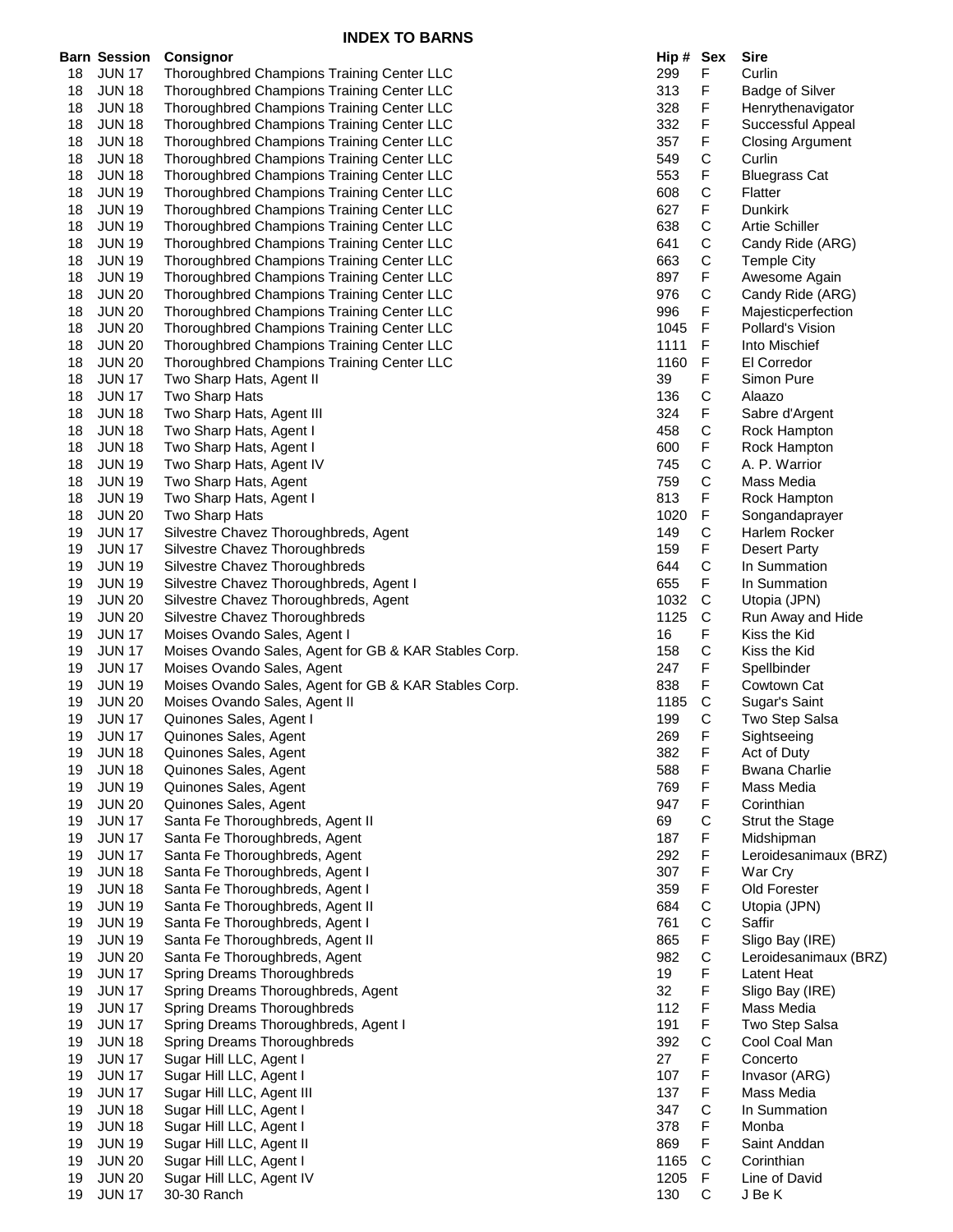**INDEX TO BARNS**

|    | <b>Barn Session</b> | <b>Consignor</b>                             | Hip#           | Sex         | <b>Sire</b>              |
|----|---------------------|----------------------------------------------|----------------|-------------|--------------------------|
| 19 | <b>JUN 18</b>       | 30-30 Ranch                                  | 311            | F           | Latent Heat              |
| 19 | <b>JUN 18</b>       | 30-30 Ranch                                  | 342            | F           | Majestic Warrior         |
| 19 | <b>JUN 18</b>       | 30-30 Ranch, Agent I                         | 355            | С           | Nobiz Like Shobiz        |
|    |                     |                                              | 640            | С           |                          |
| 19 | JUN 19              | 30-30 Ranch                                  |                |             | A. P. Warrior            |
| 19 | <b>JUN 20</b>       | 30-30 Ranch, Agent II                        | 1039           | F           | Sky Mesa                 |
| 19 | <b>JUN 17</b>       | Sara Lynn Yutani, Agent                      | 80             | F           | <b>Wildcat Heir</b>      |
| 19 | <b>JUN 19</b>       | Sara Lynn Yutani, Agent                      | 637            | F           | Stephen Got Even         |
| 19 | <b>JUN 20</b>       | Sara Lynn Yutani, Agent                      | 1130           | G           | Maimonides               |
| 20 | <b>JUN 17</b>       | All Dreams Equine, Agent II                  | $\overline{7}$ | F           | Old Fashioned            |
| 20 | <b>JUN 17</b>       | All Dreams Equine                            | 34             | F           | <b>English Channel</b>   |
| 20 | <b>JUN 17</b>       | All Dreams Equine, Agent IV                  | 144            | C           | Put It Back              |
| 20 | <b>JUN 18</b>       | All Dreams Equine                            | 373            | $\mathsf C$ | Super Saver              |
| 20 | <b>JUN 18</b>       | All Dreams Equine                            | 445            | C           | Tale of Ekati            |
| 20 | <b>JUN 18</b>       | All Dreams Equine, Agent I                   | 448            | F           | Mast Track               |
| 20 | <b>JUN 18</b>       | All Dreams Equine, Agent II                  | 485            | C           | Magna Graduate           |
| 20 | <b>JUN 18</b>       | All Dreams Equine, Agent II                  | 541            | C           | Cool Coal Man            |
| 20 | <b>JUN 19</b>       | All Dreams Equine, Agent IV                  | 700            | C           | Mr. Sekiguchi            |
| 20 | <b>JUN 19</b>       | All Dreams Equine, Agent III                 | 823            | F           | <b>Keyed Entry</b>       |
| 20 | <b>JUN 19</b>       | All Dreams Equine                            | 891            | C           | Yesbyjimminy             |
| 20 | <b>JUN 20</b>       | All Dreams Equine                            | 974            | F           | Old Fashioned            |
|    |                     |                                              | 1004           | C           |                          |
| 20 | <b>JUN 20</b>       | All Dreams Equine                            |                |             | <b>Sky Classic</b>       |
| 20 | <b>JUN 20</b>       | All Dreams Equine                            | 1159           | F           | Kodiak Kowboy            |
| 20 | <b>JUN 20</b>       | All Dreams Equine                            | 1184           | F           | Stormy Atlantic          |
| 20 | <b>JUN 20</b>       | All Dreams Equine                            | 1191           | F           | <b>Tiz Wonderful</b>     |
| 20 | <b>JUN 20</b>       | All Dreams Equine                            | 1193           | F           | <b>Stormy Atlantic</b>   |
| 20 | <b>JUN 18</b>       | A Rebel Colt Consignment                     | 576            | F           | <b>Flashy Bull</b>       |
| 20 | <b>JUN 20</b>       | A Rebel Colt Consignment                     | 955            | F           | Cool Coal Man            |
| 20 | <b>JUN 17</b>       | A. R. Equine, Agent                          | 197            | C           | Point Given              |
| 20 | <b>JUN 17</b>       | A. R. Equine, Agent                          | 268            | F           | Indygo Shiner            |
| 20 | <b>JUN 18</b>       | A. R. Equine, Agent                          | 301            | F           | Discreet Cat             |
| 20 | <b>JUN 18</b>       | A. R. Equine, Agent                          | 566            | F           | Bellamy Road             |
| 20 | <b>JUN 19</b>       | A. R. Equine, Agent                          | 749            | C           | <b>City Place</b>        |
| 20 | <b>JUN 17</b>       | <b>Black Type Stables</b>                    | 183            | F           | After Market             |
| 20 | <b>JUN 19</b>       | <b>Black Type Stables</b>                    | 791            | F           | <b>Brother Derek</b>     |
| 20 | <b>JUN 20</b>       | <b>Black Type Stables</b>                    | 925            | C           | Tiago                    |
| 20 | <b>JUN 17</b>       | L F Thoroughbreds                            | 161            | C           | <b>Exclusive Quality</b> |
| 20 | <b>JUN 18</b>       | L F Thoroughbreds                            | 377            | F           | It's No Joke             |
| 20 | <b>JUN 18</b>       |                                              | 401            | F           | Gottcha Gold             |
| 20 |                     | Javier Medina Sales, Agent I                 |                | C           | Kiss the Kid             |
|    | <b>JUN 19</b>       | Javier Medina Sales, Agent I                 | 689            |             |                          |
| 20 | <b>JUN 19</b>       | Javier Medina Sales, Agent I                 | 860            | C           | Kodiak Kowboy            |
| 20 | <b>JUN 20</b>       | Javier Medina Sales, Agent I                 | 1139           | F           | Cool Coal Man            |
| 20 | <b>JUN 17</b>       | Jose Munoz                                   | 177            | F           | <b>Keyed Entry</b>       |
| 20 | <b>JUN 18</b>       | Jose Munoz                                   | 573            | F           | Tiago                    |
| 20 | <b>JUN 17</b>       | Blas Perez Stables, Agent I                  | 298            | F           | Kodiak Kowboy            |
| 20 | <b>JUN 20</b>       | Blas Perez Stables, Agent II                 | 1027           | F           | Magna Graduate           |
| 20 | <b>JUN 20</b>       | <b>Blas Perez Stables</b>                    | 1119           | F           | Chatain                  |
| 20 | <b>JUN 17</b>       | Thoroughbred Friends & Associates, Agent III | 24             | C           | Saint Anddan             |
| 20 | <b>JUN 17</b>       | Thoroughbred Friends & Associates, Agent II  | 26             | F           | Hold Me Back             |
| 20 | <b>JUN 18</b>       | Thoroughbred Friends & Associates, Agent VI  | 490            | F           | <b>Bluegrass Cat</b>     |
| 20 | <b>JUN 19</b>       | Thoroughbred Friends & Associates            | 630            | F           | Concord Point            |
| 20 | <b>JUN 19</b>       | Thoroughbred Friends & Associates, Agent IV  | 708            | $\mathsf C$ | Latent Heat              |
| 20 | <b>JUN 19</b>       | Thoroughbred Friends & Associates, Agent IV  | 858            | F           | Montbrook                |
| 20 | <b>JUN 20</b>       | Thoroughbred Friends & Associates, Agent I   | 943            | C           | Yesbyjimminy             |
| 20 | <b>JUN 20</b>       | Thoroughbred Friends & Associates, Agent V   | 1115           | F           | Ready's Image            |
| 20 | <b>JUN 19</b>       | Tres Potrillos, Agent II                     | 631            | F           | Notional                 |
| 20 | <b>JUN 19</b>       | Tres Potrillos, Agent I                      | 694            | F           | Nobiz Like Shobiz        |
| Α  | <b>JUN 18</b>       | Grandpa's Dream                              | 520            | F           | Discreet Cat             |
| A  | <b>JUN 20</b>       | Grandpa's Dream                              | 944            | C           | Hear No Evil             |
| Α  | <b>JUN 17</b>       | Jesse Hoppel, Agent                          | 1              | F           | Pomeroy                  |
|    | <b>JUN 17</b>       | Jesse Hoppel                                 | 194            | C           | <b>Horse Greeley</b>     |
| A  |                     |                                              |                |             |                          |
| Α  | <b>JUN 20</b>       | Jesse Hoppel                                 | 948            | F           | Kentucky Bear            |
| A  | <b>JUN 20</b>       | Jesse Hoppel                                 | 980            | F           | J Be K                   |
| Α  | <b>JUN 20</b>       | Jesse Hoppel                                 | 1135           | C           | War Chant                |
| Α  | <b>JUN 20</b>       | Jesse Hoppel                                 | 1143           | C           | <b>Discreetly Mine</b>   |
| A  | <b>JUN 20</b>       | Jesse Hoppel                                 | 1152           | F           | Noonmark                 |
| Α  | <b>JUN 17</b>       | Hoppel's Horse & Cattle Co., Agent           | 18             | G           | Cougar Cat               |
| Α  | <b>JUN 17</b>       | Hoppel's Horse & Cattle Co., Agent           | 185            | F           | Silic (FR)               |

| Hip #        | Sex                                   | Sire                                    |
|--------------|---------------------------------------|-----------------------------------------|
| 311          | F                                     | Latent Heat                             |
| 342          | F                                     | Majestic Warrior                        |
| 355          | C                                     | Nobiz Like Shobiz                       |
| 640          | C<br>F                                | A. P. Warrior                           |
| 1039<br>80   |                                       | Sky Mesa<br><b>Wildcat Heir</b>         |
| 637          | F<br>F<br>G<br>F                      | Stephen Got Even                        |
| 1130         |                                       | Maimonides                              |
| 7            |                                       | Old Fashioned                           |
| 34           |                                       | <b>English Channel</b>                  |
| 144          |                                       | Put It Back                             |
| 373          |                                       | <b>Super Saver</b>                      |
| 445          |                                       | Tale of Ekati                           |
| 448<br>485   |                                       | Mast Track<br>Magna Graduate            |
| 541          |                                       | Cool Coal Man                           |
| 700          |                                       | Mr. Sekiguchi                           |
| 823          |                                       | <b>Keyed Entry</b>                      |
| 891          | FCCCFCCCFCFCF                         | Yesbyjimminy                            |
| 974          |                                       | Old Fashioned                           |
| 1004         |                                       | <b>Sky Classic</b>                      |
| 1159         |                                       | Kodiak Kowboy                           |
| 1184         | F<br>F                                | <b>Stormy Atlantic</b>                  |
| 1191<br>1193 | F                                     | Tiz Wonderful<br><b>Stormy Atlantic</b> |
| 576          |                                       | <b>Flashy Bull</b>                      |
| 955          |                                       | Cool Coal Man                           |
| 197          |                                       | Point Given                             |
| 268          |                                       | Indygo Shiner                           |
| 301          |                                       | Discreet Cat                            |
| 566          |                                       | <b>Bellamy Road</b>                     |
| 749          | F F C F F F C F F C C F F C           | <b>City Place</b>                       |
| 183          |                                       | <b>After Market</b>                     |
| 791<br>925   |                                       | <b>Brother Derek</b><br>Tiago           |
| 161          |                                       | <b>Exclusive Quality</b>                |
| 377          |                                       | It's No Joke                            |
| 401          |                                       | Gottcha Gold                            |
| 689          |                                       | Kiss the Kid                            |
| 860          | $\mathsf{C}$                          | Kodiak Kowboy                           |
| 1139         | F                                     | Cool Coal Man                           |
| 177          | F                                     | Keyed Entry                             |
| 573<br>298   | FFFFC                                 | Tiago                                   |
| 1027         |                                       | Kodiak Kowboy<br>Magna Graduate         |
| 1119         |                                       | Chatain                                 |
| 24           |                                       | Saint Anddan                            |
| 26           | F                                     | <b>Hold Me Back</b>                     |
| 490          |                                       | <b>Bluegrass Cat</b>                    |
| 630          |                                       | <b>Concord Point</b>                    |
| 708          |                                       | Latent Heat                             |
| 858          |                                       | Montbrook                               |
| 943<br>1115  |                                       | Yesbyjimminy<br>Ready's Image           |
| 631          |                                       | Notional                                |
| 694          |                                       | Nobiz Like Shobiz                       |
| 520          |                                       | Discreet Cat                            |
| 944          |                                       | Hear No Evil                            |
| 1            |                                       | Pomeroy                                 |
| 194          |                                       | <b>Horse Greeley</b>                    |
| 948          |                                       | Kentucky Bear                           |
| 980<br>1135  |                                       | J Be K<br>War Chant                     |
| 1143         |                                       | Discreetly Mine                         |
| 1152         | F F C F C F F F F C F C F F C C F G F | Noonmark                                |
| 18           |                                       | Cougar Cat                              |
| 185          |                                       | Silic (FR)                              |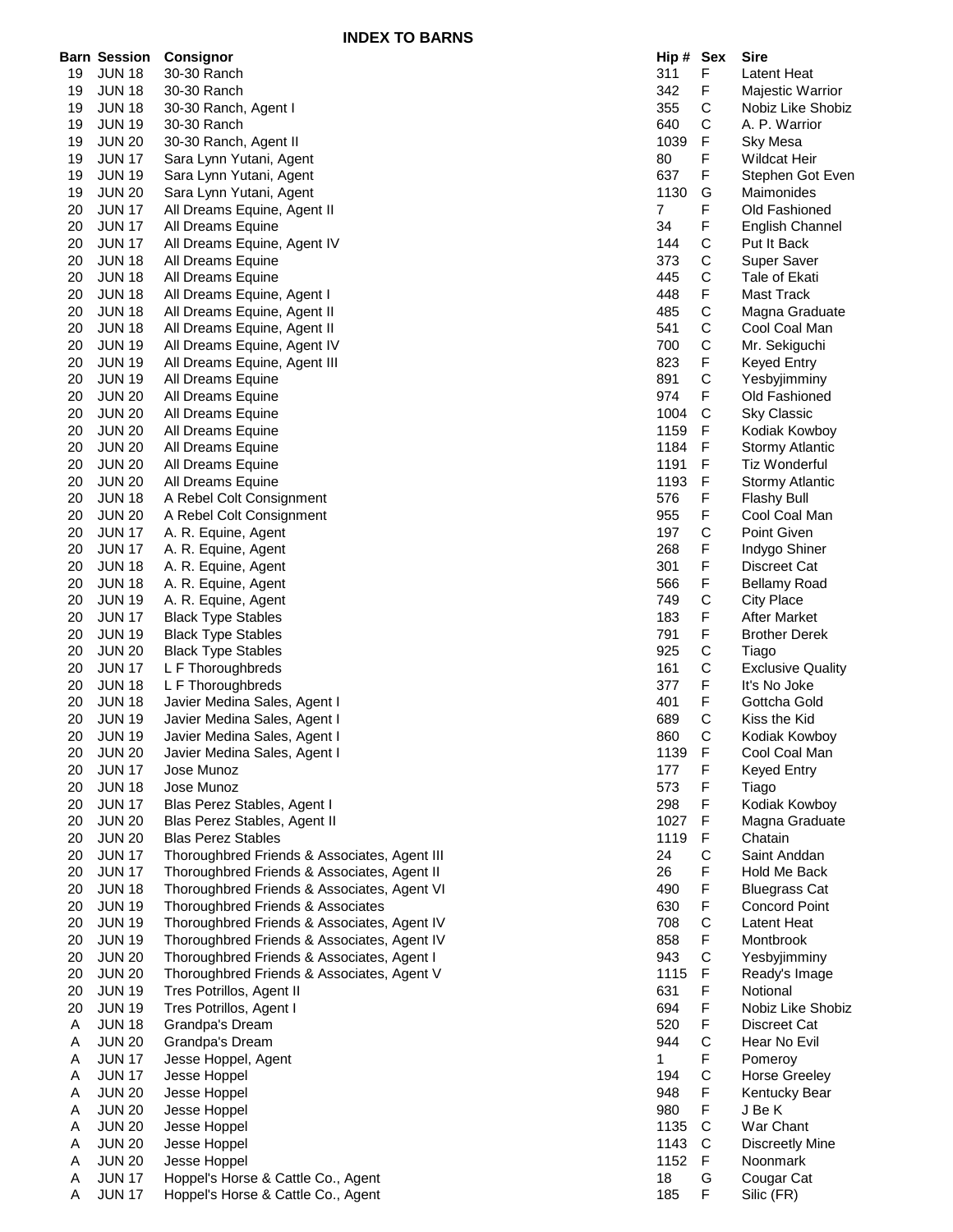|                            | <b>Barn Session</b>            | Consignor                                                                                         | Hip # Sex  |              | <b>Sire</b>                                |
|----------------------------|--------------------------------|---------------------------------------------------------------------------------------------------|------------|--------------|--------------------------------------------|
| A                          | <b>JUN 17</b>                  | Hoppel's Horse & Cattle Co., Agent                                                                | 257        | F            | Posse                                      |
| A                          | <b>JUN 18</b>                  | Hoppel's Horse & Cattle Co., Agent III                                                            | 374        | F.           | Pioneerof the Nile                         |
| A                          | <b>JUN 18</b>                  | Hoppel's Horse & Cattle Co., Agent                                                                | 513        | С            | <b>Flower Alley</b>                        |
| A                          | <b>JUN 18</b><br><b>JUN 19</b> | Hoppel's Horse & Cattle Co., Agent<br>Hoppel's Horse & Cattle Co., Agent                          | 548<br>662 | F<br>F       | Griffinite                                 |
| A<br>A                     | <b>JUN 20</b>                  | Hoppel's Horse & Cattle Co., Agent I                                                              | 1012       | F            | Munnings<br>Cool Coal Man                  |
| A                          | <b>JUN 20</b>                  | Hoppel's Horse & Cattle Co., Agent                                                                | 1041       | F            | Flatter                                    |
| A                          | <b>JUN 17</b>                  | New World Thoroughbreds                                                                           | 295        | F            | Hard Spun                                  |
| Α                          | <b>JUN 17</b>                  | Wings Ranch                                                                                       | 242        | F            | <b>Exclusive Quality</b>                   |
| A                          | <b>JUN 18</b>                  | Wings Ranch                                                                                       | 526        | F            | A. P. Warrior                              |
| B                          | <b>JUN 17</b>                  | Mayberry Farm, Agent VI                                                                           | 89         | С            | <b>Quality Road</b>                        |
| В                          | <b>JUN 17</b>                  | Mayberry Farm, Agent VII                                                                          | 152        | С            | Value Plus                                 |
| В                          | <b>JUN 17</b>                  | Mayberry Farm, Agent VII                                                                          | 222        | F            | Tale of Ekati                              |
| В                          | <b>JUN 17</b>                  | Mayberry Farm, Agent II                                                                           | 290        | C            | Lucky J. H.                                |
| B                          | <b>JUN 18</b>                  | Mayberry Farm, Agent I                                                                            | 530        | F            | Utopia (JPN)                               |
| В<br>B                     | <b>JUN 18</b>                  | Mayberry Farm, Agent VII                                                                          | 559        | F<br>F       | Any Given Saturday                         |
| B                          | <b>JUN 19</b><br><b>JUN 19</b> | Mayberry Farm, Agent VII<br>Mayberry Farm, Agent X                                                | 635<br>728 | C            | <b>Exclusive Quality</b><br>Musket Man     |
| В                          | <b>JUN 19</b>                  | Mayberry Farm, Agent II                                                                           | 779        | С            | Any Given Saturday                         |
| В                          | <b>JUN 19</b>                  | Mayberry Farm, Agent XI                                                                           | 794        | С            | Midshipman                                 |
| В                          | <b>JUN 19</b>                  | Mayberry Farm, Agent VIII                                                                         | 806        | C            | <b>Strong Contender</b>                    |
| B                          | <b>JUN 19</b>                  | Mayberry Farm, Agent II                                                                           | 872        | F            | Saint Anddan                               |
| В                          | <b>JUN 20</b>                  | Mayberry Farm, Agent V                                                                            | 918        | F            | Belgravia                                  |
| В                          | <b>JUN 20</b>                  | Mayberry Farm, Agent V                                                                            | 926        | F            | Burning Roma                               |
| B                          | <b>JUN 20</b>                  | Mayberry Farm                                                                                     | 1033       | F            | Spellbinder                                |
| B                          | <b>JUN 20</b>                  | Mayberry Farm, Agent II                                                                           | 1113       | C            | E Dubai                                    |
| В                          | <b>JUN 20</b>                  | Mayberry Farm, Agent XII                                                                          | 1132       | F            | Super Saver                                |
| B                          | <b>JUN 20</b>                  | Mayberry Farm, Agent IX                                                                           | 1179       | F            | Roman Ruler                                |
| B                          | <b>JUN 20</b>                  | New Hope LLC, Agent                                                                               | 1212       | F            | With Distinction                           |
| В                          | <b>JUN 19</b>                  | Richwood South LLC                                                                                | 687<br>686 | G<br>С       | <b>Bluegrass Cat</b>                       |
| B<br>В                     | <b>JUN 19</b><br><b>JUN 20</b> | Shooting Star Sales LLC, Agent I<br><b>Shooting Star Sales LLC</b>                                | 1017       | F            | Cowtown Cat<br>Utopia (JPN)                |
| В                          | <b>JUN 18</b>                  | Silver Star (Stori Atchison and Danielle Jones), Agent                                            | 345        | С            | A. P. Warrior                              |
| B                          | <b>JUN 18</b>                  | Silver Star (Stori Atchison and Danielle Jones), Agent                                            | 536        | F            | Indygo Shiner                              |
| B                          | <b>JUN 19</b>                  | Silver Star (Stori Atchison and Danielle Jones), Agent                                            | 718        | F            | Harlan's Holiday                           |
| C                          | <b>JUN 17</b>                  | Casse Sales LLC (Justin Casse), Agent III                                                         | 53         | C            | Hold Me Back                               |
| C                          | <b>JUN 17</b>                  | Casse Sales LLC (Justin Casse), Agent IX                                                          | 88         | F            | Summer Bird                                |
| C                          | <b>JUN 17</b>                  | Casse Sales LLC (Justin Casse), Agent IX                                                          | 120        | С            | Majesticperfection                         |
| $\mathsf C$                | <b>JUN 17</b>                  | Casse Sales LLC (Justin Casse), Agent XV                                                          | 126        | C            | Bullsbay                                   |
| С                          | <b>JUN 17</b>                  | Casse Sales LLC (Justin Casse), Agent for Kinsman Farm                                            | 135        | F            | Medaglia d'Oro                             |
| C                          | <b>JUN 17</b>                  | Casse Sales LLC (Justin Casse), Agent IX                                                          | 176        | C            | Pioneerof the Nile                         |
| C<br>$\mathsf C$           | <b>JUN 17</b><br><b>JUN 18</b> | Casse Sales LLC (Justin Casse), Agent VII                                                         | 221<br>317 | C<br>F       | Harlan's Holiday                           |
| $\mathsf C$                | <b>JUN 18</b>                  | Casse Sales LLC (Justin Casse), Agent V<br>Casse Sales LLC (Justin Casse), Agent for Kinsman Farm | 356        | F            | <b>Smart Strike</b><br><b>Bellamy Road</b> |
| $\mathsf C$                | <b>JUN 18</b>                  | Casse Sales LLC (Justin Casse), Agent IX                                                          | 504        | F            | Summer Bird                                |
| $\mathsf C$                | <b>JUN 18</b>                  | Casse Sales LLC (Justin Casse), Agent                                                             | 519        | $\mathsf C$  | Super Saver                                |
| $\mathsf C$                | <b>JUN 18</b>                  | Casse Sales LLC (Justin Casse), Agent VIII                                                        | 551        | F            | Pulpit                                     |
| $\mathsf C$                | <b>JUN 19</b>                  | Casse Sales LLC (Justin Casse), Agent for Kinsman Farm                                            | 619        | F            | Into Mischief                              |
| $\mathsf C$                | <b>JUN 19</b>                  | Casse Sales LLC (Justin Casse), Agent VIII                                                        | 671        | C            | Lookin At Lucky                            |
| $\mathbf C$                | <b>JUN 19</b>                  | Casse Sales LLC (Justin Casse), Agent VI                                                          | 727        | С            | Cool Coal Man                              |
| $\mathsf C$                | <b>JUN 19</b>                  | Casse Sales LLC (Justin Casse), Agent IX                                                          | 784        | C            | Curlin                                     |
| $\mathsf C$                | <b>JUN 19</b>                  | Casse Sales LLC (Justin Casse), Agent                                                             | 820        | C            | Circular Quay                              |
| $\mathsf C$                | <b>JUN 19</b>                  | Casse Sales LLC (Justin Casse), Agent V                                                           | 849        | $\mathsf C$  | D'wildcat                                  |
| $\mathsf C$<br>$\mathbf C$ | <b>JUN 19</b><br><b>JUN 20</b> | Casse Sales LLC (Justin Casse), Agent VIII<br>Casse Sales LLC (Justin Casse), Agent II            | 862<br>922 | F<br>C       | <b>Tiznow</b><br>War Front                 |
| $\mathsf C$                | <b>JUN 20</b>                  | Casse Sales LLC (Justin Casse), Agent IV                                                          | 994        | F            | <b>Quality Road</b>                        |
| $\mathsf C$                | <b>JUN 20</b>                  | Casse Sales LLC (Justin Casse), Agent VII                                                         | 1050       | $\mathsf F$  | Ghostzapper                                |
| $\mathsf C$                | <b>JUN 20</b>                  | Casse Sales LLC (Justin Casse), Agent XII                                                         | 1097       | C            | <b>Elusive Quality</b>                     |
| $\mathsf C$                | <b>JUN 20</b>                  | Casse Sales LLC (Justin Casse), Agent IV                                                          | 1100       | C            | Malibu Moon                                |
| $\mathsf C$                | <b>JUN 20</b>                  | Casse Sales LLC (Justin Casse), Agent VIII                                                        | 1158       | F            | <b>Smart Strike</b>                        |
| $\mathbf C$                | <b>JUN 20</b>                  | Casse Sales LLC (Justin Casse), Agent I                                                           | 1169       | F            | Graeme Hall                                |
| $\mathsf C$                | <b>JUN 20</b>                  | Casse Sales LLC (Justin Casse), Agent I                                                           | 1171       | G            | <b>Strong Hope</b>                         |
| $\mathsf C$                | <b>JUN 20</b>                  | Casse Sales LLC (Justin Casse), Agent VIII                                                        | 1173       | $\mathsf{C}$ | Sky Mesa                                   |
| C                          | <b>JUN 20</b>                  | Casse Sales LLC (Justin Casse), Agent I                                                           | 1180       | G            | <b>Graeme Hall</b>                         |
| $\mathsf C$                | <b>JUN 20</b>                  | Casse Sales LLC (Justin Casse), Agent I                                                           | 1182       | G            | Langfuhr                                   |
| C<br>$\mathbf C$           | <b>JUN 20</b>                  | Casse Sales LLC (Justin Casse), Agent I                                                           | 1183       | F            | <b>Flower Alley</b>                        |
|                            | <b>JUN 20</b>                  | Casse Sales LLC (Justin Casse), Agent I                                                           | 1189 F     |              | <b>Flower Alley</b>                        |

| lip #    | Sex          | Sire                              |
|----------|--------------|-----------------------------------|
| 57<br>74 | F<br>F       | Posse                             |
|          | C            | Pioneerof the Nile                |
| 13<br>48 | F            | <b>Flower Alley</b><br>Griffinite |
| 62       | F            | Munnings                          |
| 012      | F            | Cool Coal Man                     |
| 041      | F            | Flatter                           |
| 95       | F            | Hard Spun                         |
| 42       | F            | <b>Exclusive Quality</b>          |
| 26       | F            | A. P. Warrior                     |
| 9        | $\mathsf{C}$ | <b>Quality Road</b>               |
| 52       |              | Value Plus                        |
| 22       | C<br>F       | Tale of Ekati                     |
| 90       | $\mathsf{C}$ | Lucky J. H.                       |
| 30       | F            | Utopia (JPN)                      |
| 59       | F            | Any Given Saturday                |
| 35       | F            | <b>Exclusive Quality</b>          |
| 28       |              | Musket Man                        |
| 79       | C<br>C<br>C  | Any Given Saturday                |
| '94      |              | Midshipman                        |
| 06       |              | <b>Strong Contender</b>           |
| 72       | C<br>F       | Saint Anddan                      |
| 18       | F            | Belgravia                         |
| 26       | F            | <b>Burning Roma</b>               |
| 033      | F            | Spellbinder                       |
| 113      |              | E Dubai                           |
| 132      | C<br>F       | <b>Super Saver</b>                |
| 179      | F            | Roman Ruler                       |
| 212      | F            | <b>With Distinction</b>           |
| 87       | G            | <b>Bluegrass Cat</b>              |
| 86       | C            | Cowtown Cat                       |
| 017      | F            | Utopia (JPN)                      |
| 45       | $\mathsf{C}$ | A. P. Warrior                     |
| 36       | F            | Indygo Shiner                     |
| 18       | F<br>C       | Harlan's Holiday                  |
| 3        |              | Hold Me Back                      |
| 8        | F            | Summer Bird                       |
| 20       | C<br>C<br>F  | Majesticperfection                |
| 26       |              | Bullsbay                          |
| 35       |              | Medaglia d'Oro                    |
| 76       | $\mathsf{C}$ | Pioneerof the Nile                |
| 21       | C            | Harlan's Holiday                  |
| 17       | F            | <b>Smart Strike</b>               |
| 56       | F            | Bellamy Road                      |
| 04       | F            | Summer Bird                       |
| 19       | C<br>F       | Super Saver                       |
| 51       |              | Pulpit                            |
| 19       | F            | Into Mischief                     |
| 71       | CCCCCFCFFC   | Lookin At Lucky                   |
| 27       |              | Cool Coal Man                     |
| 84       |              | Curlin                            |
| 20       |              | Circular Quay                     |
| 49       |              | D'wildcat                         |
| 62       |              | <b>Tiznow</b>                     |
| 22       |              | War Front                         |
| 94       |              | <b>Quality Road</b>               |
| 050      |              | Ghostzapper                       |
| 097      |              | <b>Elusive Quality</b>            |
| 100      | $\mathsf{C}$ | Malibu Moon                       |
| 158      | F            | <b>Smart Strike</b>               |
| 169      | F            | Graeme Hall                       |
| 171      | G<br>C       | <b>Strong Hope</b>                |
| 173      |              | Sky Mesa                          |
| 180      | G<br>G       | Graeme Hall                       |
| 182      | F            | Langfuhr                          |
| 183      | F            | Flower Alley                      |
| 189      |              | <b>Flower Alley</b>               |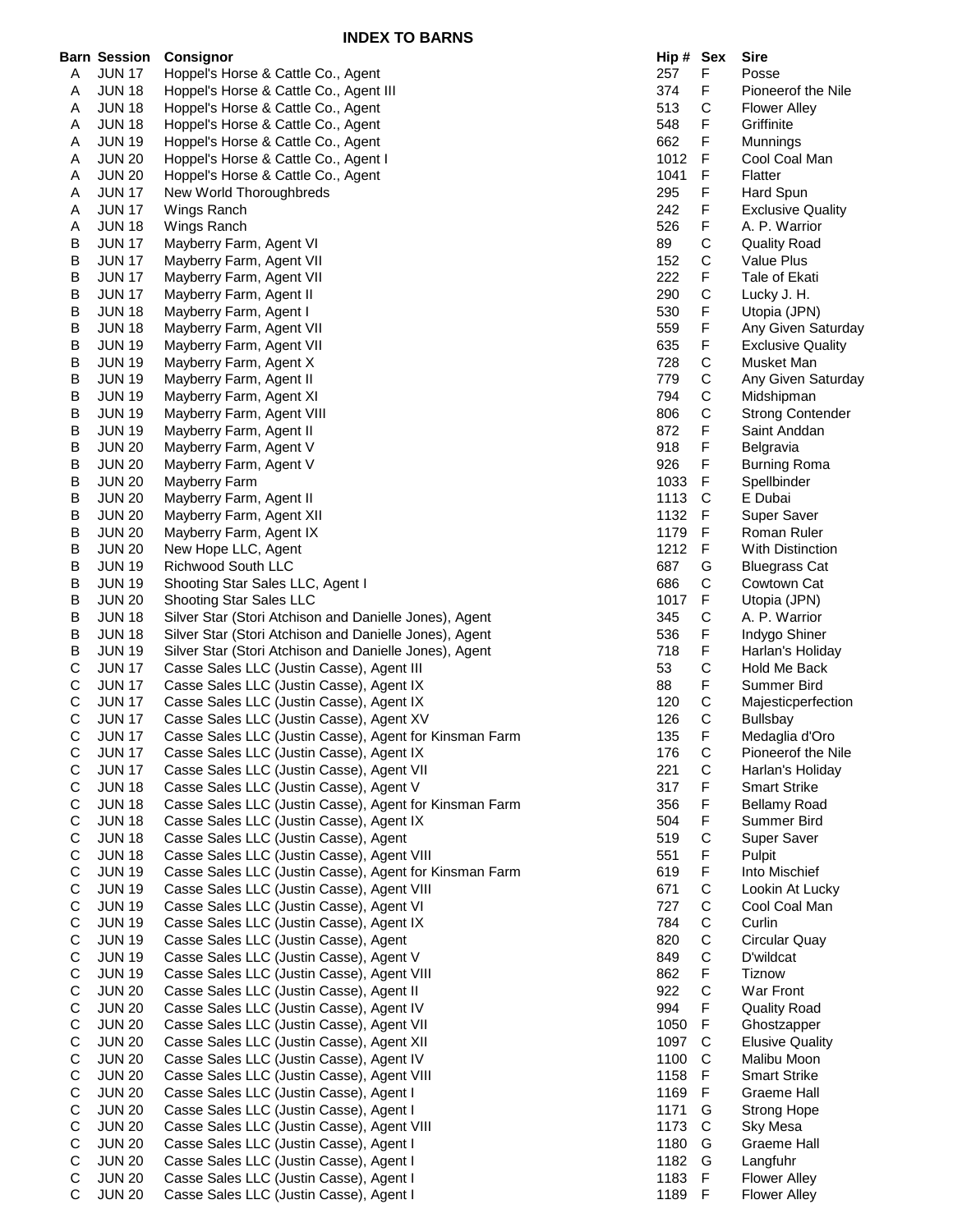|        | Barn Session                   | <b>Consignor</b>                                              | Hip # Sex              |                  | <b>Sire</b>                         |
|--------|--------------------------------|---------------------------------------------------------------|------------------------|------------------|-------------------------------------|
| С      | <b>JUN 20</b>                  | Casse Sales LLC (Justin Casse), Agent I                       | 1190                   | G                | A.P. Indy                           |
| С      | <b>JUN 20</b>                  | Casse Sales LLC (Justin Casse), Agent I                       | 1197                   | -F               | <b>Graeme Hall</b>                  |
| С      | <b>JUN 20</b>                  | Casse Sales LLC (Justin Casse), Agent I                       | 1198                   | C                | Harlington                          |
| С      | <b>JUN 20</b>                  | Casse Sales LLC (Justin Casse), Agent XVI                     | 1209                   | C                | <b>English Channel</b>              |
| С      | <b>JUN 20</b>                  | Casse Sales LLC (Justin Casse), Agent XVII                    | 1211                   | F                | Art Museum                          |
| D      | <b>JUN 19</b>                  | Costanzo Sales                                                | 874                    | С                | Grasshopper                         |
| D      | <b>JUN 20</b>                  | Eversole Thoroughbreds, Agent                                 | 1091                   | C                | Mass Media                          |
| D      | <b>JUN 19</b>                  | Larry Foster, Agent I                                         | 737                    | F                | Aragorn (IRE)                       |
| D      | <b>JUN 19</b>                  | Larry Foster, Agent II                                        | 866                    | F                | <b>Half Ours</b>                    |
| D      | <b>JUN 20</b>                  | Larry Foster, Agent II                                        | 1042                   | C                | <b>Ruler's Court</b>                |
| D      | <b>JUN 19</b>                  | Rick Lopez Training & Sales                                   | 777                    | F                | Zanjero                             |
| D      | <b>JUN 20</b>                  | Rick Lopez Training & Sales                                   | 1067                   | F                | Gaff                                |
| D      | <b>JUN 20</b>                  | Rick Lopez Training & Sales                                   | 1175                   | F                | Medallist                           |
| D      | <b>JUN 20</b>                  | Rick Lopez Training & Sales                                   | 1181                   | G                | Aragorn (IRE)                       |
| D      | <b>JUN 20</b>                  | Mystic Oaks Farm, Agent                                       | 939                    | С                | Pomeroy                             |
| D      | <b>JUN 19</b>                  | Ocala Oaks                                                    | 624                    | F                | <b>With Distinction</b>             |
| D      | <b>JUN 17</b>                  | Pleasant Acres Farm, Agent                                    | 63                     | F                | Any Given Saturday                  |
| D      | <b>JUN 17</b><br><b>JUN 18</b> | Pleasant Acres Farm, Agent I<br>Pleasant Acres Farm, Agent II | 82<br>344              | C<br>C           | Maimonides<br>Saint Anddan          |
| D<br>D | <b>JUN 18</b>                  | Pleasant Acres Farm, Agent                                    | 460                    | F                | Shakespeare                         |
| D      | <b>JUN 20</b>                  | Pleasant Acres Farm, Agent I                                  | 1062                   | C                | <b>Exclusive Quality</b>            |
| D      | <b>JUN 18</b>                  | Shadybrook Farm, Inc. (Michael Yates), Agent III              | 329                    | C                | Tiznow                              |
| D      | <b>JUN 19</b>                  | Shadybrook Farm, Inc. (Michael Yates), Agent                  | 780                    | F                | <b>Exclusive Quality</b>            |
| D      | <b>JUN 19</b>                  | Shadybrook Farm, Inc. (Michael Yates), Agent II               | 811                    | F                | A. P. Warrior                       |
| D      | <b>JUN 19</b>                  | Shadybrook Farm, Inc. (Michael Yates), Agent IV               | 886                    | F                | Dunkirk                             |
| D      | <b>JUN 19</b>                  | Shadybrook Farm, Inc. (Michael Yates), Agent I                | 900                    | C                | Utopia (JPN)                        |
| D      | <b>JUN 20</b>                  | Shadybrook Farm, Inc. (Michael Yates), Agent I                | 1161                   | F                | <b>Grand Reward</b>                 |
| D      | <b>JUN 17</b>                  | Ian Vickers, Agent II                                         | 164                    | F                | Flatter                             |
| D      | <b>JUN 19</b>                  | Ian Vickers, Agent I                                          | 677                    | C                | Midshipman                          |
| E      | <b>JUN 19</b>                  | <b>Big Dog Training and Sales</b>                             | 782                    | F                | Pomeroy                             |
| Е      | <b>JUN 17</b>                  | Classic Quarter Farm, Agent I                                 | 251                    | F                | Cabo Lobo                           |
| E      | <b>JUN 18</b>                  | Classic Quarter Farm, Agent I                                 | 383                    | C                | Cabo Lobo                           |
| Е      | <b>JUN 18</b>                  | <b>Classic Quarter Farm</b>                                   | 491                    | F                | Street Hero                         |
| Е      | <b>JUN 20</b>                  | Classic Quarter Farm, Agent I                                 | 1037                   | C                | Cabo Lobo                           |
| E      | <b>JUN 18</b>                  | Crystal Eclipse Stable, Agent                                 | 492                    | C                | Bring the Heat                      |
| Е      | <b>JUN 20</b>                  | Crystal Eclipse Stable, Agent                                 | 1105                   | $\mathsf{C}$     | Bring the Heat                      |
| Е      | <b>JUN 17</b>                  | Cutting Edge Equine, Agent III                                | 81                     | F                | <b>Street Hero</b>                  |
| Е      | <b>JUN 17</b>                  | Cutting Edge Equine, Agent IV                                 | 106                    | C                | <b>Street Hero</b>                  |
| Е      | <b>JUN 17</b>                  | Cutting Edge Equine, Agent I                                  | 205                    | F                | Hard Spun                           |
| E      | <b>JUN 17</b>                  | Cutting Edge Equine, Agent V                                  | 216                    | F                | <b>Thunder Gulch</b>                |
| Е      | <b>JUN 20</b>                  | Cutting Edge Equine, Agent V                                  | 1108                   | C                | Fusaichi Pegasus                    |
| E      | <b>JUN 17</b>                  | Down Under Stables, Agent II                                  | 116                    | C                | Leroidesanimaux (BRZ)               |
| Е      | <b>JUN 19</b>                  | Down Under Stables, Agent I                                   | 802                    | F                | <b>Red Giant</b>                    |
| E      | <b>JUN 17</b>                  | <b>Eidsvold Meadow</b>                                        | 225                    | C                | Spellbinder                         |
| Е      | <b>JUN 18</b>                  | Eidsvold Meadow                                               | 391                    | C                | Gottcha Gold                        |
| E      | <b>JUN 19</b>                  | J C Thoroughbreds Corp., Agent                                | 763                    | F                | Kantharos                           |
| Е      | <b>JUN 17</b>                  | Kel Jer Farm                                                  | 12 <sup>2</sup><br>310 | $\mathsf C$<br>C | Pomeroy                             |
| Е      | <b>JUN 18</b><br><b>JUN 19</b> | Kel Jer Farm<br>Price Thoroughbreds LLC                       | 656                    | C                | Rockport Harbor<br>Majestic Warrior |
| E<br>Е | <b>JUN 17</b>                  | Southern Breeze Ranch                                         | 287                    | F                | <b>Graeme Hall</b>                  |
| Е      | <b>JUN 18</b>                  | Southern Breeze Ranch, Agent                                  | 454                    | F                | Value Plus                          |
| E      | <b>JUN 20</b>                  | Southern Breeze Ranch, Agent                                  | 1000                   | F                | <b>Discreetly Mine</b>              |
| E      | <b>JUN 20</b>                  | Southern Breeze Ranch                                         | 1103                   | F                | Scat Daddy                          |
| F      | <b>JUN 18</b>                  | Karrington Stables, Agent for Woodsfield Farm                 | 379                    | C                | Put It Back                         |
| F      | <b>JUN 19</b>                  | Karrington Stables, Agent for Woodsfield Farm                 | 833                    | C                | Johar                               |
| F      | <b>JUN 18</b>                  | Longoria Training & Sales                                     | 581                    | C                | <b>Western Outlaw</b>               |
| F      | <b>JUN 20</b>                  | Longoria Training & Sales                                     | 915                    | C                | D'wildcat                           |
| F      | <b>JUN 17</b>                  | Martin Rivera, Agent                                          | 210                    | G                | <b>Strut the Stage</b>              |
| F      | <b>JUN 20</b>                  | Martin Rivera, Agent II                                       | 968                    | C                | Imperialism                         |
| F      | <b>JUN 18</b>                  | Louie Rogers Thoroughbreds LLC                                | 480                    | F                | <b>Exclusive Quality</b>            |
| F      | <b>JUN 18</b>                  | Louie Rogers Thoroughbreds LLC                                | 521                    | F                | Untuttable                          |
| F      | <b>JUN 18</b>                  | Louie Rogers Thoroughbreds LLC                                | 567                    | C                | West Acre                           |
| F      | <b>JUN 19</b>                  | Louie Rogers Thoroughbreds LLC                                | 870                    | F                | West Acre                           |
| G      | <b>JUN 17</b>                  | Julie Davies, Agent II                                        | 227                    | F                | Noble Causeway                      |
| G      | <b>JUN 20</b>                  | Julie Davies, Agent II                                        | 1008                   | C                | Tale of the Cat                     |
| G      | <b>JUN 20</b>                  | Julie Davies, Agent                                           | 1196                   | C                | Thewayyouare                        |

| Hip # | Sex               | Sire                     |
|-------|-------------------|--------------------------|
| 1190  | G                 | A.P. Indy                |
| 1197  | F                 | Graeme Hall              |
| 1198  | $\mathsf{C}$      | Harlington               |
| 1209  | C                 | <b>English Channel</b>   |
| 1211  | F                 | Art Museum               |
| 874   | C                 | Grasshopper              |
| 1091  | C                 | Mass Media               |
| 737   | F                 | Aragorn (IRE)            |
| 866   | F                 | Half Ours                |
| 1042  | C                 | <b>Ruler's Court</b>     |
| 777   | F                 | Zanjero                  |
| 1067  | F                 | Gaff                     |
| 1175  | F                 | Medallist                |
| 1181  | G                 | Aragorn (IRE)            |
| 939   | C                 | Pomeroy                  |
| 624   | F                 | <b>With Distinction</b>  |
| 63    | F                 | Any Given Saturday       |
| 82    | $\mathsf{C}$      | Maimonides               |
| 344   | C                 | Saint Anddan             |
| 460   | F                 | Shakespeare              |
| 1062  | C                 | <b>Exclusive Quality</b> |
| 329   | C                 | Tiznow                   |
| 780   | F                 | <b>Exclusive Quality</b> |
| 811   | F                 | A. P. Warrior            |
| 886   | F                 | Dunkirk                  |
| 900   | C                 | Utopia (JPN)             |
| 1161  | F                 | <b>Grand Reward</b>      |
| 164   | F                 | Flatter                  |
| 677   | C                 | Midshipman               |
| 782   | F                 | Pomeroy                  |
| 251   | F                 | Cabo Lobo                |
| 383   | C                 | Cabo Lobo                |
| 491   | F                 | <b>Street Hero</b>       |
| 1037  | C                 | Cabo Lobo                |
| 492   | C                 | <b>Bring the Heat</b>    |
| 1105  | $\mathsf{C}$      | <b>Bring the Heat</b>    |
| 81    | F                 | <b>Street Hero</b>       |
| 106   | C                 | <b>Street Hero</b>       |
| 205   | F                 | <b>Hard Spun</b>         |
| 216   | F                 | <b>Thunder Gulch</b>     |
| 1108  | C                 | Fusaichi Pegasus         |
| 116   |                   | Leroidesanimaux (BRZ)    |
| 802   | <b>CFCCF</b>      | <b>Red Giant</b>         |
| 225   |                   | Spellbinder              |
| 391   |                   | Gottcha Gold             |
| 763   |                   | Kantharos                |
| 12    | C<br>C<br>C       | Pomeroy                  |
| 310   |                   | Rockport Harbor          |
| 656   |                   | Majestic Warrior         |
| 287   | F                 | Graeme Hall              |
| 454   | F                 | Value Plus               |
| 1000  | F                 | Discreetly Mine          |
| 1103  | FCCC<br>CCC       | Scat Daddy               |
| 379   |                   | Put It Back              |
| 833   |                   | Johar                    |
| 581   |                   | <b>Western Outlaw</b>    |
| 915   |                   | D'wildcat                |
| 210   | G<br>C<br>F       | <b>Strut the Stage</b>   |
| 968   |                   | Imperialism              |
| 480   |                   | <b>Exclusive Quality</b> |
| 521   | F                 | Untuttable               |
| 567   | $\mathsf{C}$<br>F | West Acre                |
| 870   |                   | West Acre                |
| 227   | F                 | Noble Causeway           |
| 1008  | C                 | Tale of the Cat          |
| 1196  | C                 | Thewayyouare             |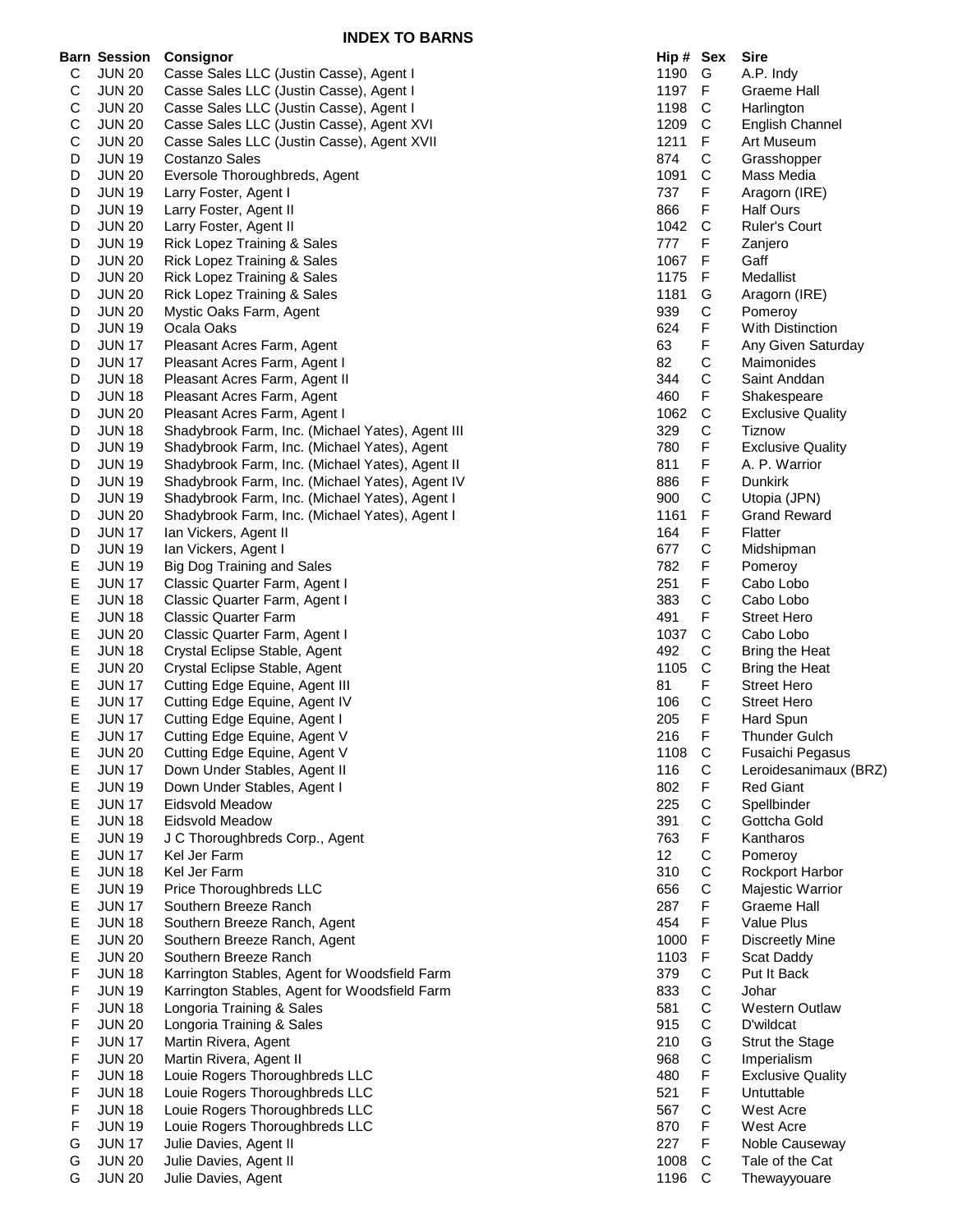|        | <b>Barn Session</b>            | Consignor                                                          | Hip # Sex  |                  | <b>Sire</b>                      |
|--------|--------------------------------|--------------------------------------------------------------------|------------|------------------|----------------------------------|
| G      | <b>JUN 17</b>                  | Peggy S. Dellheim LLC, Agent II                                    | 25         | $\mathsf C$      | Eddington                        |
| G      | <b>JUN 18</b>                  | Peggy S. Dellheim LLC, Agent I                                     | 368        | F                | Majestic Warrior                 |
| G      | <b>JUN 19</b>                  | Peggy S. Dellheim LLC, Agent II                                    | 618        | C                | Leroidesanimaux (BRZ)            |
| G      | <b>JUN 17</b>                  | Derby Dreams, Agent                                                | 118        | F                | <b>Street Boss</b>               |
| G      | <b>JUN 17</b>                  | Derby Dreams, Agent                                                | 122        | F                | Mass Media                       |
| G      | <b>JUN 18</b>                  | Derby Dreams, Agent                                                | 579        | C                | Harlan's Holiday                 |
| G      | <b>JUN 19</b>                  | Derby Dreams, Agent                                                | 626        | F                | Silver Tree                      |
| G      | <b>JUN 20</b>                  | Derby Dreams, Agent                                                | 984        | C                | <b>With Distinction</b>          |
| G      | <b>JUN 20</b>                  | Derby Dreams, Agent                                                | 1056       | C                | <b>Exclusive Quality</b>         |
| G      | <b>JUN 20</b>                  | Derby Dreams, Agent                                                | 1058       | C                | Rock Hampton                     |
| G      | <b>JUN 20</b>                  | Derby Dreams, Agent                                                | 1079       | C                | Awesome of Course                |
| G      | <b>JUN 20</b>                  | Derby Dreams, Agent                                                | 1140       | C                | <b>Bwana Charlie</b>             |
| G      | <b>JUN 20</b>                  | Derby Dreams, Agent                                                | 1156       | C                | Mass Media                       |
| G      | <b>JUN 19</b>                  | M & M Ventures                                                     | 871        | F                | Mizzen Mast                      |
| G      | <b>JUN 17</b>                  | On The Run Sales, Agent I                                          | 212        | C                | Parading                         |
| G      | <b>JUN 18</b>                  | On The Run Sales, Agent II                                         | 449        | F                | Pomeroy                          |
| G      | <b>JUN 20</b>                  | On The Run Sales                                                   | 987        | F                | <b>Bwana Charlie</b>             |
| G      | <b>JUN 17</b>                  | Weston Thoroughbreds Training & Sales LLC                          | 47         | $\mathsf{C}$     | Notional                         |
| G      | <b>JUN 18</b>                  | Weston Thoroughbreds Training & Sales LLC                          | 427        | F                | Borrego                          |
| G      | <b>JUN 19</b>                  | Weston Thoroughbreds Training & Sales LLC                          | 758        | F                | Einstein (BRZ)                   |
| G      | <b>JUN 20</b>                  | Weston Thoroughbreds Training & Sales LLC, Agent I                 | 1166       | $\mathsf{C}$     | Margie's Wildcat                 |
| н      | <b>JUN 17</b>                  | Inside Move, Inc., Agent II                                        | 45         | F                | Scat Daddy                       |
| H      | <b>JUN 17</b>                  | Inside Move, Inc., Agent I                                         | 300        | C                | Yesbyjimminy                     |
| H      | <b>JUN 18</b>                  | Inside Move, Inc., Agent V                                         | 360        | F                | Summer Bird                      |
| H      | <b>JUN 18</b>                  | Inside Move, Inc., Agent II                                        | 362        | F                | <b>Artie Schiller</b>            |
| н      | <b>JUN 18</b>                  | Inside Move, Inc., Agent I                                         | 423        | F                | <b>Discreetly Mine</b>           |
| н      | <b>JUN 18</b>                  | Inside Move, Inc., Agent III                                       | 560        | C                | Marchfield                       |
| н      | <b>JUN 19</b>                  | Inside Move, Inc., Agent II                                        | 723        | C                | Forestry                         |
| н      | <b>JUN 19</b>                  | Inside Move, Inc., Agent VII                                       | 810        | F                | <b>Tiz Wonderful</b>             |
| H      | <b>JUN 20</b>                  | Inside Move, Inc., Agent I                                         | 975        | F                | Tale of the Cat                  |
| H      | <b>JUN 20</b>                  | Inside Move, Inc., Agent I                                         | 1073       | C                | My Pal Charlie                   |
| н      | <b>JUN 20</b>                  | Inside Move, Inc., Agent IV                                        | 1077       | F                | Majestic Warrior                 |
| H      | <b>JUN 20</b>                  | Inside Move, Inc., Agent I                                         | 1201       | C                | Old Fashioned                    |
| н      | <b>JUN 20</b>                  | Pick View LLC, Agent                                               | 1129       | C                | <b>Wildcat Heir</b>              |
| H      | <b>JUN 20</b>                  | Pick View LLC                                                      | 1206       | C                | Notional                         |
| H      | <b>JUN 17</b>                  | Stephens Thoroughbreds LLC, Agent VIII                             | 100        | C                | <b>Super Saver</b>               |
| H      | <b>JUN 17</b>                  | Stephens Thoroughbreds LLC, Agent I                                | 124        | С                | Pioneerof the Nile               |
| н      | <b>JUN 17</b>                  | Stephens Thoroughbreds LLC, Agent VII                              | 245        | C                | <b>Bellamy Road</b>              |
| н      | <b>JUN 18</b>                  | Stephens Thoroughbreds LLC, Agent VI                               | 315        | F                | Montbrook                        |
| н      | <b>JUN 18</b>                  | Stephens Thoroughbreds LLC, Agent I                                | 376        | F                | Acclamation (GB)                 |
| H      | <b>JUN 18</b>                  | Stephens Thoroughbreds LLC, Agent II                               | 384        | F                | Northern Afleet                  |
| н      | <b>JUN 18</b>                  | Stephens Thoroughbreds LLC, Agent IV                               | 400        | C                | Sky Mesa                         |
| н      | <b>JUN 18</b>                  | Stephens Thoroughbreds LLC<br>Stephens Thoroughbreds LLC, Agent IV | 433<br>602 | F<br>$\mathsf C$ | Colonel John<br>Pollard's Vision |
| н<br>н | <b>JUN 19</b><br><b>JUN 19</b> | Stephens Thoroughbreds LLC                                         | 603        | C                | Curlin                           |
| н      | <b>JUN 19</b>                  | Stephens Thoroughbreds LLC, Agent V                                | 664        | F                | More Than Ready                  |
| H      | <b>JUN 20</b>                  | Stephens Thoroughbreds LLC, Agent VII                              | 909        | C                | <b>Tiz Wonderful</b>             |
| J      | <b>JUN 17</b>                  | All In Sales (Tony Bowling), Agent                                 | 93         | F                | Rockport Harbor                  |
| J      | <b>JUN 17</b>                  | All In Sales (Tony Bowling), Agent                                 | 132        | F                | Tizdejavu                        |
| J      | <b>JUN 17</b>                  | All In Sales (Tony Bowling), Agent                                 | 226        | $\mathsf C$      | Posse                            |
| J      | <b>JUN 17</b>                  | All In Sales (Tony Bowling), Agent                                 | 296        | $\mathsf C$      | A. P. Warrior                    |
| J      | <b>JUN 18</b>                  | All In Sales (Tony Bowling), Agent                                 | 386        | F                | Yankee Gentleman                 |
| J      | <b>JUN 18</b>                  | All In Sales (Tony Bowling), Agent                                 | 429        | C                | Jump Start                       |
| J      | <b>JUN 19</b>                  | All In Sales (Tony Bowling), Agent                                 | 659        | C                | Awesome of Course                |
| J      | <b>JUN 19</b>                  | All In Sales (Tony Bowling), Agent                                 | 742        | F                | <b>Flashy Bull</b>               |
| J      | <b>JUN 19</b>                  | All In Sales (Tony Bowling), Agent                                 | 755        | $\mathsf C$      | Simon Pure                       |
| J      | <b>JUN 19</b>                  | All In Sales (Tony Bowling), Agent                                 | 768        | $\mathbf C$      | Discreet Cat                     |
| J      | <b>JUN 20</b>                  | All In Sales (Tony Bowling), Agent                                 | 952        | C                | <b>Temple City</b>               |
| J      | <b>JUN 20</b>                  | All In Sales (Tony Bowling), Agent                                 | 990        | C                | <b>Desert Party</b>              |
| J      | <b>JUN 20</b>                  | All In Sales (Tony Bowling), Agent                                 | 1215       | C                | <b>Temple City</b>               |
|        |                                |                                                                    |            |                  |                                  |

| Hip#       | Sex                 | Sire                     |
|------------|---------------------|--------------------------|
| 25         | С                   | Eddington                |
| 368        | F                   | Majestic Warrior         |
| 618        | C<br>F              | Leroidesanimaux (BR2     |
| 118        |                     | <b>Street Boss</b>       |
| 122        |                     | Mass Media               |
| 579        |                     | Harlan's Holiday         |
| 626        | F<br>C<br>F         | <b>Silver Tree</b>       |
| 984        |                     | <b>With Distinction</b>  |
| 1056       |                     | <b>Exclusive Quality</b> |
| 1058       | CCCCCCFCF           | Rock Hampton             |
| 1079       |                     | Awesome of Course        |
| 1140       |                     | <b>Bwana Charlie</b>     |
| 1156       |                     | Mass Media               |
| 871        |                     | Mizzen Mast              |
| 212        |                     | Parading                 |
| 449        |                     | Pomeroy                  |
| 987        | F                   | <b>Bwana Charlie</b>     |
| 47         |                     | Notional                 |
|            | C<br>F<br>F<br>C    | Borrego                  |
| 427<br>758 |                     | Einstein (BRZ)           |
|            |                     |                          |
| 1166       | F                   | Margie's Wildcat         |
| 45         |                     | Scat Daddy               |
| 300        | C<br>F              | Yesbyjimminy             |
| 360        |                     | Summer Bird              |
| 362        | F<br>F              | <b>Artie Schiller</b>    |
| 423        |                     | Discreetly Mine          |
| 560        | $\mathsf{C}$        | Marchfield               |
| 723        | C<br>F              | Forestry                 |
| 810        |                     | <b>Tiz Wonderful</b>     |
| 975        | F                   | Tale of the Cat          |
| 1073       | C<br>F              | My Pal Charlie           |
| 1077       |                     | Majestic Warrior         |
| 1201       |                     | Old Fashioned            |
| 1129       |                     | <b>Wildcat Heir</b>      |
| 1206       |                     | Notional                 |
| 100        |                     | <b>Super Saver</b>       |
| 124        |                     | Pioneerof the Nile       |
| 245        | CCCCCC              | <b>Bellamy Road</b>      |
| 315        | F                   | Montbrook                |
| 376        | F                   | Acclamation (GB)         |
| 384        | F                   | Northern Afleet          |
| 400        |                     | Sky Mesa                 |
| 433        |                     | Colonel John             |
| 602        |                     | Pollard's Vision         |
| 603        |                     | Curlin                   |
| 664        |                     | More Than Ready          |
| 909        |                     | Tiz Wonderful            |
| 93         |                     | Rockport Harbor          |
| 132        |                     | Tizdejavu                |
| 226        |                     | Posse                    |
| 296        |                     | A. P. Warrior            |
| 386        |                     | Yankee Gentleman         |
| 429        |                     | Jump Start               |
| 659        |                     | Awesome of Course        |
| 742        |                     | Flashy Bull              |
|            |                     | Simon Pure               |
| 755        |                     |                          |
| 768        |                     | Discreet Cat             |
| 952        | CFCCFCFFCCFCCFCCCCC | <b>Temple City</b>       |
| 990        |                     | <b>Desert Party</b>      |
| 1215       |                     | <b>Temple City</b>       |